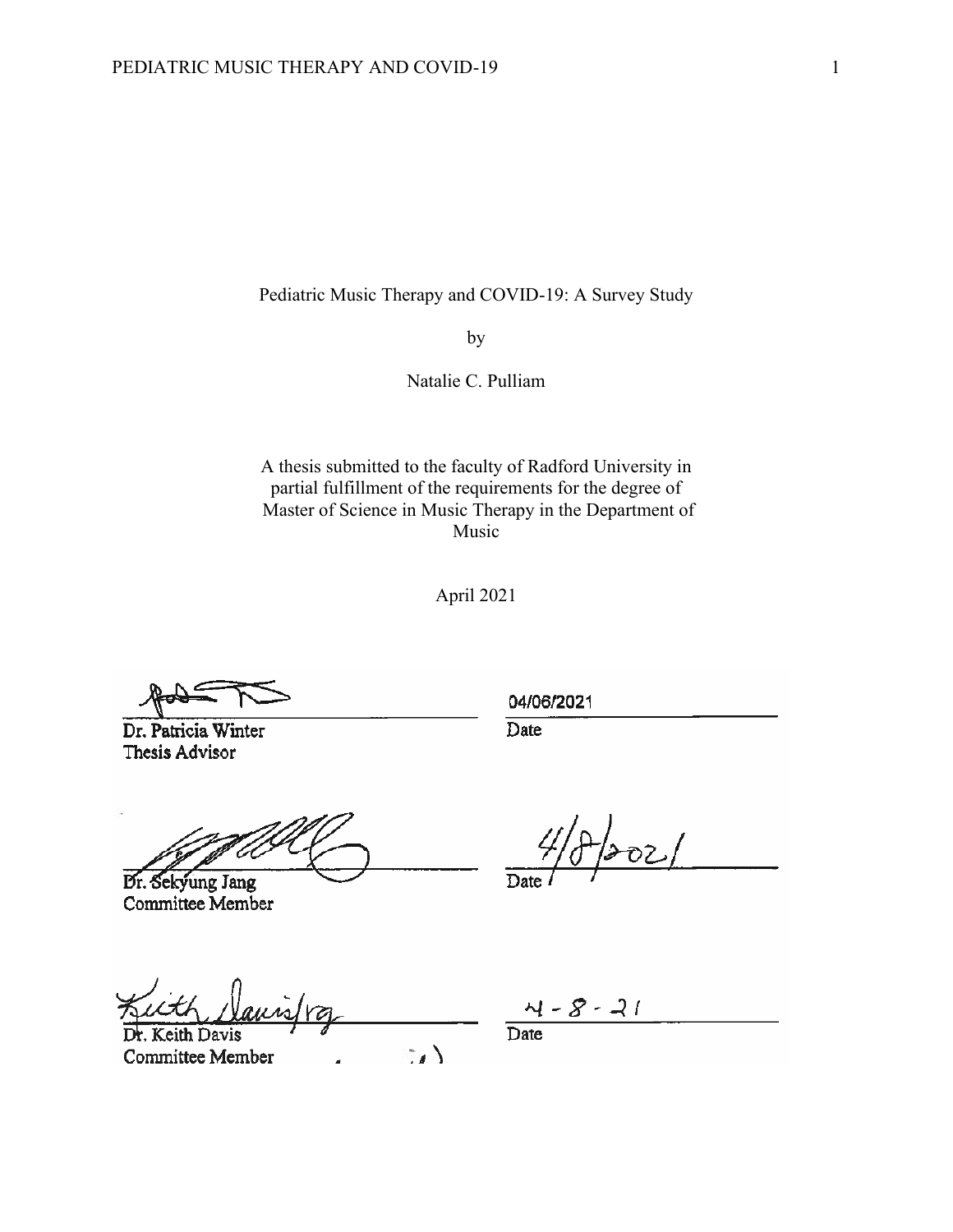#### **Abstract**

<span id="page-1-0"></span>COVID-19 has caused insurmountable impact and change across healthcare and among healthcare workers around the world. Although many restrictions and shutdowns were established, healthcare workers remained dedicated to the needs for those in hospital facilities. The impact of COVID-19 is yet unknown for music therapists who work in medical settings. Have they experienced a furlough, are they facing increased stress and burnout, and what are the impacts of COVID in the way they provide services? This survey study was sent to 100 pediatric music therapists to determine the impacts of COVID on service delivery, work hours, and personal perspectives of perceived work satisfaction as a result of COVID-19. The purpose is to examine how COVID-19 has impacted the delivery of music therapy services in a pediatric setting and how those impacts suggest future implications for the profession.

*Keywords*: music therapy, pediatrics, pediatric music therapy, COVID-19, burnout, survey

> Natalie C. Pulliam, M.S. Department of Music, 2021 Radford University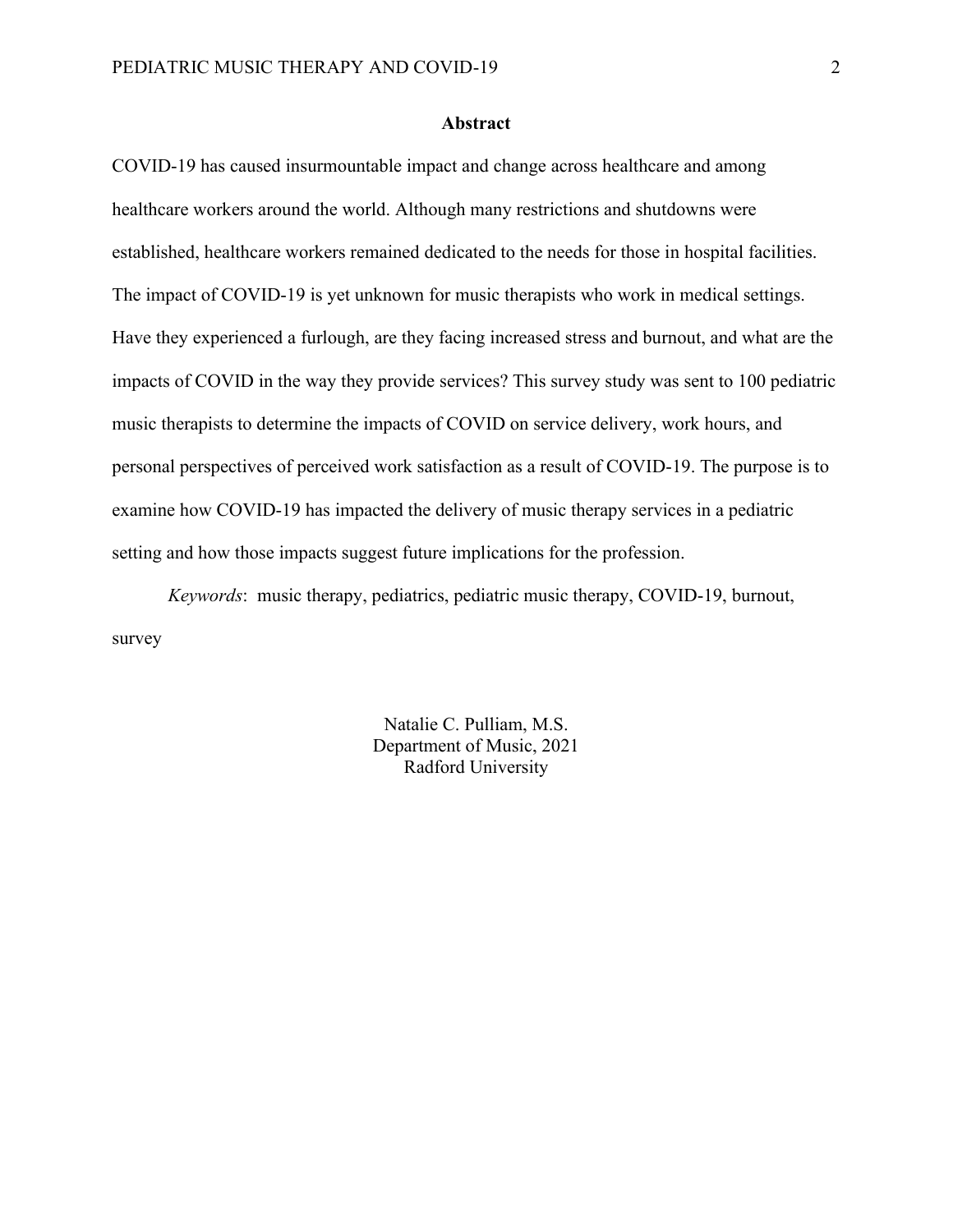# **Table of Contents**

<span id="page-2-0"></span>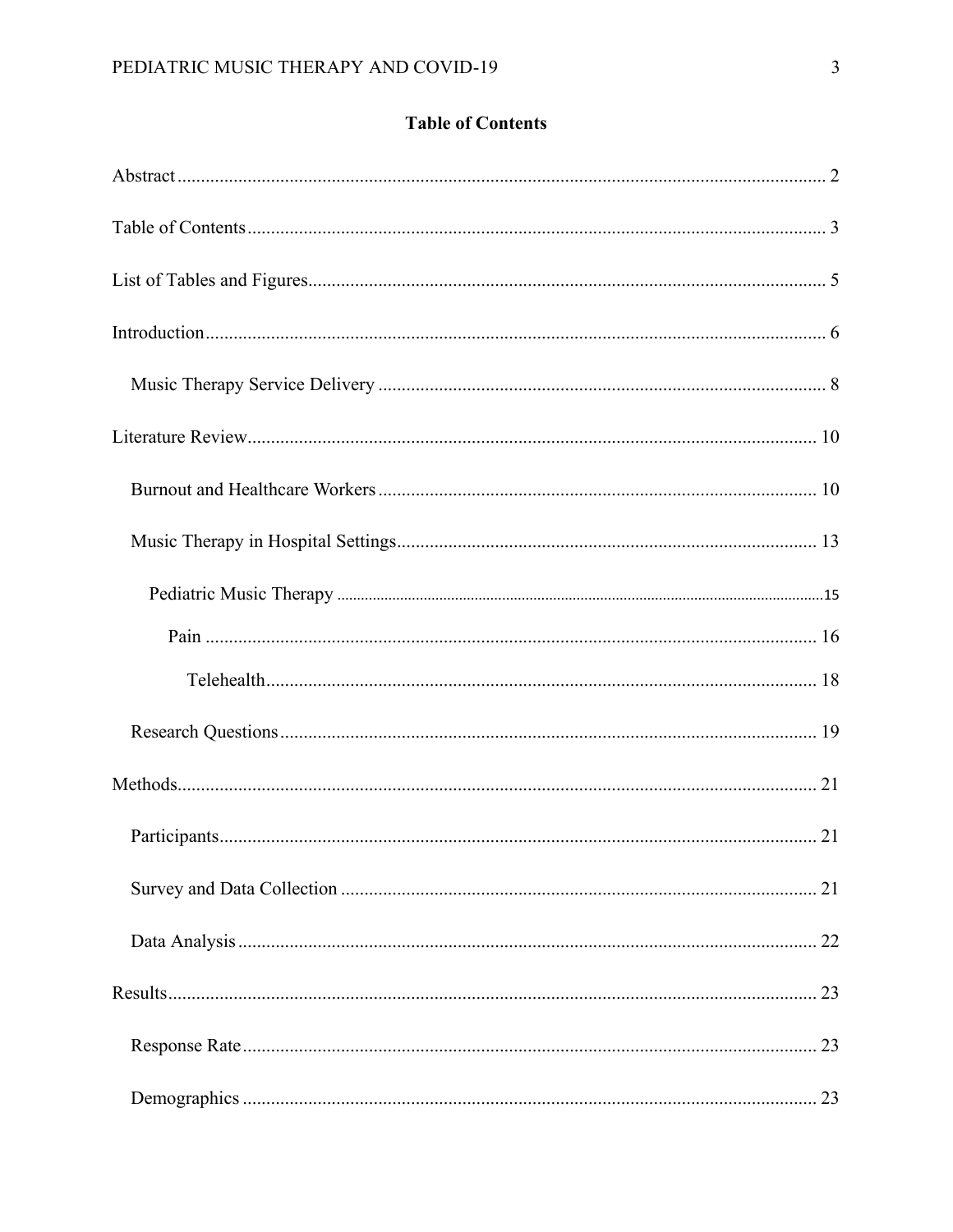# PEDIATRIC MUSIC THERAPY AND COVID-19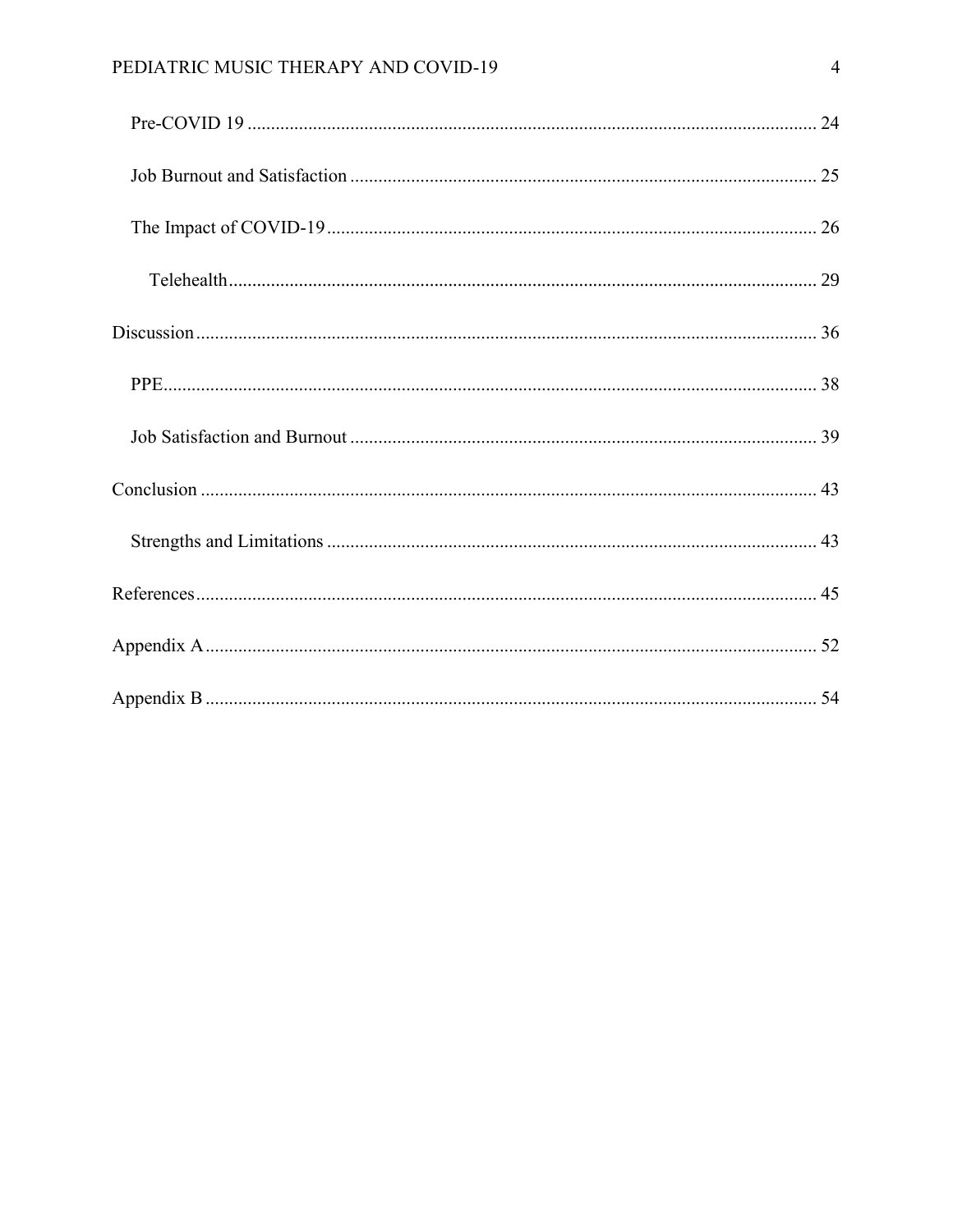# **List of Tables and Figures**

<span id="page-4-0"></span>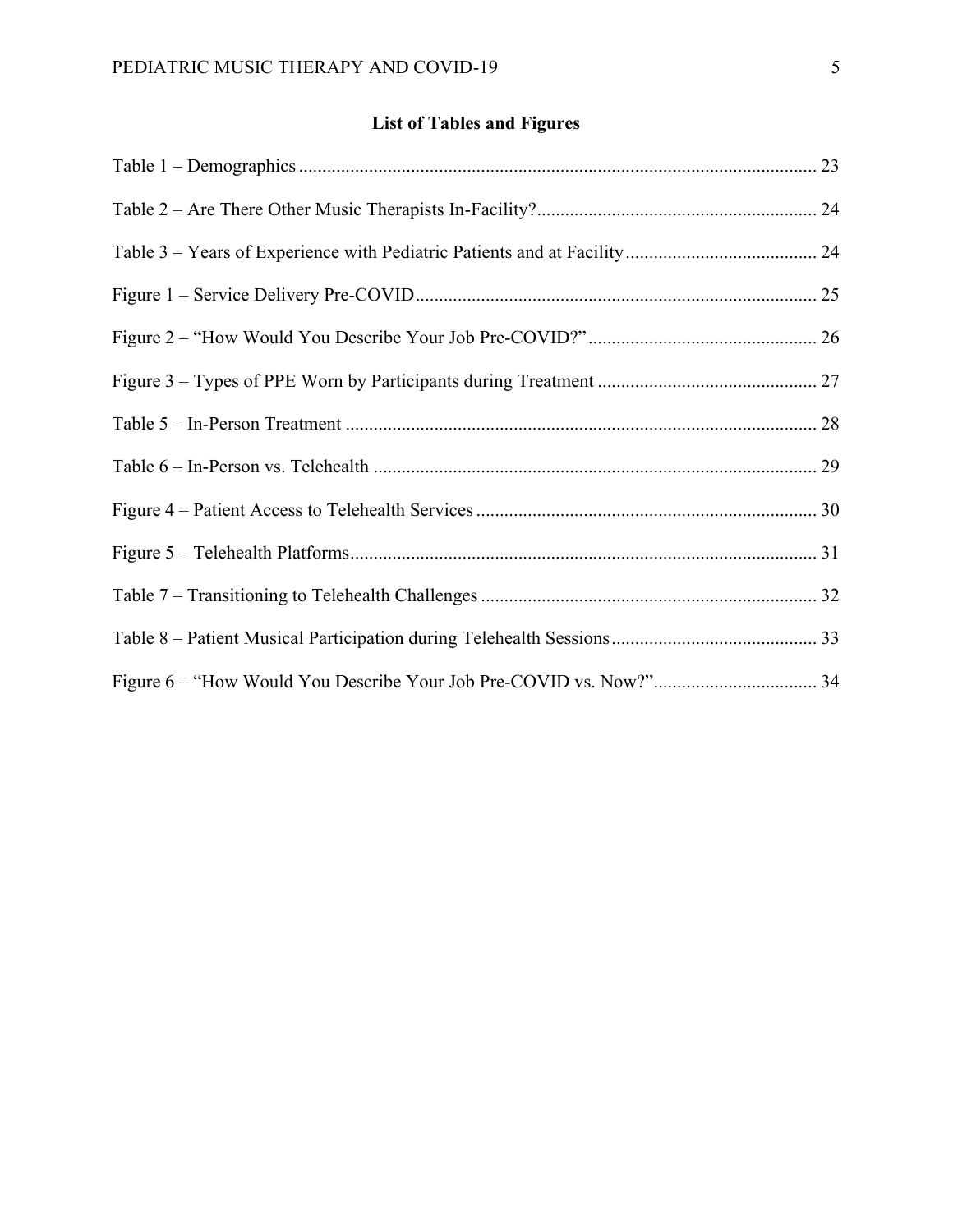#### **Introduction**

<span id="page-5-0"></span>On a children's hospital unit in southwest Virginia, child life specialists (CLS) partnered with a local university's student music therapists (SMTs) to offer music therapy services to pediatric patients and provide a unique clinical setting for students in training. For the purposes of this research, the definition of music therapy is the evidence-based use of music within a therapeutic relationship to improve physical, cognitive, psychological, socio-emotional, behavioral, communication, spiritual, and musical needs of a patient by a board-certified music therapist who promotes growth, healing, and health to achieve individualized goals for each patient (Abrams, 2010, 2015, 2018; Bruscia, 2014).

The CLS team made referrals and recommendations for patients who they believed would benefit and respond well to music therapy, both on the general pediatric unit as well as the pediatric intensive care unit. Pediatric patients have varying diagnoses and reasons for being in the hospital ranging from injury, oncology treatment, neurological injuries, psychiatric care, hematology, chronic conditions, multiple disabilities, trauma, and pain (Knott et al., 2020).

During hospital clinical experiences, SMTs learn how to assess patient need, implement music therapy interventions, and provide treatment to address needs such as pain, coping, environmental distraction, and neurological stimulation for pediatric patients. These areas are addressed through music therapy interventions such as songwriting, freely improvising music through singing or playing instruments, and recreating patient-preferred music. A unique challenge for SMTs in this setting is that they often do not know much, if anything, about a patient and have to provide interventions on-the-spot, with minimal preparation. In other clinical settings, SMTs typically meet the same clients each week and are able to plan sessions in advance based on already identified patient diagnoses and need, and through an established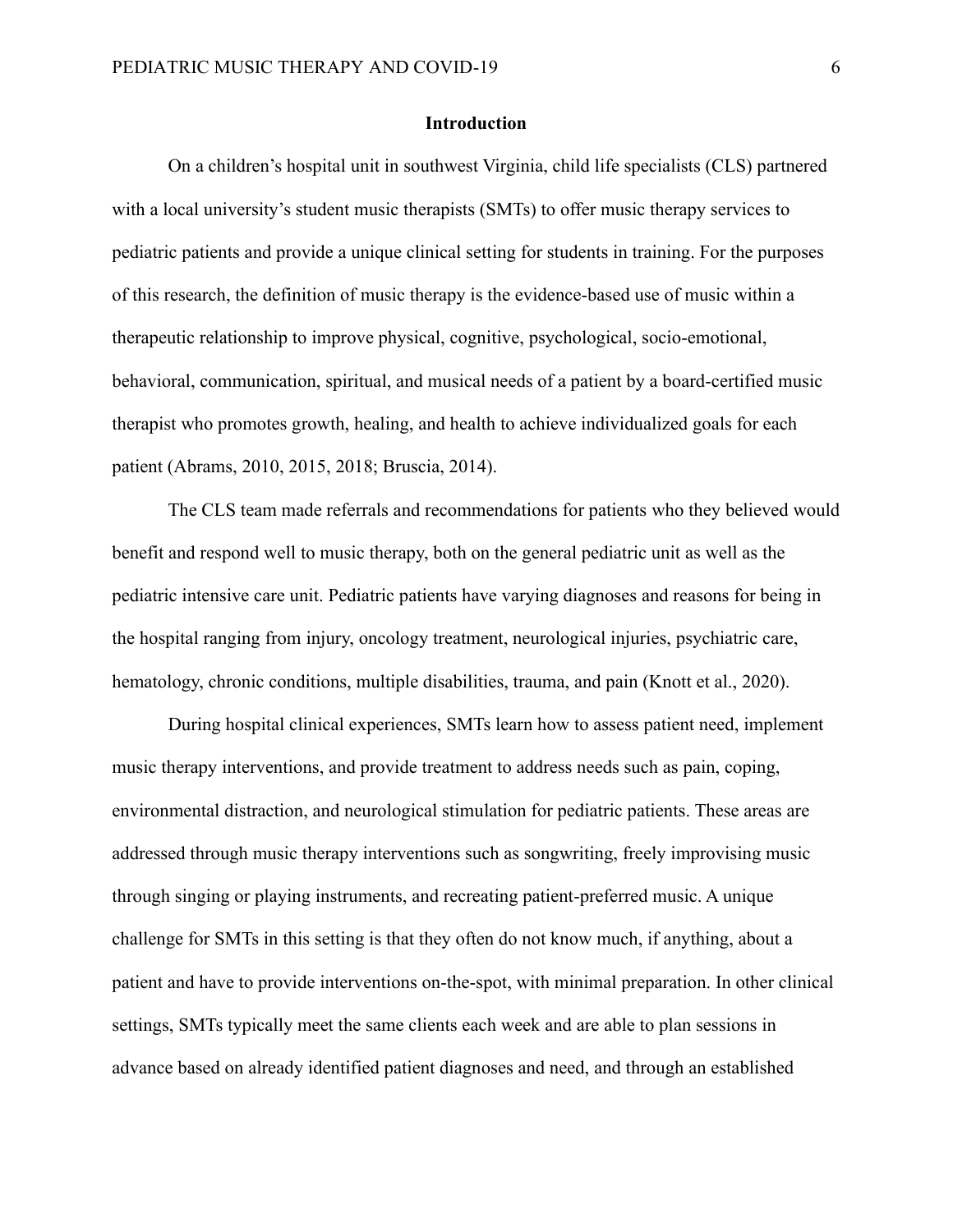relationship over time. However, in a pediatric setting in particular, the SMTs had no prior knowledge of any patient(s) they would visit until given the referral list by the CLS. While this is a stressful environment for SMTs, it is incredibly important for their clinical development as they learn to evaluate each individual patient and make clinical decisions in-the-moment that are therapeutically effective. During music therapy sessions, SMTs are able to collaborate with patients to create and establish a therapeutic relationship, to create live music, or to find music the patient would like to listen to.

Another aspect of pediatric music therapy is the presence of family and caregivers. Due to the age and significant illnesses presented by these children, it is common for family members/caregivers to be present with the patients during their hospital stay. The National Cancer Institute's Dictionary of Cancer Terms defines "caregiver" as,

a person who gives care to people who need help taking care of themselves. Examples include children, the elderly, or patients who have chronic illnesses or are disabled. Caregivers may be health professionals, family members, friends, social workers, or members of the clergy. They may give care at home or in a hospital or other health care setting. ("NCI Dictionary of Cancer Terms", n.d.)

Often in hospital settings, caregivers are given the responsibility for around-the-clock care both in the hospital and after discharge, playing a critical role in their health and support. Caregivers can offer a deeper understanding of patients, who they are, what they enjoy, and other information that is important for clinical staff to know. Working closely with caregivers not only provides a greater understanding of the patient, but also offers an opportunity to include and collaborate with caregivers during music therapy sessions.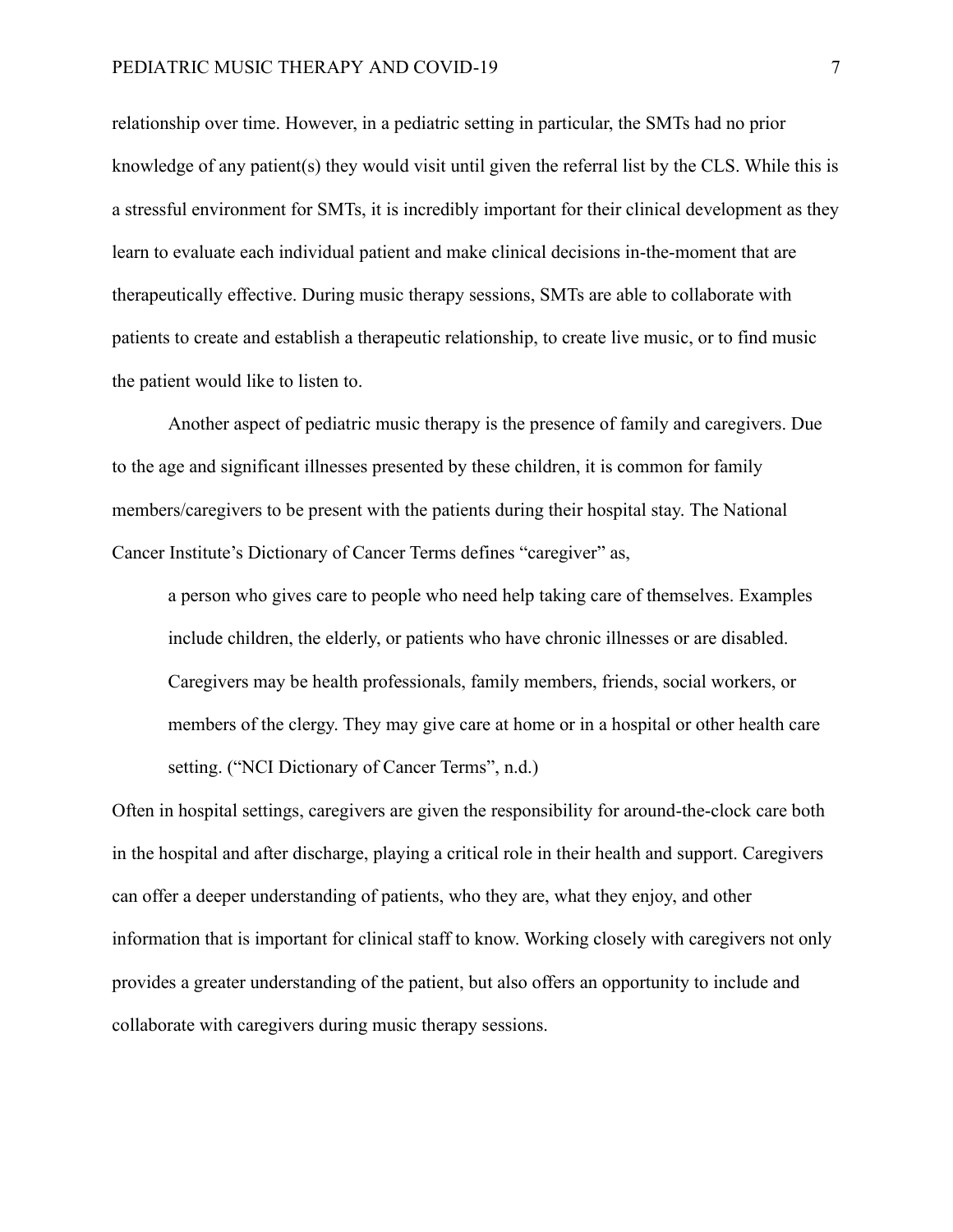## <span id="page-7-0"></span>**Music Therapy Service Delivery**

One hundred ten of 220 hospitals that belong to the Children's Hospital Association (CHA) reported offering music therapy services in 2015 (American Music Therapy Association [AMTA], 2018). In the 2018 AMTA workforce analysis, 14% of respondents in the United States reported working in a medical setting, which includes general hospital, oncology, home health agency, outpatient clinic, and children's hospital or unit (AMTA, 2018). It is difficult to differentiate and evaluate a concrete number of pediatric music therapists based on this survey, as some categories overlap and/or include other populations. Research in pediatric music therapy needs additional attention as music therapy programs in pediatric medical settings continue to expand. With the constant evolution of technology, medical care and practice has changed and developed as technology has developed, which is why this research is important to be evaluated as music therapy practice also changes.

As the coronavirus disease (COVID-19) continues to change society in countless ways, music therapists have been tasked not only with the challenges of working in healthcare, but also with navigating how to transform their service delivery. This is so that music therapists stay up to date with current protocols and procedures to maintain a safe environment for patients to still have access to music therapy services. Telehealth has emerged as a delivery method not only for medical professionals, but also for music therapists. Prior to COVID-19, there was limited research on the viability of providing music therapy via a digital platform. However, when facilities began to restrict access to non-essential personnel, music therapists began employing telehealth as a way to maintain consistency of services. Expanded exposure and access to physical and arts education, specifically music, is an effective way to offer psychosocial support to children during a global pandemic: "creative processes are interdependently linked to the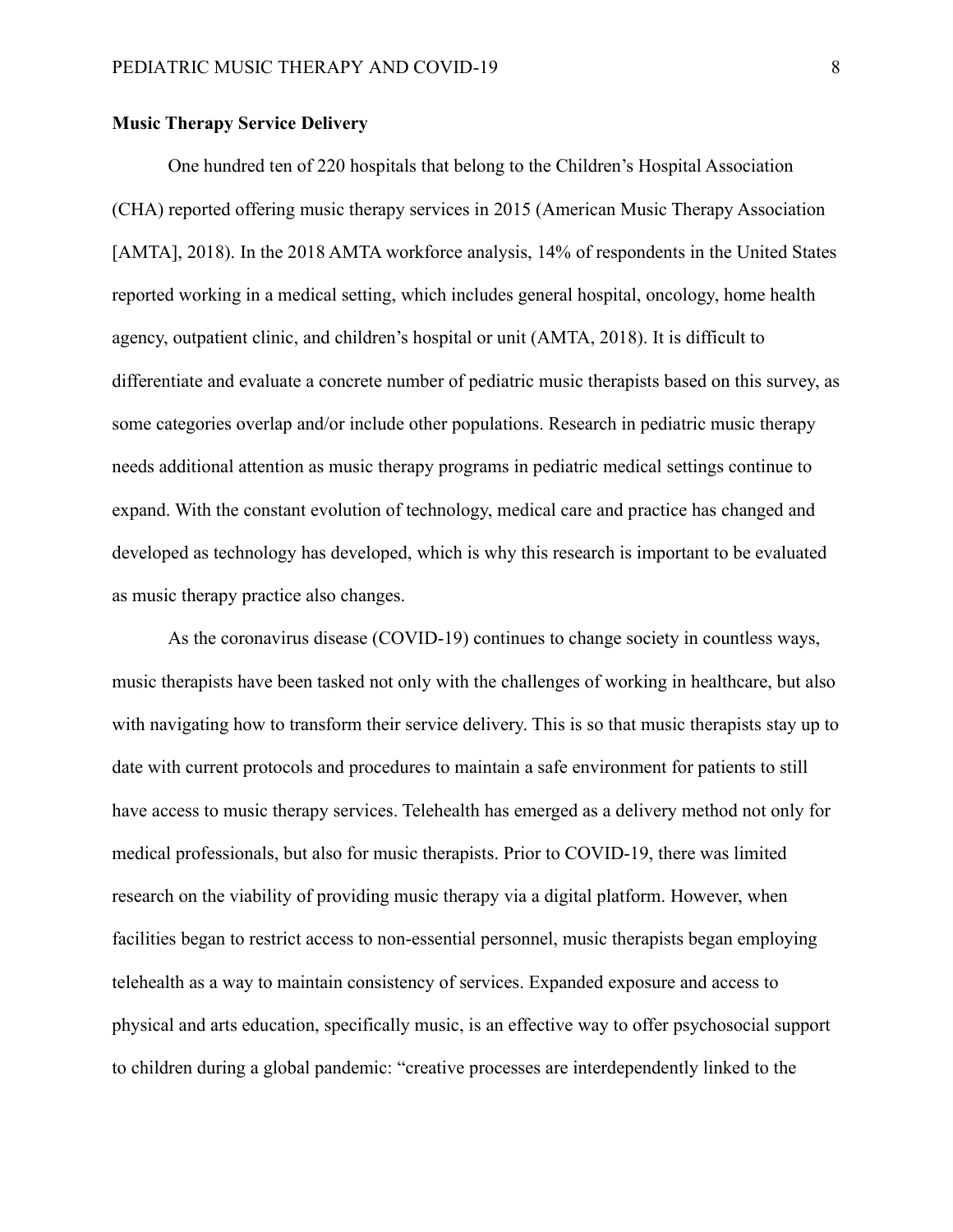brain's default mode network, hence the both artistic and neuro-psychological value of music" (Mastnak, 2020, p. 1518).

As a result of the rapidly changing healthcare market, the shift in service delivery methods, and the challenges presented by COVID-19, it is important to investigate the experiences of music therapists working with pediatric patients in a medical setting during this time. The purpose of this survey study is to examine the impacts of COVID-19 on pediatric music therapists, their practice, service delivery, and future implications for the profession.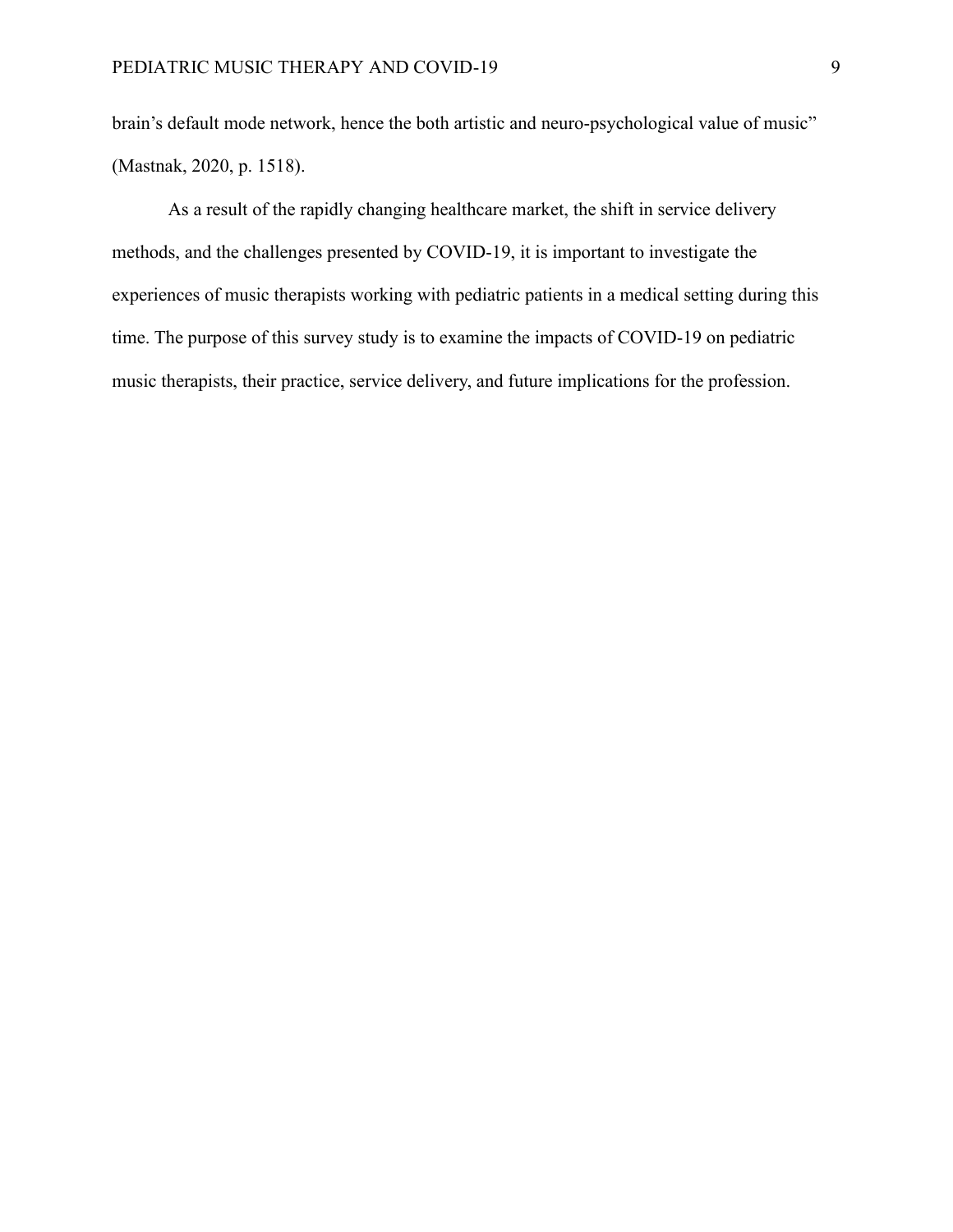#### **Literature Review**

<span id="page-9-0"></span>COVID-19 continues to shift culture, society, and medical practice globally since its genesis in late 2019. Papatzikis et al. (2020) noted how the pandemic has greatly changed research practices, driving researchers to learn how to continue conducting research in novel ways. The original premise of this research study was to understand caregiver perceptions of music therapy with pediatric patients, through in-person sessions on a pediatric unit in a hospital. With governmental polices, mandates, and restrictions due to the pandemic, this study completely shifted in methodology and protocol in order to prioritize the health and safety of those in the community. The revised research project still focuses on pediatric music therapy and illuminates the many ways that researchers and music therapists have had to adapt in order to conduct research under COVID-19 mandates. Papatzikis et al. (2020) explained how COVID-19 limitations and restrictions directly impacting music and neuroscience research are evidenced by delays in data collection and are having a negative impact on productivity. However, researchers in neuroscience, music, and music therapy have displayed resiliency and adaptability throughout the pandemic (Papatzikis et al., 2020).

### <span id="page-9-1"></span>**Burnout and Healthcare Workers**

In November 2020, the World Health Organization (WHO) identified that there are over 53 million confirmed cases since the beginning of the pandemic, and of those confirmed cases, over one million reported deaths due to COVID-19 ("Coronavirus Disease (COVID-19) Dashboard," 2020). In the United States alone, the Centers for Disease Control and Prevention (CDC) report almost 11 million total cases since January 21, 2020, with confirmed cases continuing to grow ("CDC COVID Data Tracker," CDC, 2020). As of November 2020, over 200,000 U.S. deaths have been reported due to COVID-19 ("CDC COVID Data Tracker").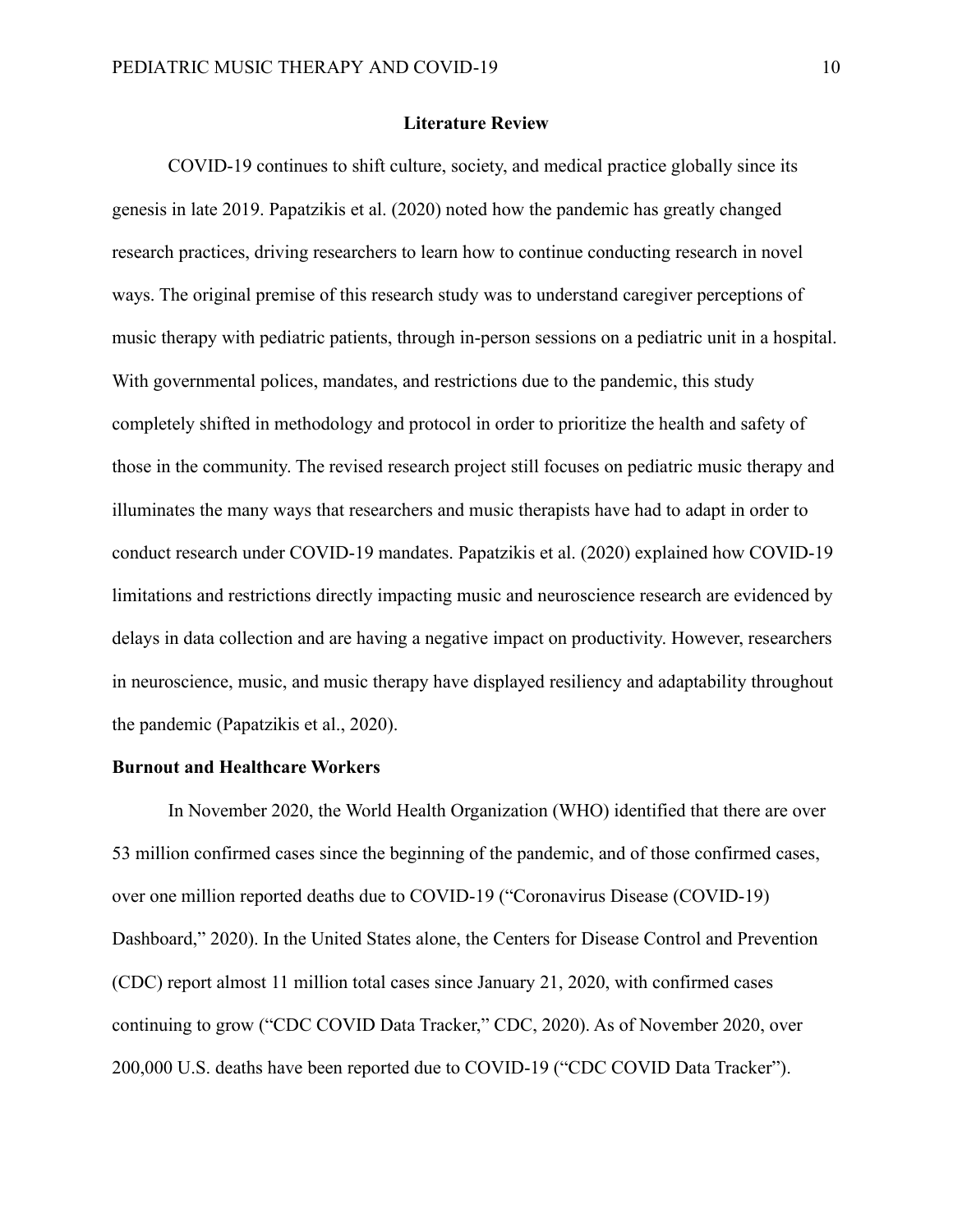Because of the novel, unique, and aggressive nature of this disease, researchers have focused on the imminent threat of the disease and are making steps to find a cure with a direct impact for those who are diagnosed with the disease. Currently, there is a gap in the literature regarding the experiences of healthcare workers and other medical and mental health professionals and clinicians. The aim of this study is to gain an understanding of the impact COVID-19 is having for music therapists who work in a medical setting with children.

It is no mystery that experiences of stress and anxiety have increased globally due to COVID-19, but the direct impact on the stress and burnout of healthcare workers is an urgent area of need, support, and understanding. Burnout is defined as "a significant psychosocial problem that is caused by unsuccessfully managed chronic stress in the workplace" (Raudenská et al., 2020). The WHO's International Classification of Diseases (2018) characterized burnout in three ways: "feelings of energy depletion or exhaustion, increased mental distance from one's job or feelings of negativism or cynicism related to one's job, and reduced professional efficacy" (WHO, 2018). Symptoms associated with burnout include, but are not limited to, depression, anxiety, lower satisfaction, and PTSD among healthcare workers (Alharbi et al., 2019). Raudenská et al. (2020) suggested increasing education on mental health and providing preventative tools as basic ways to raise awareness and support; however, they also stressed the importance of hospitals providing their employees with basic physiological supports. This includes regulating scheduling of employees and ensuring adequate rest periods to prevent overworking, which is a precursor to burnout (Raudenská et al., 2020; Restauri & Sheridan, 2019). Peer and employee support is one way that combines education on the psychological impact of working during such stressful conditions with community support. This along with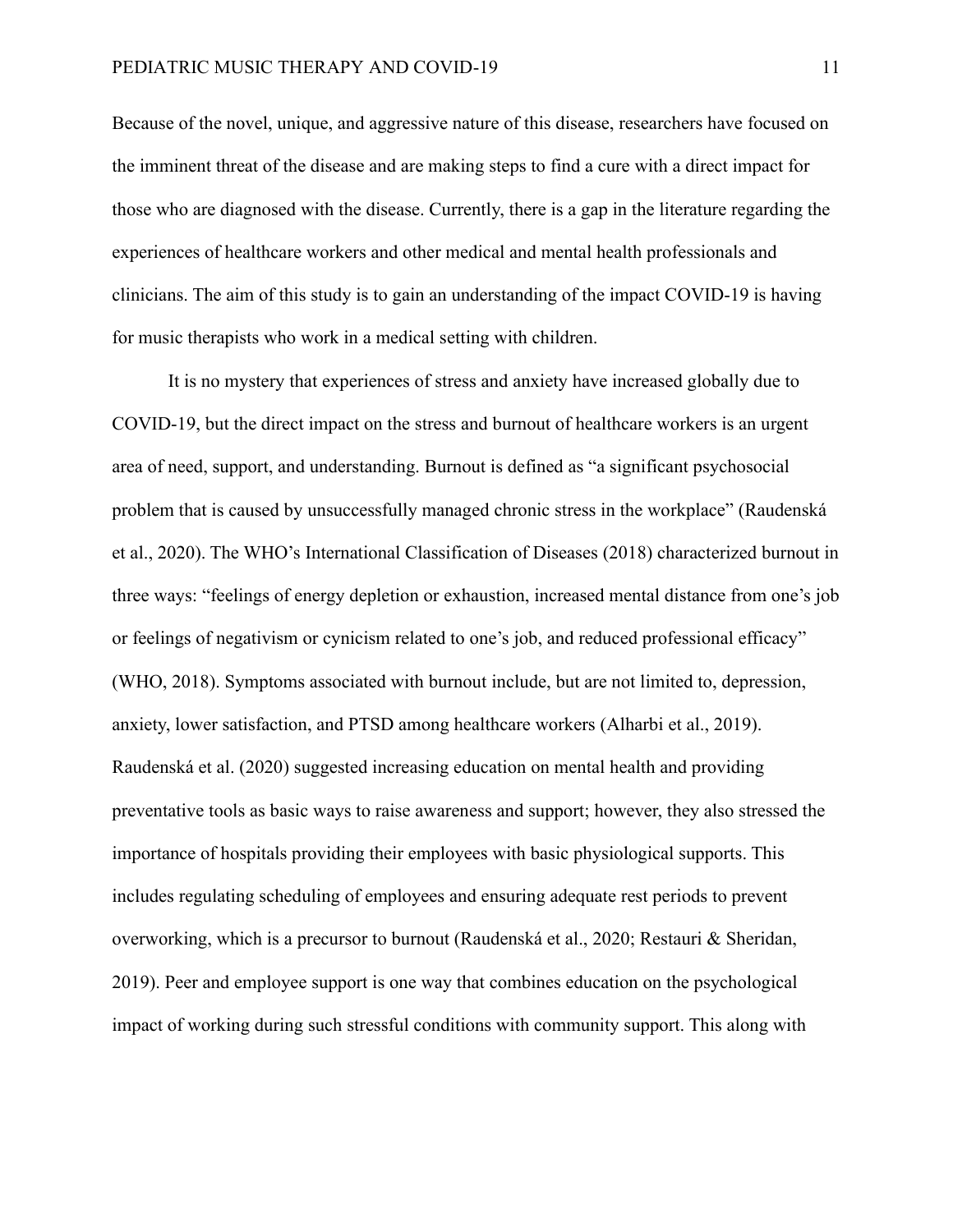individual self-care can help prevent burnout or other negative psychological experiences (Raudenská et al., 2020).

Primary healthcare nurses working during the pandemic identified seven common areas of self-perceived need: personal protective equipment (PPE), funding, self-care, valuing nurses, workplace factors, industrial issues, and communication (Halcomb et al., 2020). Seventy-two percent of participants indicated the need for proper access to PPE as a high priority, in light of global shortages in the beginning months of COVID-19 (Halcomb et al., 2020). Protection and safety of healthcare workers is put at stake with the lack of proper access to protective equipment and resources, which protect healthcare workers caring for those with COVID-19. This lack of protection and safety unquestionably can lead to increased stress (Adams & Walls, 2020; Haines et al., 2020). Thirty-four clinical staff employees working with COVID-19 patients in Italy participated in a study where receptive music therapy was used to decrease stress and improve wellbeing (Giordano et al., 2020). Participants received music therapy services over a 5-week period where participants would listen to playlists created by the music therapists conducting the study (Giordano et al., 2020). Participants were provided pre- and post-tests via mobile link, as COVID-19 restrictions limited the music therapists from conducting research in-person (Giordano et al., 2020). Results indicated, via self-assessment questionnaires, a significant change in emotional status related to a decrease in feelings of worry, sadness, fear, and tiredness in participants (Giordano et al., 2020).

Although COVID-19 increased the need for social distancing and isolation, the basic human need for deep connection should not be forgotten, and has become more pronounced when separation becomes necessary (Thompson, 2020). Music therapists and other healthcare professionals are often seen as helpers in good health and patients as those with compromised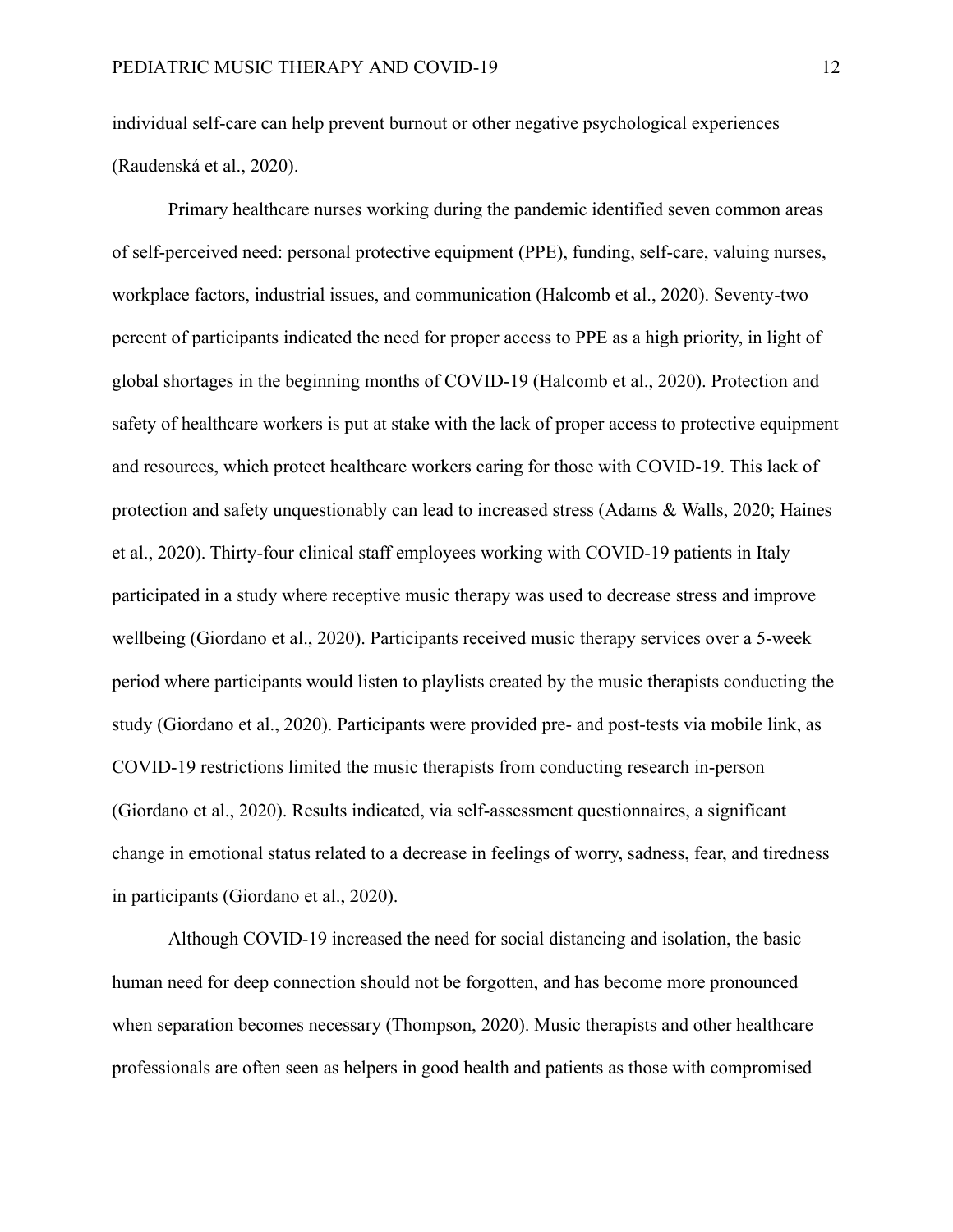mental and physical health. This ignores the possibility of providers having compromised health, needing care themselves, while supporting "an ableist view of society that presumes that only healthy people can be helpers" (Thompson, 2020). With the shift to telehealth services and remote treatment, this challenges the ableist view that even if a provider is working from home, they may not be in good health, but are still providing care and services while prioritizing the health and safety of those around them (Thompson, 2020). This literature outlines the urgently needed psychosocial support for healthcare workers and supports the use of music therapy, peer support, and a deeper understanding of employee needs in order to prevent increased anxiety and burnout among healthcare workers.

### <span id="page-12-0"></span>**Music Therapy in Hospital Settings**

Music therapists often address issues such as pain and anxiety, and provide distraction and neurological stimulation while promoting increased self-awareness and enhanced quality of life (Bruscia, 2014). Previous studies examined the effectiveness of music therapy interventions in addressing pain, anxiety, and wellbeing in a hospital setting (Beh et al., 2017; Misra et al., 2016; Millet & Gooding, 2017; Nguyen et al., 2010; Palmer et al., 2017; Mandel et al., 2019; Yinger, 2016). Other literature supports the use of music therapy in a medical setting for addressing surgery/surgical procedures, palliative care, oncology, and various chronic diseases (Dileo, 1999). Bradt et al. (2013) conducted a systematic review of music interventions for preoperative anxiety using pre-recorded music listening. The review included 26 trials, all which utilized passive music listening interventions, also known as music medicine, which is when "pre-recorded music is offered to patients often by medical personnel" (Bradt et al., 2013, p. 2). In comparison, active music interventions, also called music therapy, requires a "board-certified music therapist, presence of the therapeutic process, a therapeutic relationship, and the use of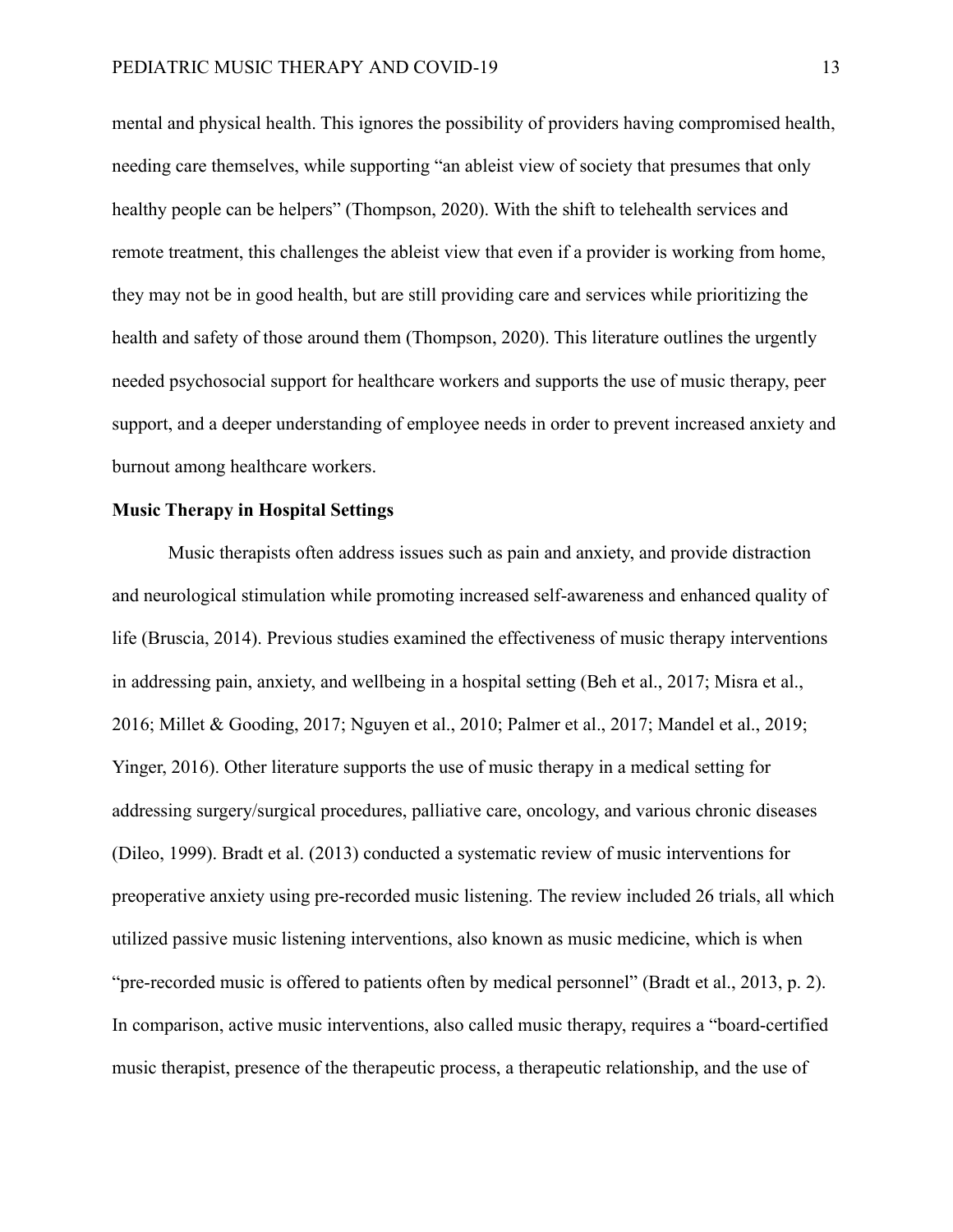personally tailored music experiences" (Bradt et al., 2013, p. 2). Results were inconsistent across studies, but indicate listening to music before surgery may have a positive impact on decreasing preoperative anxiety (Bradt et al., 2013).

Music medicine, or receptive music therapy, is only one of the four methods that is utilized in music therapy. The other music therapy methods include recreative, improvisation, and composition (Gardstrom & Sorel, 2017). These methods can be used individually or combined in the therapeutic process with patients. Music therapists also have different theoretical approaches or orientations to practice on which they may base their practice (Dileo, 1999). These include, but are not limited to, biomedical, developmental, cognitive-behavioral, neurological, humanistic, and integral.

Lee (2016) conducted a meta-analysis of randomized controlled trials measuring the effect of music on pain. In this study, music outcomes for pain management were compared to standard care. These outcomes included changes in vital signs (heart rate, blood pressure, respiration rate) and a comparison of the effectiveness of music medicine and music therapy (Lee, 2016). Both music therapy and music medicine trials suggested a significant effect of music on pain intensity, indicating that those who received music therapy had a greater decrease of pain (-1.50) whereas those who received music medicine displayed a -1.08 reduction in pain intensity (Lee, 2016, p. 463). One factor that differentiated music medicine from music therapy was that for the majority of the music medicine studies, participants passively experienced music through music listening to pre-recorded music. Also, for several of the included music medicine studies, the music was provided to patients by nurses or other medical staff, not by music therapists (Lee, 2016).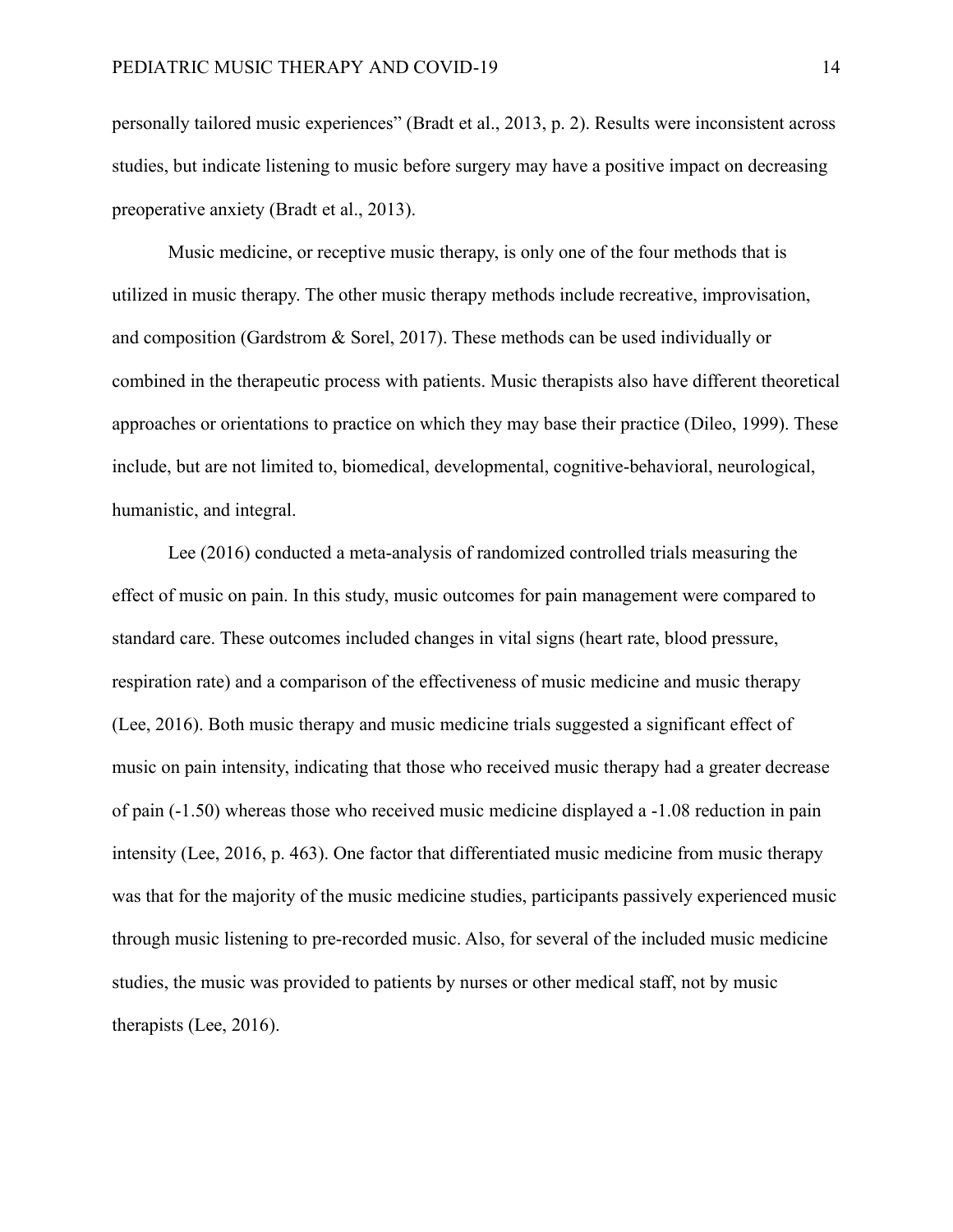Klassen et al. (2008) conducted a systematic review of randomized controlled trials focused on music to help alleviate pain and anxiety in children undergoing surgical procedures. Results indicated that children who had music therapy experienced a significant decrease in anxiety and pain in both medical and dental procedures. The trials considered in the review included both passive and active music therapy interventions, both of which suggest a positive effect on pain and anxiety for children and adolescents (Klassen et al., 2008).

## <span id="page-14-0"></span>*Pediatric Music Therapy*

Pediatric music therapists serve a variety of patients, units, and patient needs. These areas include, but are not limited to, the pediatric intensive care unit, hematology and oncology, general medical, surgical, neonatal intensive care, cardiology, and outpatient units (Knott et al., 2020). Knott et al. (2020) conducted a survey of music therapists who work with pediatric patients in a medical setting, detailing demographic information, structure, practice, and delivery of services. One of the most common ways patients receive music therapy referrals is through electronic medical records (Knott et al., 2020). Areas of clinical need that are addressed in music therapy for pediatric patients include pain, end-of-life care, support pre- and post-procedure, coping difficulties (both environmental and diagnostic), and lack of familial/caregiver support (Knott et al., 2020). Music therapy is often a part of the child life department or the integrative medicine/creative arts therapy programs at hospitals (Knott et al., 2020). While each respective discipline has its own protocols and treatment plans, the interdisciplinary collaboration can help provide a more holistic approach and supportive care to patients. Referrals for music therapy services can come directly from medical personnel, child life specialists, or other integrative medical staff, either electronically or also by verbal referral (Knott et al., 2020).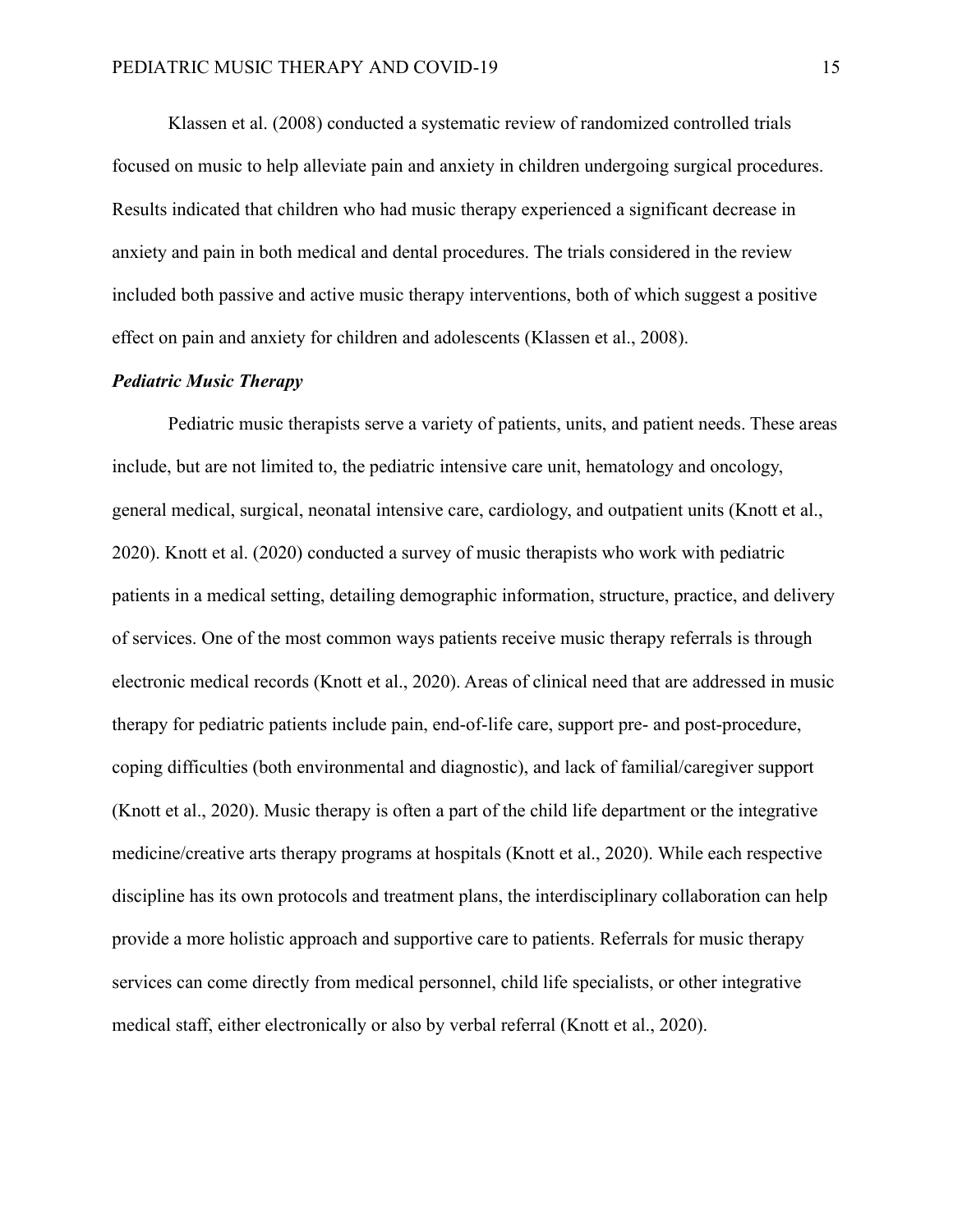Because of the variety of clinical needs and diagnoses in a medical setting, music therapists implement a variety of approaches and orientations to their practice depending on the specific and unique needs of each patient (Dileo, 1999). These theoretical orientations can be used individually or in an integrated approach, combining multiple approaches and orientations to treatment. An example of using an integral approach involves a student music therapist on a pediatric unit working with an adolescent male with multiple disabilities. Upon entering the unit, audible groans of pain could be heard coming from a specific room where an isolated patient was residing, alone. This patient communicated nonverbally, but appeared to be in excruciating pain, evidenced by his affect, muscle tension, and heart rate. Pain was assessed and measured by FLACC score. Based on his immediate need for pain management, improvisatory music was created to match the patient's respiratory rate in order to attempt to regulate it. In addition to addressing respiratory rate, the improvised music included matching his verbalizations and using the patient's name to gain his attention. Once his respiratory rate steadied, the music maintained at a comfortable rate for breathing. The music ended as the patient rested and fell asleep while the student music therapist faded the music while offering positive affirmations to the patient. This is an example of using an integrated approach in music therapy by incorporating multiple theoretical approaches for optimal treatment based on individual needs.

<span id="page-15-0"></span>**Pain.** The International Association for the Study of Pain (IASP) defined pain as an "unpleasant sensory and emotional experiences associated with actual or potential tissue damage, or described in terms of such damage" ("IASP Terminology," 2017). Pain assessment in pediatric patients is difficult; therefore, there is a need for a deeper understanding and resources for how to treat and manage pain for this specific population (Boric et al., 2017). Since "appropriate treatment of postoperative pain contributes to shorter time of hospitalization…"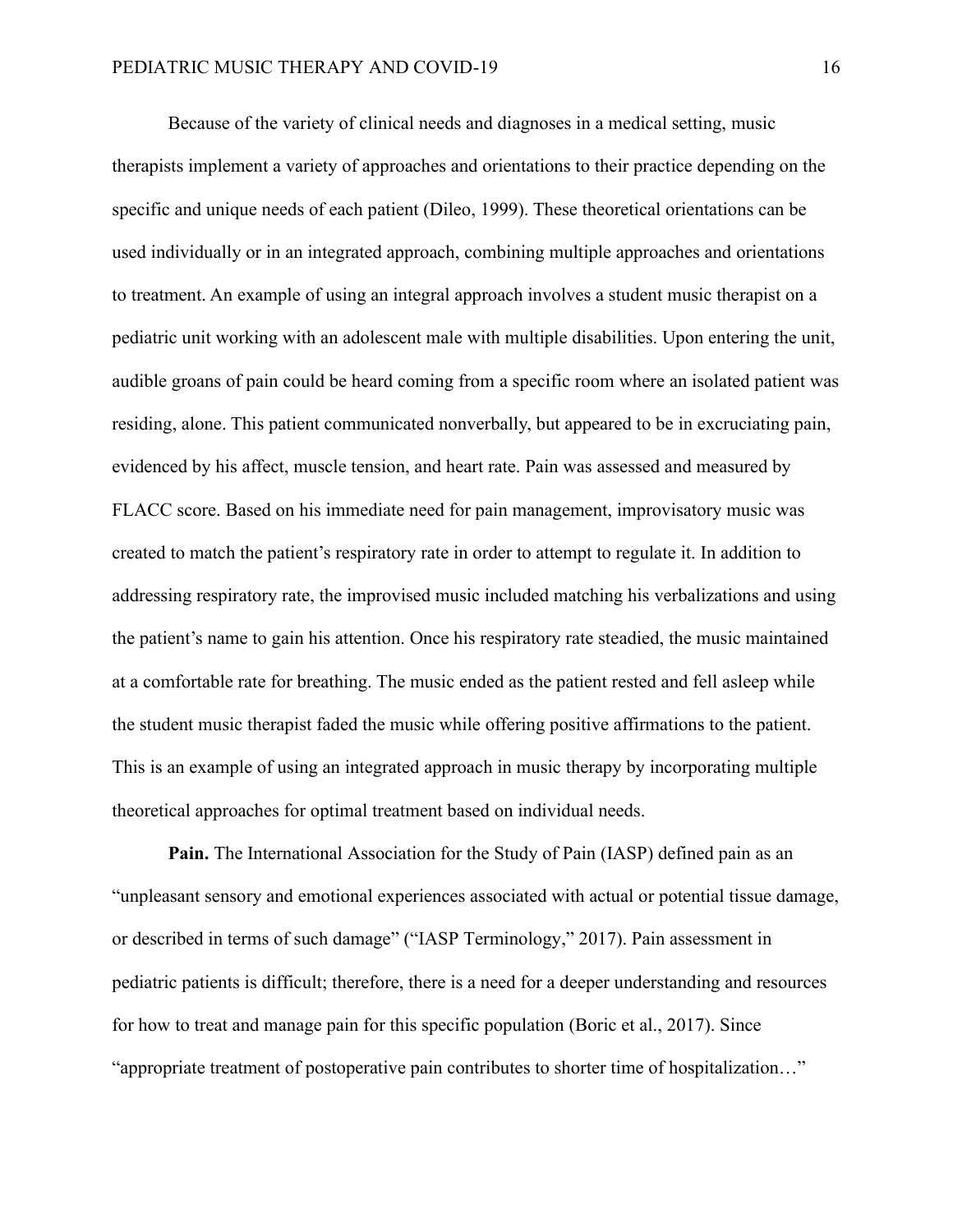(Boric et al., 2017, p. 1), it is essential to utilize effective pain management interventions and strategies. Thrane et al. (2016) conducted a review analyzing past research about pain management strategies for children through a developmental lens, concluding that pain assessment based on developmental stages and cues is crucial. Cues such as crying and body posture are ways in which to measure pain for infants and children; however, these behaviors are not always indicative of pain (Thrane et al., 2016).

Studies have shown that adolescent patients also benefit from music therapy to address pain. Adolescents reported a decrease of pain after postoperative music therapy following spinal fusion surgery by means of distraction and relaxation (Kleiber & Adamek 2012). Patients in an emergency department indicated that they would request music therapy in the future, after receiving services (Mandel et al., 2019). García-Perdomo et al. (2019) found that live music therapy during cystoscopy reduced anxiety in patients. A cystoscopy is a procedure where a scope examines the lining of the bladder and urethra ("Cystoscopy," 2021). Yinger and Gooding (2014) evaluated various psychotherapeutic approaches in music therapy in treating children and adolescents. Their research suggests that using client-preferred music can strengthen the therapeutic alliance and overall hospital experience for the patient. In a study where a group of pediatric patients and caregivers received music therapy during immunizations, parents reported that their child's level of distress decreased during music therapy than in previous immunization experiences (Yinger, 2016). There were no significant differences between the control and the music group responses from parents; however, children in the control group "showed significantly higher rates of distress behaviors during the procedure phase and recovery phase compared to children in the music therapy group" (Yinger, 2016, p. 354). The researchers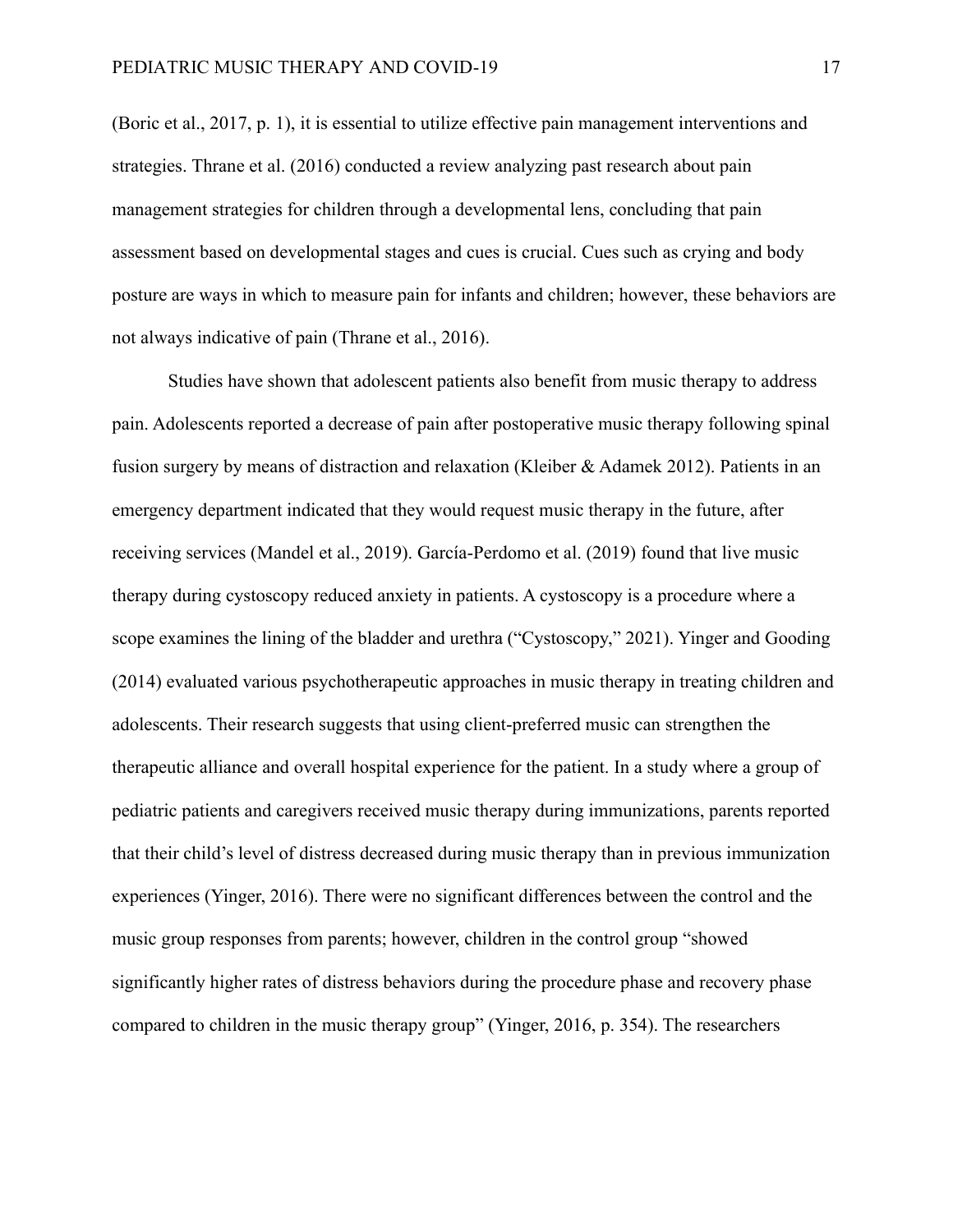concluded that live music therapy benefits parents and young children during routine immunizations (Yinger, 2016).

The aforementioned research supports the need and effectiveness of music therapy services for pediatric patients and how it positively impacts their hospitalization and caregiver interactions as well. The use for music therapy services to address any clinical need is especially important during the COVID-19 global crisis, as hospital protocol, treatment, and patient care has adapted greatly due to the implications of the pandemic.

<span id="page-17-0"></span>*Telehealth***.** The utilization of telehealth services began prior to the beginning of COVID-19. Telehealth is "the use of electronic information and telecommunication technology to support clinical care and public health, and to promote patient education and professional development" (Tomines, 2019). The U.S. Department of Health and Human Services (DHHS) defines four approaches to telehealth delivery: "(a) live synchronous video conferencing, (b) store-andforward, (c) remote patient monitoring, and (d) mobile health" (DHHS, 2017).

Between 2014 and 2016, the percentage of large U.S. employers offering telehealth services increased from 48% to 74% (Utidjian & Abramson, 2016). The Affordable Care Act established in 2010 included "provisions that promoted the use of telehealth by Accountable Care Organizations, and in the care of behavioral health issues and patients with chronic, complex conditions" (Public law 111-148, 2020). Utidjian and Abramson (2016) outlined pediatric telehealth practices, support, and implications for accessibility to remote care. Telehealth services are expected to expand access to care in "underserved rural areas" that are more prone to workforce shortages in area hospitals (Utidjian & Abramson, 2016). This is particularly timely as healthcare agencies are reporting staff shortages as well as increased patient capacity due to COVID-19. The CDC encourages healthcare facilities to utilize telehealth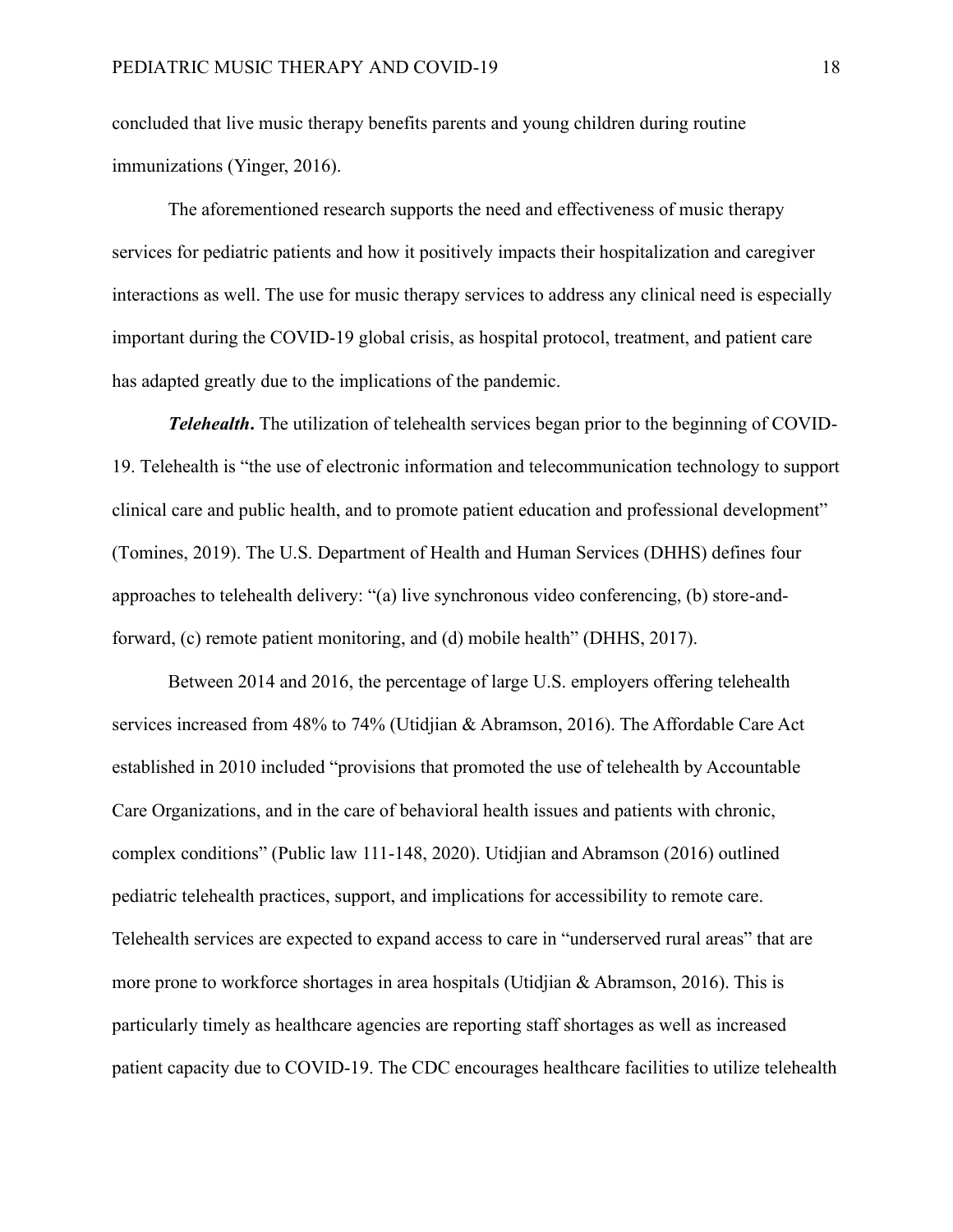service to mitigate expected staff shortages due to illness, exposure, or caring for family at home ("Mitigating Staff Shortages," CDC, 2020).

Knott and Block (2020) emphasized how the impact of PPE shortages have led music therapists to adapt their delivery of services "in order to provide safe and relevant services" (p. 151) to patients during the pandemic. Knott and Block (2020) also provided a model framework for virtual music therapy as a new approach to delivering music therapy services, as clinicians have had to quickly change and adapt their practice. While music therapy and telehealth research is limited, most published research has utilized live synchronous videoconferencing for service delivery (Knott & Block, 2020). As clinicians have adapted, AMTA has provided resources for music therapists during COVID-19. These resources include telehealth resources, infection prevention and control, and self-care resources to support the work of music therapists ("COVID-19 Resources for Music Therapists and Students," 2020).

#### <span id="page-18-0"></span>**Research Questions**

As COVID-19 continues to increase its impact, the implications for healthcare professionals regarding practice, health and safety, and adapting delivery of services is an important area of research that needs further investigation. The aim of this survey study was to investigate if COVID-19 has directly impacted music therapists who work with pediatric patients in a medical setting, and if changes indicate future implications for education of music therapists and best-practice approaches.

Specific research questions guiding this survey include:

1. How has COVID-19 impacted the work of music therapists in pediatric medical settings?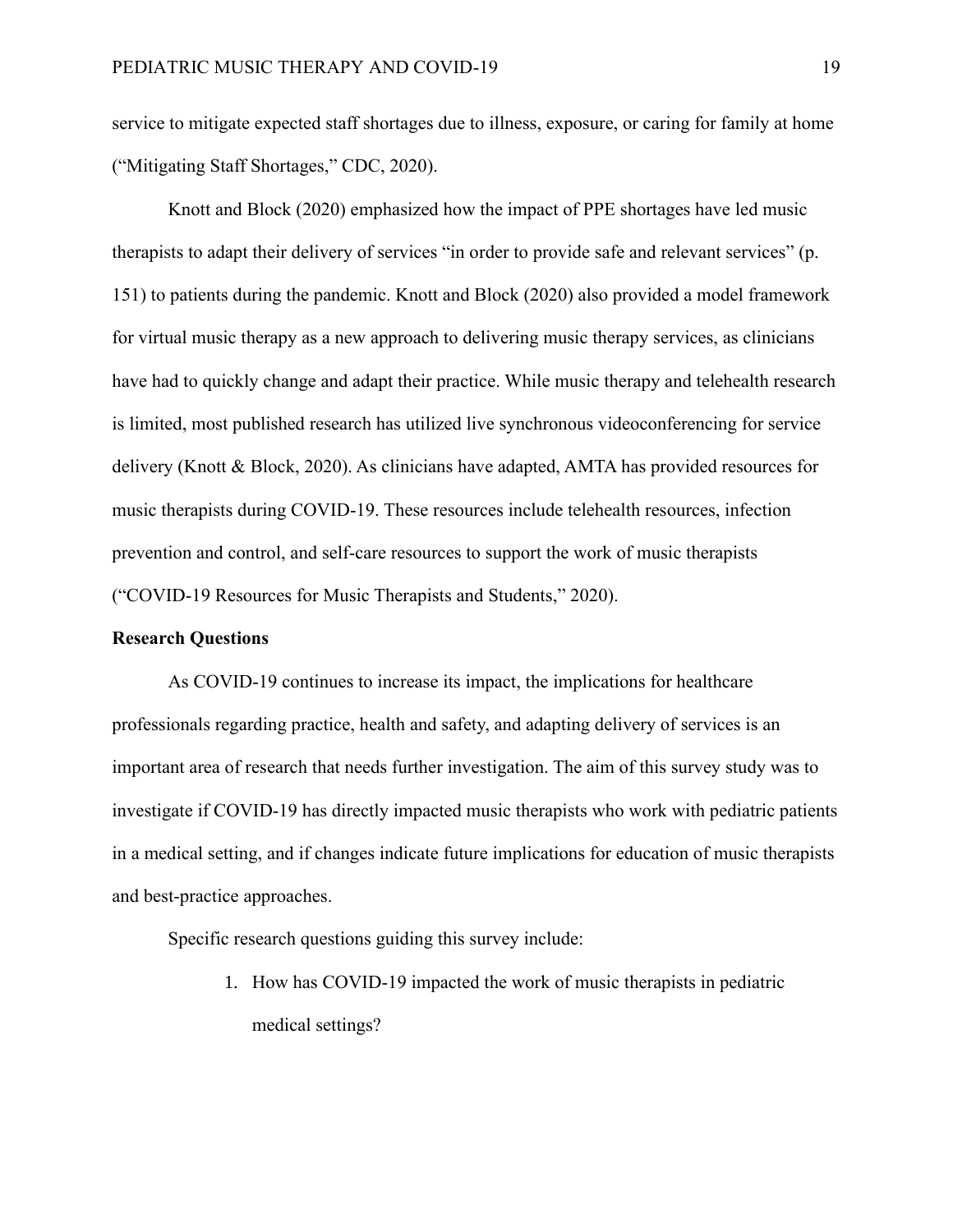- 2. How many pediatric music therapists are using telehealth platforms to deliver services?
- 3. Are clinicians receiving or utilizing any professional support?
- 4. Has job satisfaction changed for pediatric music therapists due to COVID-19?
- 5. What are future implications for the profession? Will music therapy practice change because of COVID-19 experiences?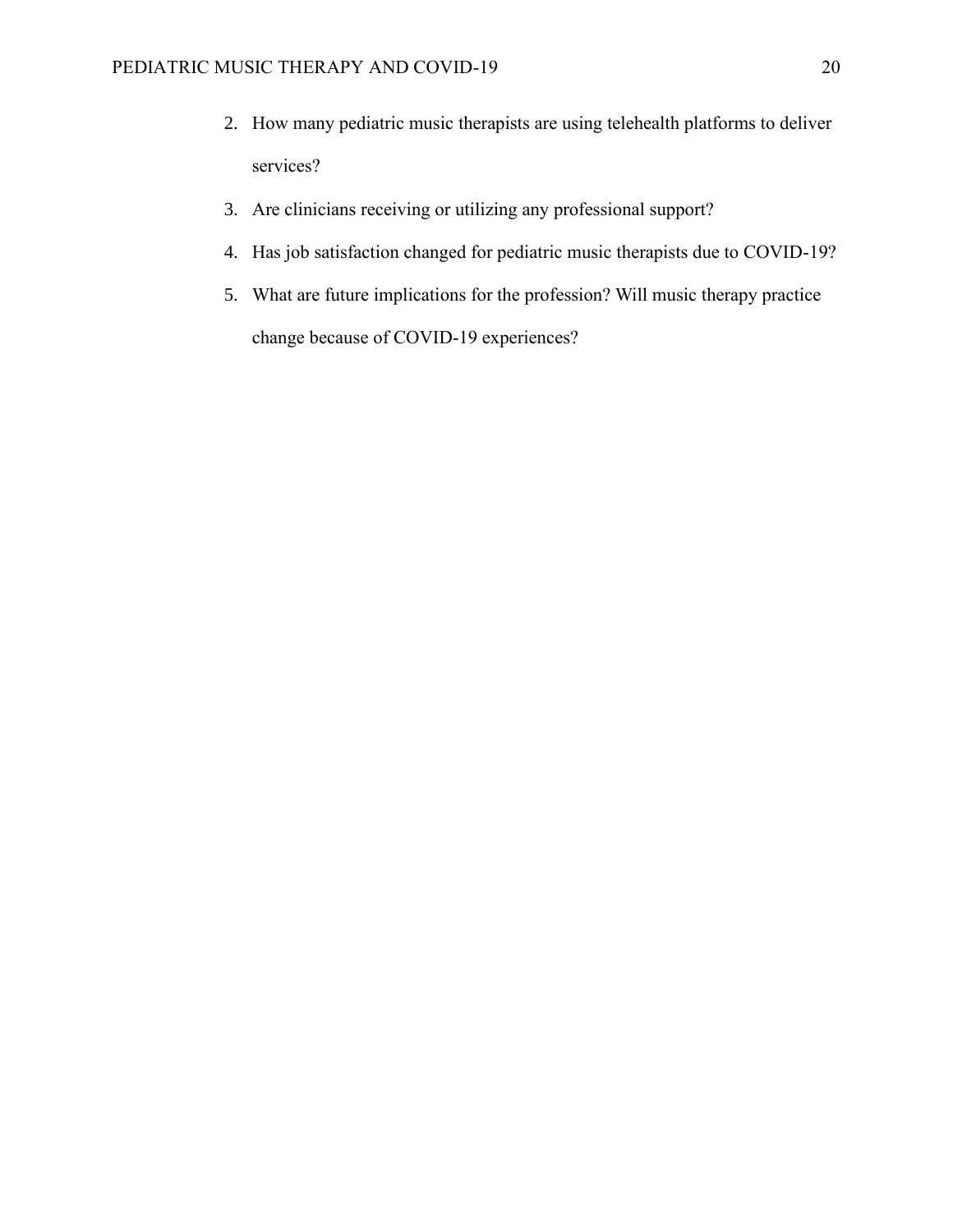#### **Methods**

#### <span id="page-20-1"></span><span id="page-20-0"></span>**Participants**

The participants were a purposive sample of music therapists who work with pediatric patients in medical settings in the United States. This group of clinicians was recruited in order to understand if their work was impacted due to COVID-19 and if so, how? The AMTA has an active online directory of members on their website listed under "Find a Music Therapist" (AMTA, n.d.). The researcher selected the keywords in the search for "settings served": children's hospital or unit to refine the search results. Email addresses provided in the online directory were then recorded in a password-protected file for survey distribution. For the purposes of this study, the Qualtrics<sup>™</sup> survey instrument, designed by the investigator, was sent to a maximum of 100 participants ( $n = 100$ ). No identifiable information was collected. Consent was explained and provided in the survey invitation email sent to participants (see Appendix A). Participants indicated consent by clicking the survey link in the invitation email they received.

#### <span id="page-20-2"></span>**Survey and Data Collection**

Questions were divided into five sections: (1) demographic information, (2) questions about participants' job before COVID-19, (3) how their job has been impacted by COVID-19, (4) telehealth, and (5) wrap-up questions (see Appendix B). The 36-item survey was created using Qualtrics™, using a combination of nominal, discrete, and open-ended questions. Openended questions were offered to provide participants with opportunities to share personal experience(s), descriptions, and any other information they wished to include. Questions were developed to gather data regarding furlough, daily case load, delivery of services, and the use of telehealth since COVID-19. Participants were able to skip questions and some questions allowed multiple responses. Prior to distribution, the researchers tested the online survey for ease of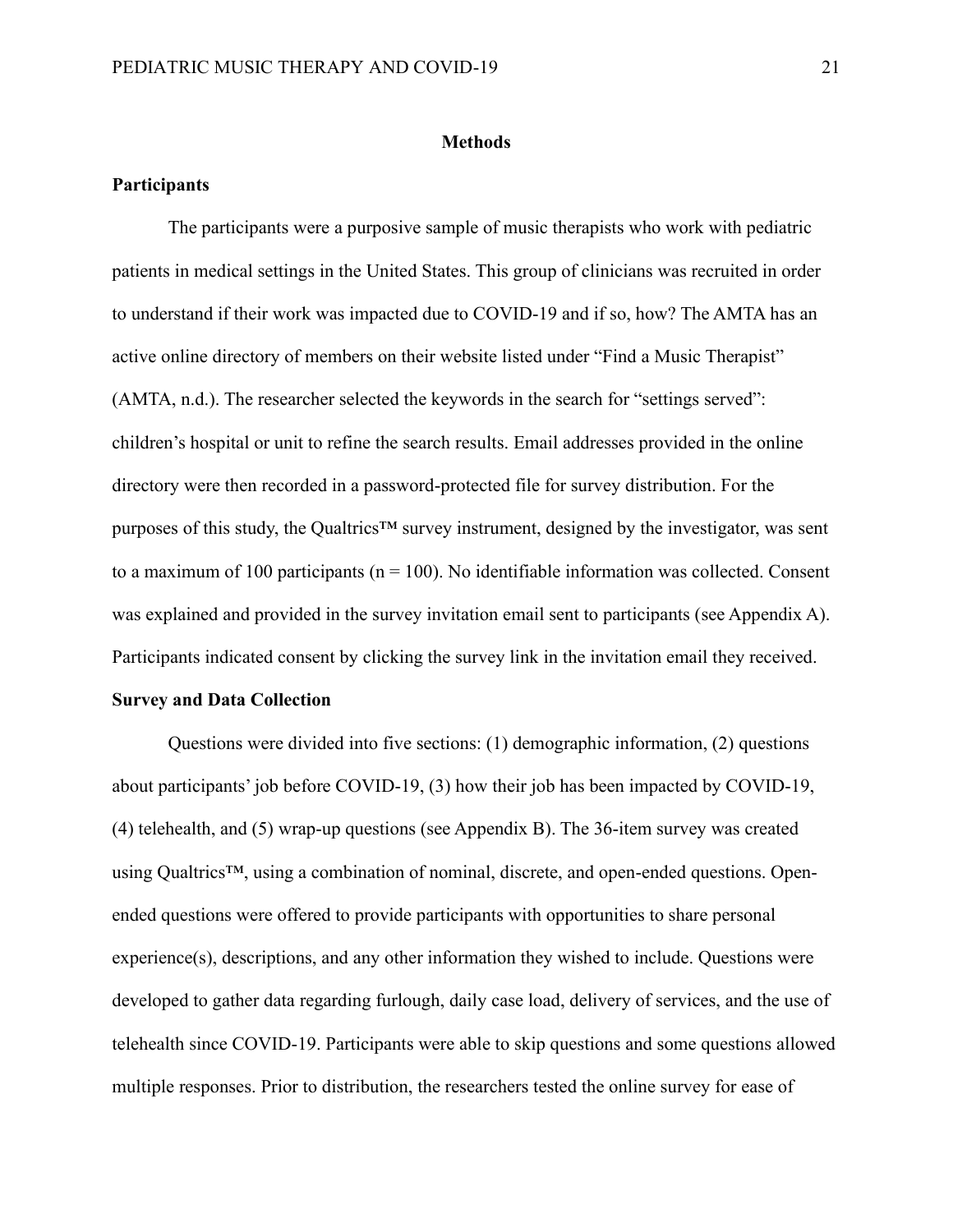access to the system, clarity of questions, to estimate the amount of time needed for completion (about 30 minutes), and overall survey flow. The survey was active for one month after initial distribution to gather responses. Participants received a reminder email one week before survey closure. Upon closure of the survey, participant email addresses were deleted.

## <span id="page-21-0"></span>**Data Analysis**

All survey responses were recorded, both complete and partial completions, unless participants indicated to the primary investigator their wish for their response to not be included. Results were analyzed using descriptive statistics and thematic content analysis for open-ended answers (Creswell, 2002). Qualtrics™ provided a summary of results and aggregated responses for further analysis.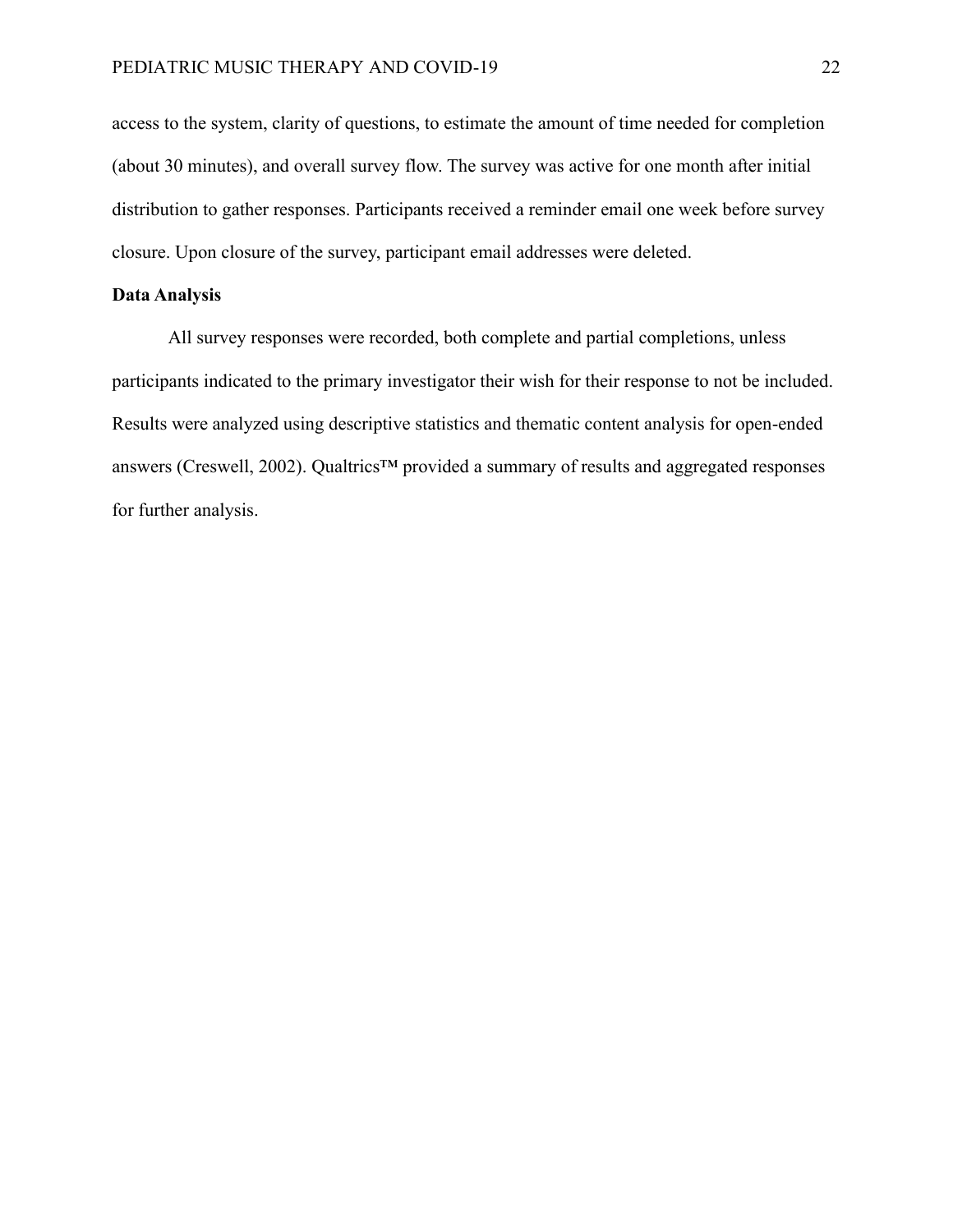### **Results**

## <span id="page-22-1"></span><span id="page-22-0"></span>**Response Rate**

Survey invitations were sent to 100 email addresses. Of the 100 initially invited to participate, 12 email addresses resulted in either a system error or undeliverable automatic response emails. To accommodate, 12 additional email addresses were added to the password protected list and these individuals were invited to participate in the survey. Out of 100, 47 responses were recorded, for a survey response rate of 47%.

## <span id="page-22-2"></span>**Demographics**

A summary of the demographic data is given in Table 1.

### <span id="page-22-3"></span>**Table 1**

#### *Demographics*

| Age                                                                    |             |           |            |                |               |              |         |
|------------------------------------------------------------------------|-------------|-----------|------------|----------------|---------------|--------------|---------|
|                                                                        | $\leq 24$   | $25 - 34$ | 35-44      | 45-54          | $\geq$ 55     |              |         |
|                                                                        |             | 36        | 3          | $\overline{2}$ | 3             |              |         |
|                                                                        |             |           |            |                |               |              |         |
| Gender                                                                 |             |           |            |                |               |              |         |
|                                                                        | Female Male |           | Non-binary | Transgender    | Prefer not to |              |         |
|                                                                        |             |           |            |                | answer        |              |         |
|                                                                        | 39          | 6         | 0          | $\Omega$       | $\Omega$      |              |         |
|                                                                        |             |           |            |                |               |              |         |
| Region                                                                 |             |           |            |                |               |              |         |
|                                                                        | Great       | Mid-      | Midwestern | <b>New</b>     | Southeastern  | Southwestern | Western |
|                                                                        | Lakes       | Atlantic  |            | England        |               |              |         |
|                                                                        | 12          | 9         | 2          |                | 10            | 0            | 11      |
| <i>Note.</i> Regions are in accordance with AMTA's regions. $n = 45$ . |             |           |            |                |               |              |         |

The largest group of participants were females 34 years of age and younger. Participants were widely disbursed across the country with most respondents from the Great Lakes region, followed by the Western region, Southeastern region, and the Mid-Atlantic. Tables 2 and 3 detail participants' facilities, music therapy programs, and years of experience working with pediatric patients. Most respondents ( $n = 39$ ) work in a facility with at least one other music therapist. The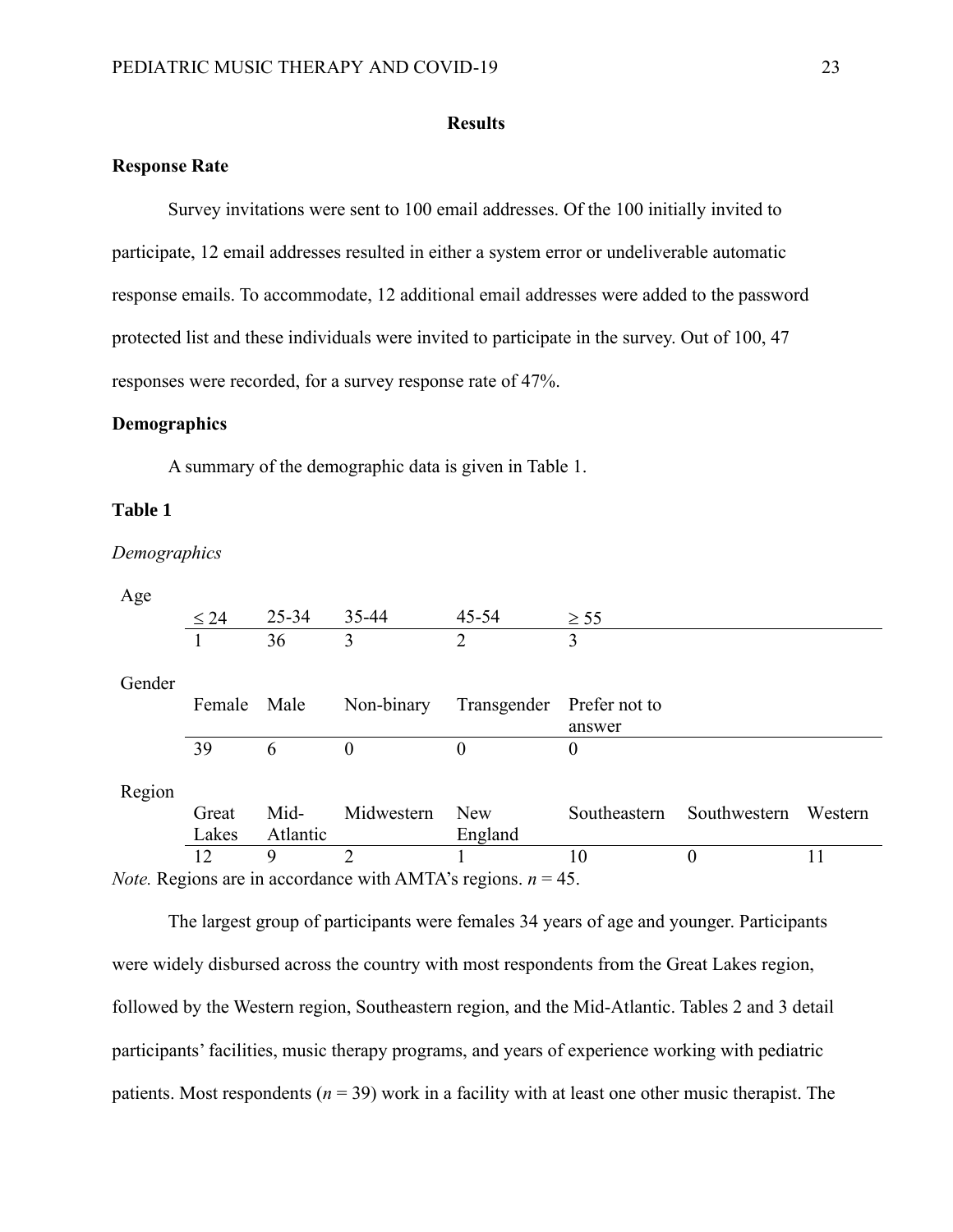respondents tended to be relatively new to the profession  $(n = 14)$  in the 3-to-5 years of

experience, and an equivalent amount had been at their facilities for the same amount of years (*n*

 $= 13$ ).

## <span id="page-23-1"></span>**Table 2**

## *Are There Other Pediatric Music Therapists In-Facility?*

| Yes              | 39           |                 |             |
|------------------|--------------|-----------------|-------------|
| N <sub>o</sub>   |              |                 |             |
|                  | $\bar{\chi}$ | Std. Dev. $(s)$ | Range $(R)$ |
| If so, how many? | 3.51         | 2.50            |             |

## <span id="page-23-2"></span>**Table 3**

*Years of Experience with Pediatric Patients and at Facility*

| Years of<br>experience<br>with<br>pediatric<br>patients | Less than a<br>year | $1-3$ years | 3-5 years | 5-7 years | $7-10$ years | $10$ or<br>more |
|---------------------------------------------------------|---------------------|-------------|-----------|-----------|--------------|-----------------|
|                                                         |                     | 8           | 14        | 6         | 8            | 8               |
| Years at<br>current place<br>of<br>employment           | Less than a<br>year | $1-3$ years | 3-5 years | 5-7 years | $7-10$ years | $10$ or<br>more |
|                                                         | $\overline{2}$      | 12          | 13        |           | 6            | 7               |

## <span id="page-23-0"></span>**Pre-COVID 19**

Before COVID-19, 79.46% of participants were full-time employees, with only 4.07% of participants using telehealth for service delivery for both individual and group settings. Sessions trended toward in-person individual and were held mostly in the patient's room. Participants reported method(s) of service delivery pre-COVID (see Figure 1).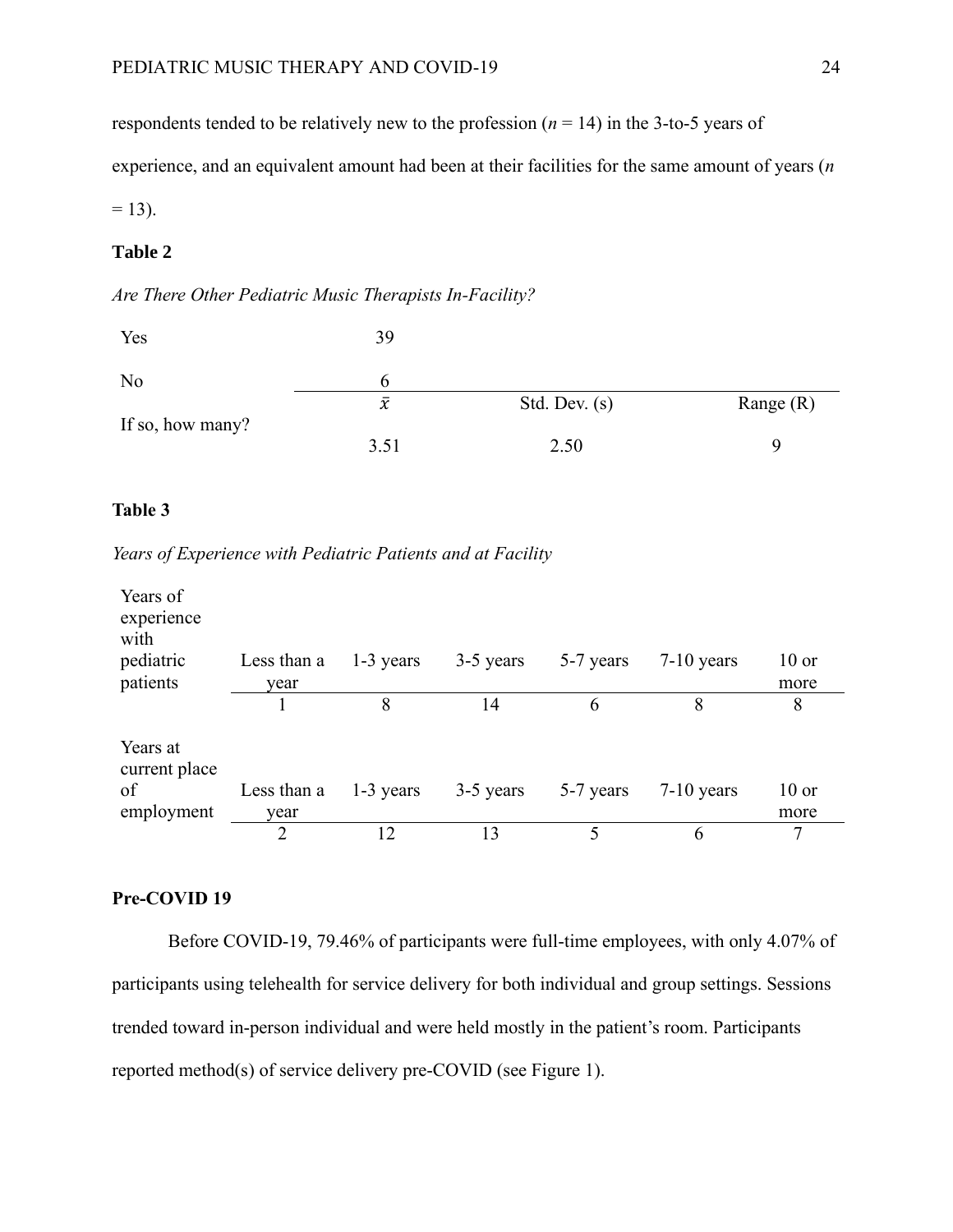## <span id="page-24-1"></span>**Figure 1**



*Service Delivery Method Pre-COVID*

Daily caseload numbers ranged from 3 to 30 before COVID-19, with an average of 11.01 cases per day. See Figure 2 below for a detailed summary of how participants described their job pre-COVID. There is a lack of recent literature reporting caseloads for pediatric music therapists. However, a recent 2020 pediatric music therapy survey did report challenges experienced by music therapists, which included "high volume of referrals" and "caseload/staffing" (Knott et al., 2020, p. 54).

## <span id="page-24-0"></span>**Job Burnout and Satisfaction**

Participants were asked to choose from a series of words from the Maslach (1986) burnout inventory to describe their experiences in the job. Participants were asked to select all that applied.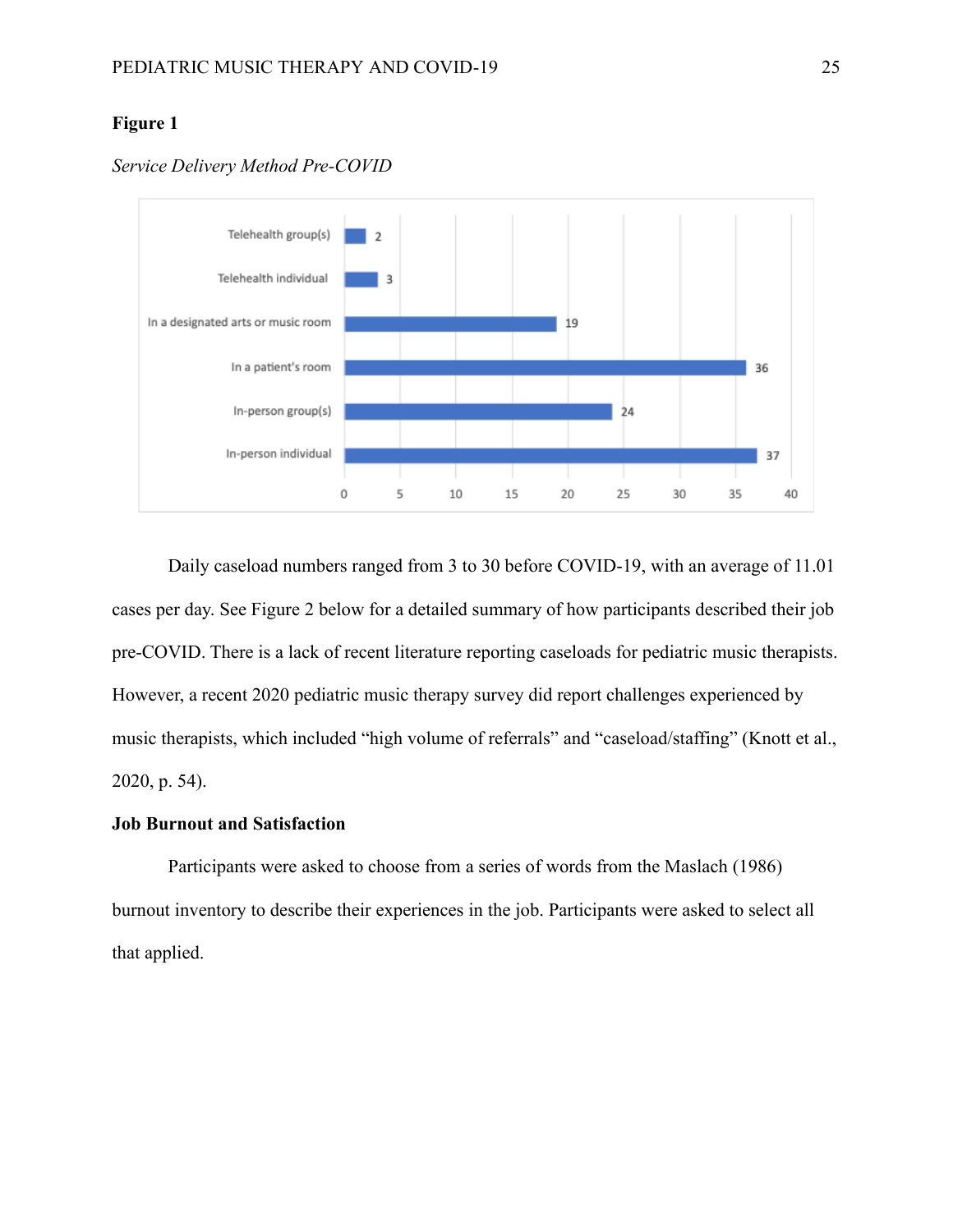## <span id="page-25-1"></span>**Figure 2**



*"How would you describe your job pre-COVID?"*

*Note.* These words are based on the Maslach Burnout Inventory.

The top three reported workplace experiences were fulfilling, enjoyable, and challenging, while the three least frequently reported were frustrating, relaxed atmosphere, and burned out.

### <span id="page-25-0"></span>**The Impact of COVID-19**

At some point during COVID-19 shutdowns, 10.25% of participants were furloughed. Working hours were impacted for many participants, representing both an increase and decrease. Out of 39 respondents, nine participants reported that their hours were impacted, two indicated increased hours, and seven indicated decreased hours. One participant listed they were completely furloughed for 7 weeks, one worked 8 hours per week for 6 weeks, two indicated their hours decreased by 50%, and three listed their hours decreased by 8 hours. One participant whose hours increased due to COVID-19 described that their normal 8-hour days extended to 10- 11-hour days while working virtually. At the time of the survey, all participants indicated that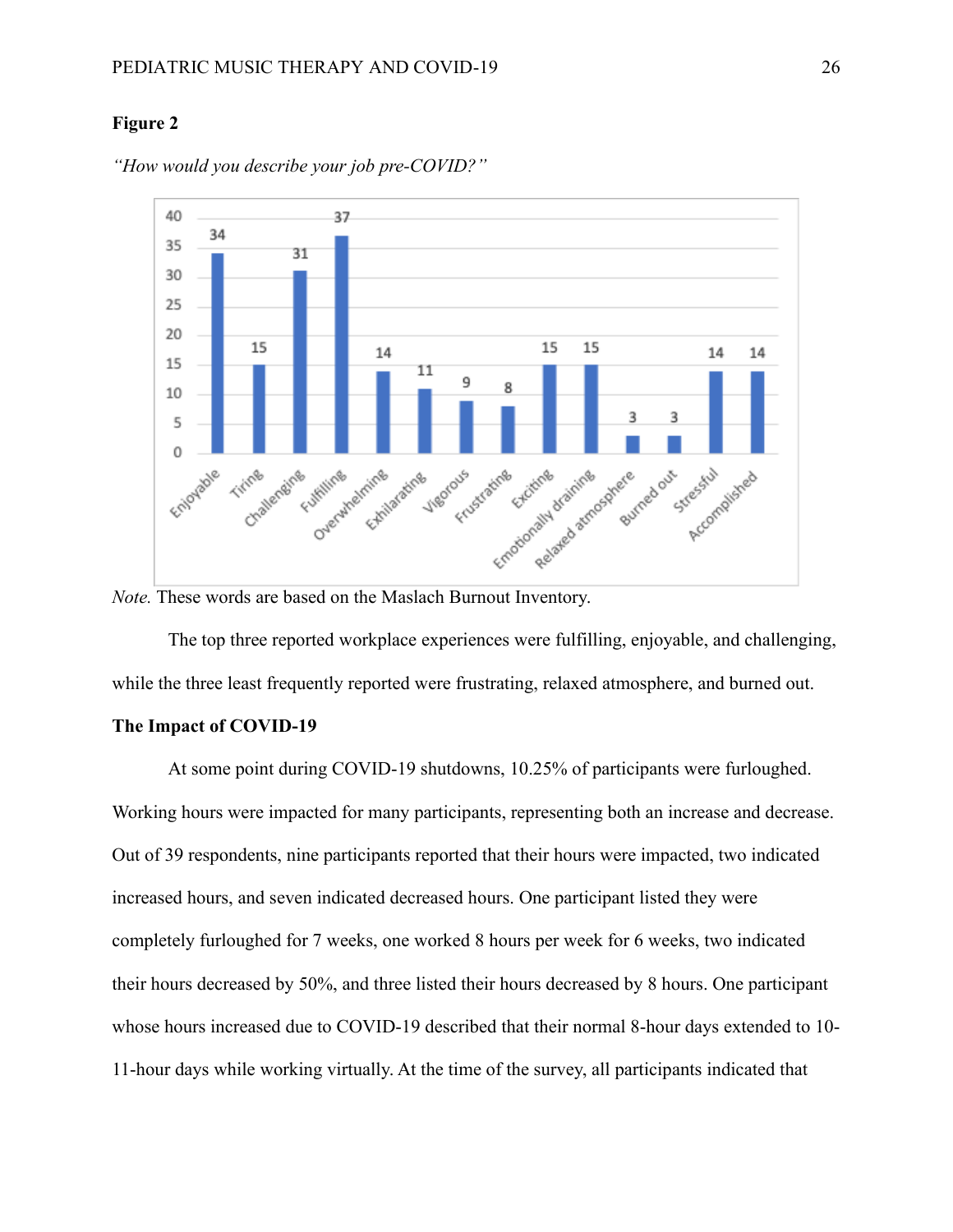they have returned to in-person treatment. All participants also indicated that they were required to wear a mask while providing in-person treatment, with 83.78% also wearing protective eye wear. See Figure 3 for a detailed summary of PPE for in-person treatment.

## <span id="page-26-0"></span>**Figure 3**





<span id="page-26-1"></span>Other responses include N-95 masks layered with other medical masks, PPE as indicated per patient, and following isolation protocols per room, which may include wearing a gown and gloves as well as masks and goggles. Social distancing protocols included maintaining a distance of at least 6 feet when providing in-person treatment, practicing social distancing "when possible," and no social distancing unless the patient has a confirmed diagnosis of COVID-19 (51.35%). Table 5 outlines additional considerations for in-person treatment.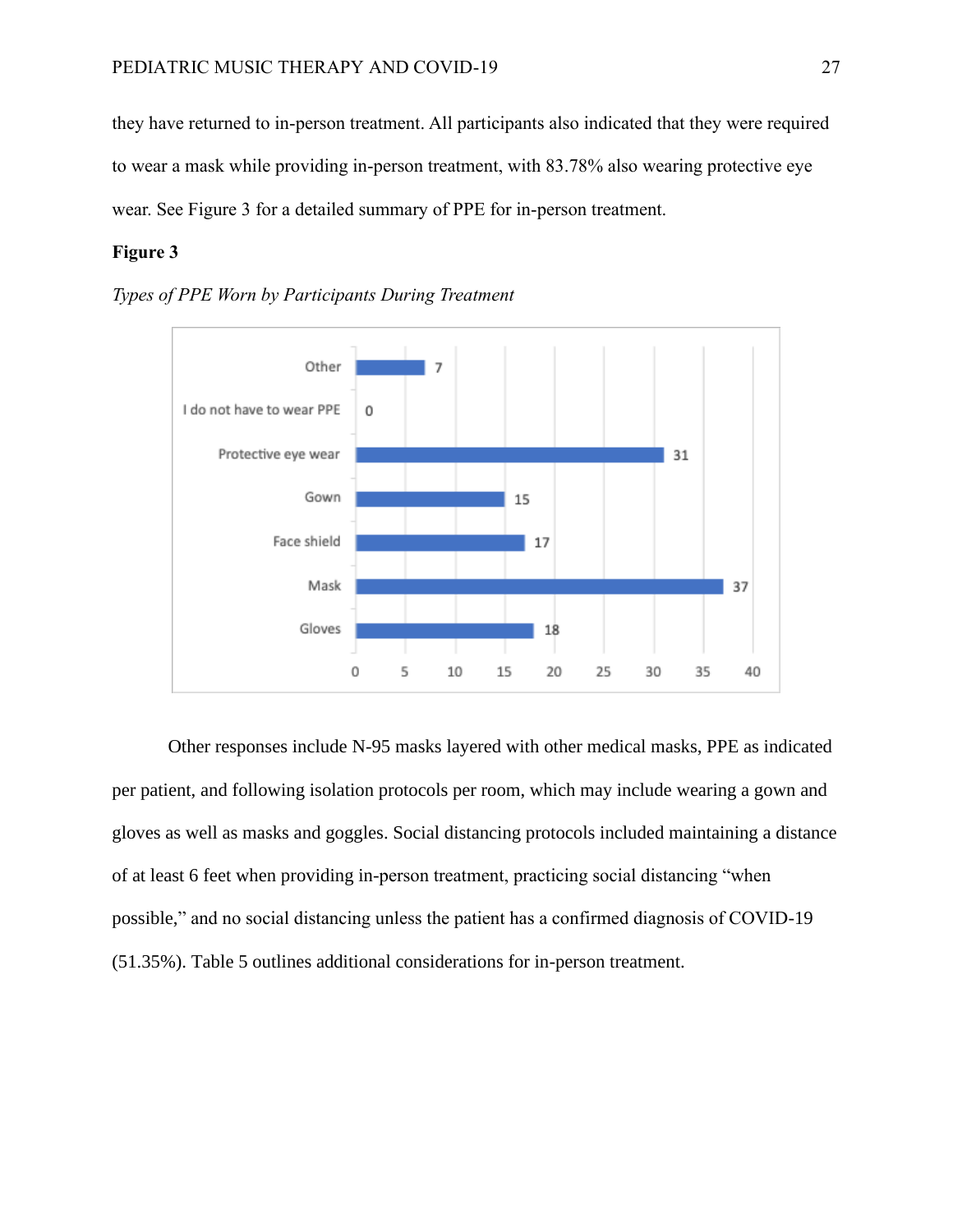## **Table 5**

## *In-Person Treatment*

| Other people present in room<br>during sessions?                      |                            | <b>Participant Responses</b> |
|-----------------------------------------------------------------------|----------------------------|------------------------------|
|                                                                       | Medical staff were present | $n = 35$                     |
|                                                                       | Family/caregivers were     | 35                           |
|                                                                       | present                    |                              |
|                                                                       | Other                      | 7                            |
| Have patients been able to<br>sing and/or use instruments?            |                            |                              |
|                                                                       | Yes                        | 35                           |
|                                                                       | Only singing               |                              |
|                                                                       | Other                      |                              |
| Have you been able to sing<br>during in-person sessions?              |                            |                              |
|                                                                       | Yes                        | 37                           |
|                                                                       | No                         | 0                            |
| If patients are allowed to<br>sing, are they required to<br>wear PPE? |                            |                              |
|                                                                       | Yes                        | 3                            |
|                                                                       | No                         | 22                           |

Participants indicated that other people present in rooms included music therapy interns and co-treatment staff. Many hospitals established patient visitor restrictions to prevent additional exposure to COVID-19 by limiting family visitation for patients. Dokken and Ahmann (2020) examined the importance of family presence during challenging times, as past and current restrictions have limited the number of family members allowed to visit patients in the hospital. They emphasized that especially in vulnerable populations, such as children, family presence and support is needed to advocate for patients' needs and to ensure a positive experience of care (Dokken & Ahmann, 2020).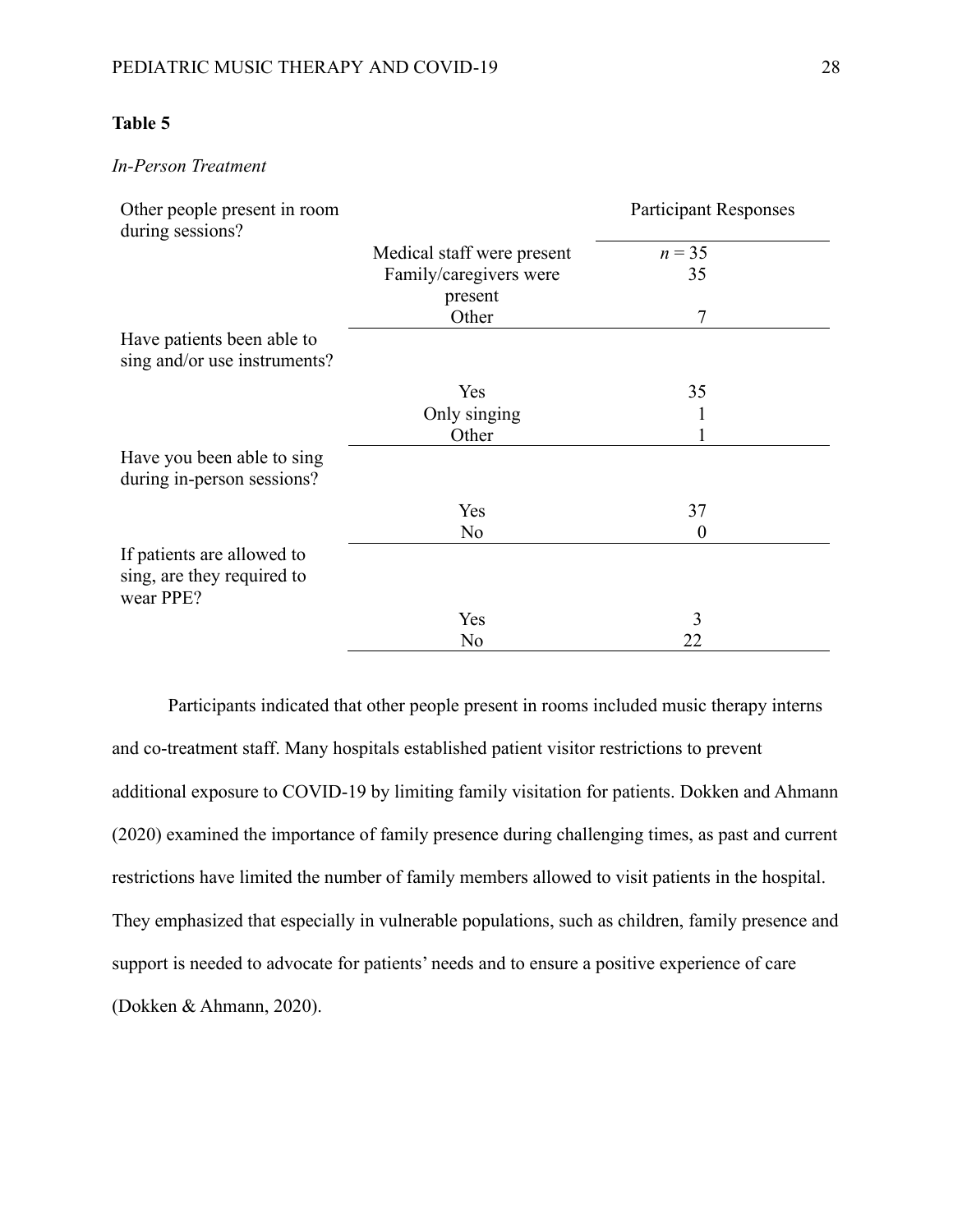All participants reported that they and their patients have been allowed to sing during inperson sessions. Only three of 22 respondents reported that patients are required to wear PPE while singing, and of those three, all indicated that the type of PPE worn by patients was masks.

<span id="page-28-0"></span>*Telehealth.* Before COVID-19, only 4.07% of participants utilized telehealth for service delivery. At the time of this survey, there has been a 57.50% increase in the use of telehealth for music therapy service delivery with pediatric patients. Currently, participants are delivering music therapy services both in-person and via telehealth. See Table 6 for a breakdown of current practices relating to in-person treatment, frequency of telehealth service delivery, and location of remote service delivery for music therapists.

#### <span id="page-28-1"></span>**Table 6**

| Did you use<br>telehealth for service            |                    |    |
|--------------------------------------------------|--------------------|----|
| delivery at any point?                           |                    |    |
|                                                  | No                 | 12 |
|                                                  | Yes                | 25 |
| How are you<br>currently delivering<br>services? |                    |    |
|                                                  | In-person          | 37 |
|                                                  | Telehealth         | 19 |
| Remote location                                  |                    |    |
|                                                  | At home            | 12 |
|                                                  | In facility/office | 12 |
|                                                  | Other              |    |

#### *In-Person vs. Telehealth*

During the creation of this survey, it was assumed that telehealth services may have increased; therefore, participants were asked to outline how patients accessed telehealth services and what type of technology was implemented for these services. Figure 4 outlines how patients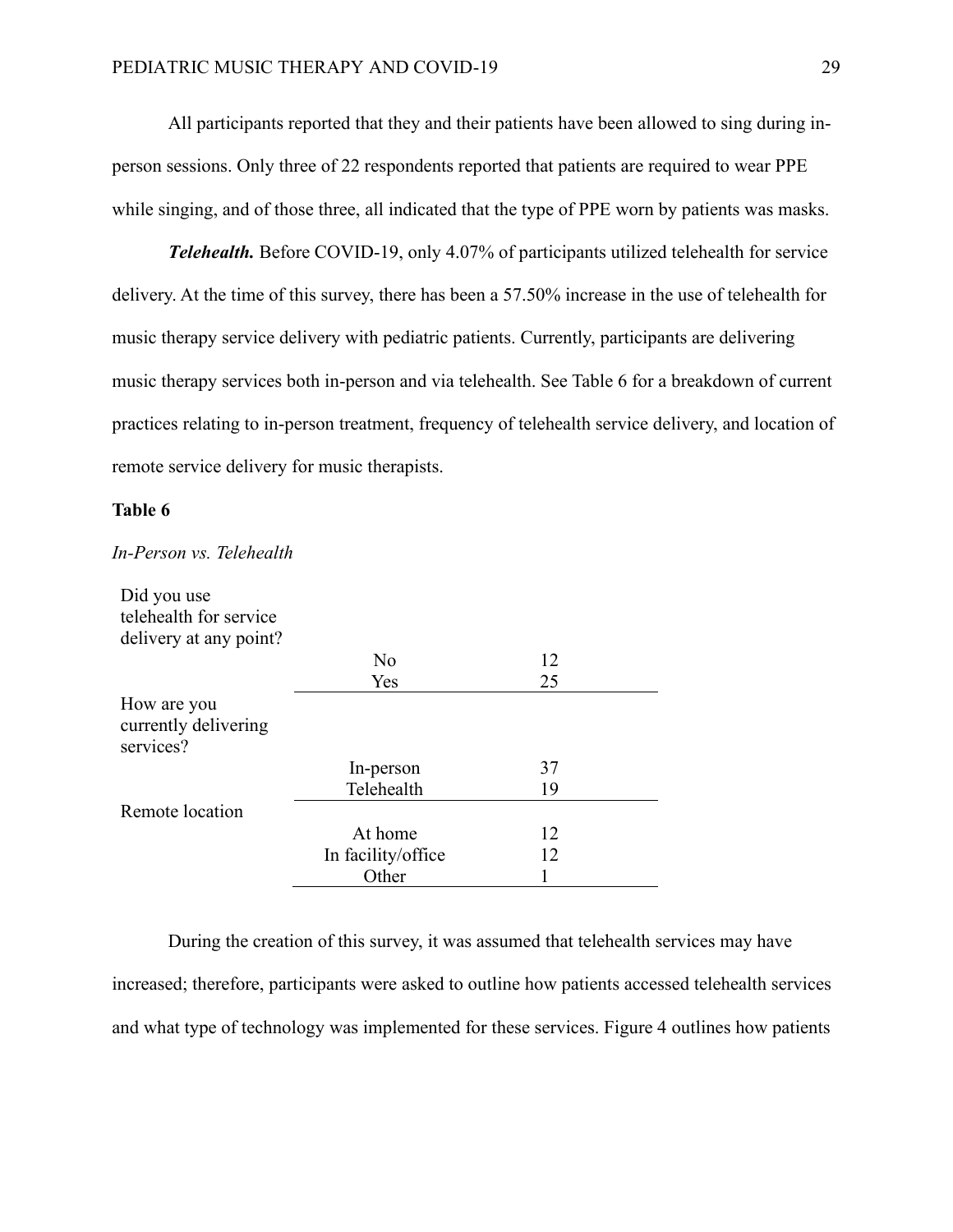accessed telehealth music therapy sessions. Participants were able to select all options that

<span id="page-29-0"></span>applied.

## **Figure 4**





*Note.* Answer options were chosen based on the U.S. Department of Health and Human Services (DHHS) report on telehealth and telemedicine (DHHS, 2017).

The most common telehealth platform used among participants was Zoom. Other platforms listed included in-house hospital platforms and FaceTime between music therapy iPads (see Figure 5). Open responses included the use of the hospital-wide CCTV system, hospitalprovided iPads, outpatient groups, and the implications of patients struggling with access to telehealth services.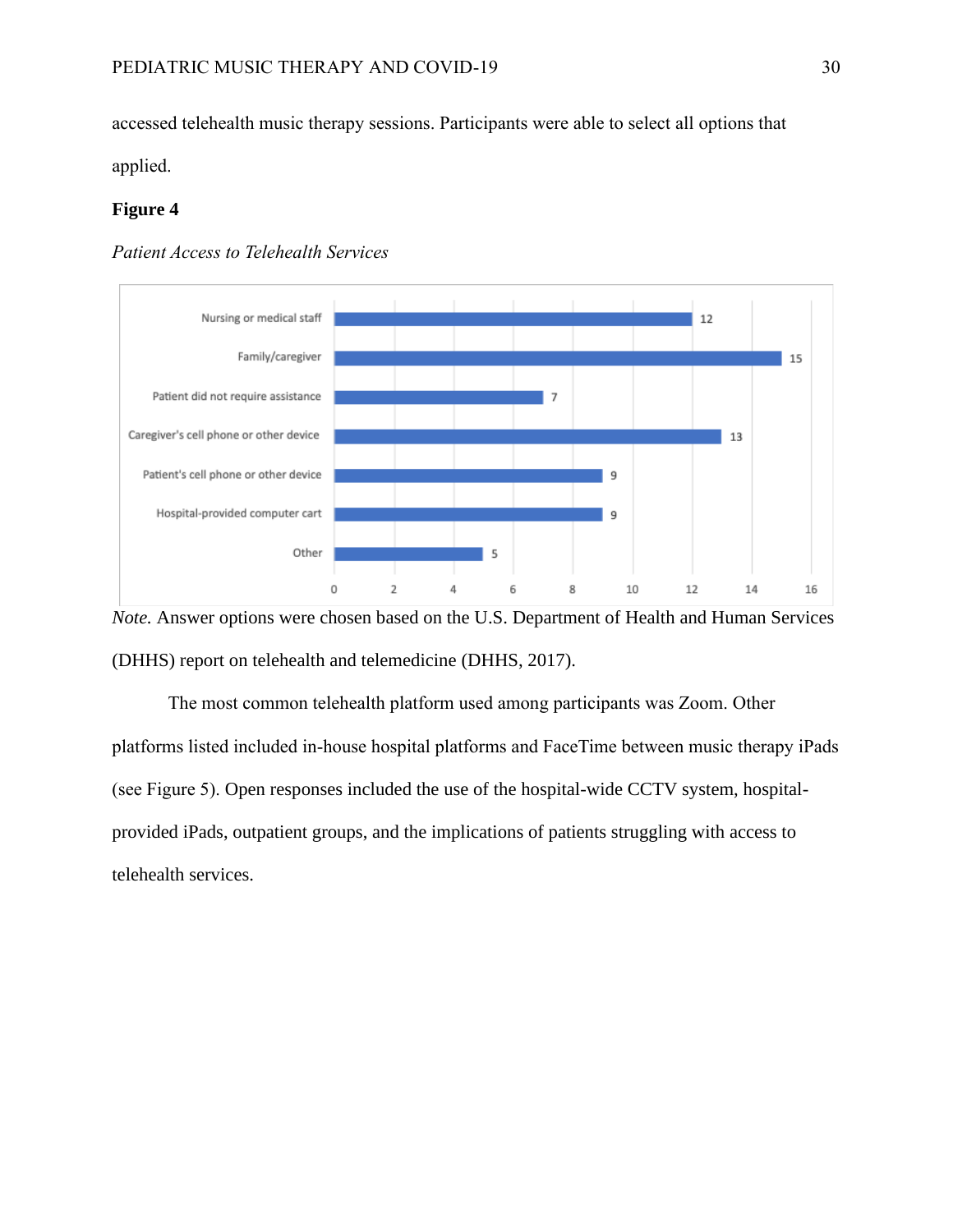## <span id="page-30-0"></span>**Figure 5**

## *Telehealth Platforms*



Other platforms listed by participants included in-house platforms, FaceTime, Starleaf, and hospital-wide CCTV system. Participants were asked if their transition to telehealth service delivery was self-selected or an administrative or departmental decision. They also were asked to choose from a series of options indicating challenges with implementing telehealth services. Table 7 details telehealth transition decisions and challenges with using telehealth platforms for service delivery.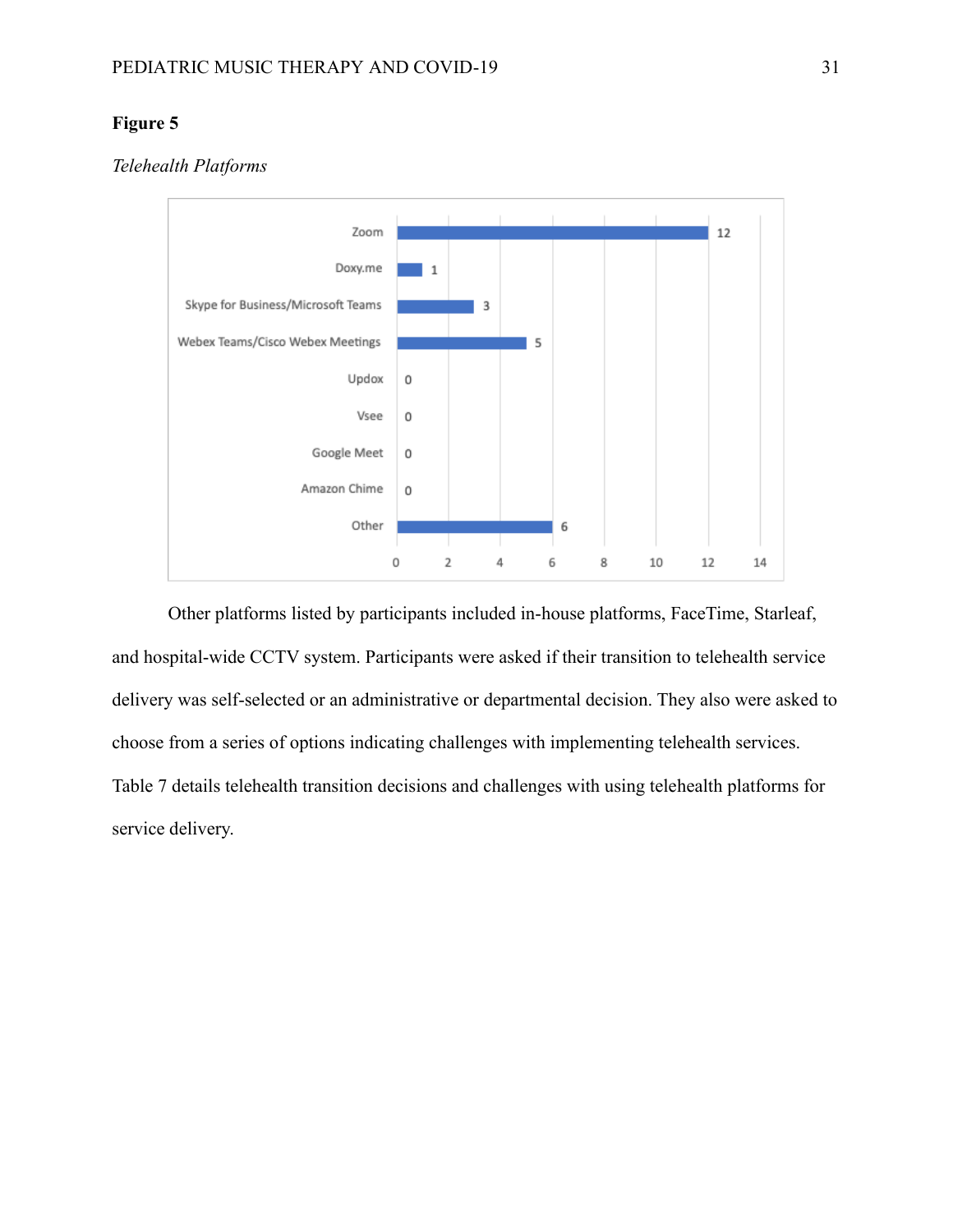## <span id="page-31-0"></span>**Table 7**

## *Transitioning to Telehealth and Challenges*

Working Remotely

|                                 | Self-Selected                  | 4  |  |
|---------------------------------|--------------------------------|----|--|
|                                 | <b>Administrative Decision</b> | 18 |  |
|                                 | Other                          | 7  |  |
| Challenges with using           |                                |    |  |
| telehealth for service delivery |                                |    |  |
|                                 | Internet connection            | 12 |  |
|                                 | Audio quality                  | 16 |  |
|                                 | Accessibility to internet      | 12 |  |
|                                 | services or technology         |    |  |
|                                 | Other                          | 8  |  |
|                                 |                                |    |  |

Other responses describing the move to remote and telehealth services included joint/mutual decision-making with supervisor. Written responses included: "*chose to provide some telehealth sessions as part of a departmental effort to provide more virtual options at this time,*" and "*virtual visits outside patient rooms if patient is under COVID precautions.*" Multiple participants reported additional challenges with telehealth including scheduling: "*staff do not make referrals,*" "*delayed sound,*" "*latency,*" and "*patients not having the proper support to utilize services.*" Decreased staff referrals was a trend in open-ended responses among two participants at the time of the survey. Others stated: "[telehealth is] *much harder for young children or people with special needs. Can also be an issue depending on medical status or awareness state,*" especially if music therapy staff are off-site. See Table 8 for details.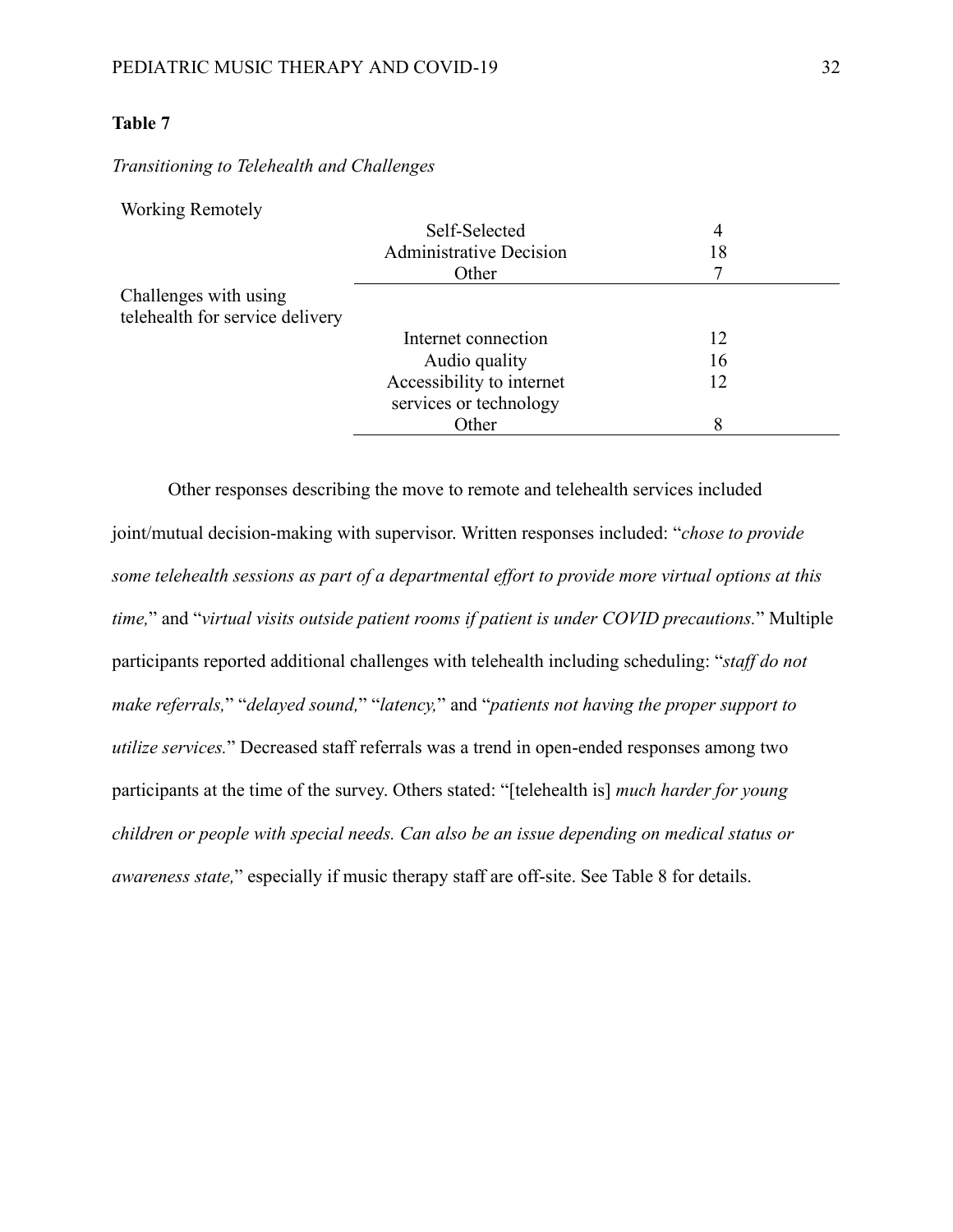## <span id="page-32-0"></span>**Table 8**

*Patient Musical Participation during Telehealth Sessions*

| Are patients able to sing or<br>play instruments during<br>telehealth sessions? |                                                                              |                  |
|---------------------------------------------------------------------------------|------------------------------------------------------------------------------|------------------|
|                                                                                 | Yes, they are able to sing<br>and play instruments                           | 16               |
|                                                                                 | They are able to sing, but are<br>not provided instruments                   | 7                |
|                                                                                 | They are not able to sing,<br>but are provided instruments<br>by other staff | $\boldsymbol{0}$ |
|                                                                                 | No, they are not able to sing<br>nor play instruments                        | $\boldsymbol{0}$ |
|                                                                                 | Other                                                                        | 2                |

Based on this data, it appears that the majority of participants are able to facilitate sessions at, or close to, the capacity they did pre-COVID. Other responses included: *"if* [patients are] *inpatient, they were provided instruments. Outpatient* [sessions] *no instruments."*

At the conclusion of the survey, participants were asked to describe their job now using the same descriptive words as used previously in the survey. See Figure 6 for a comparison of pre-COVID and present description of jobs.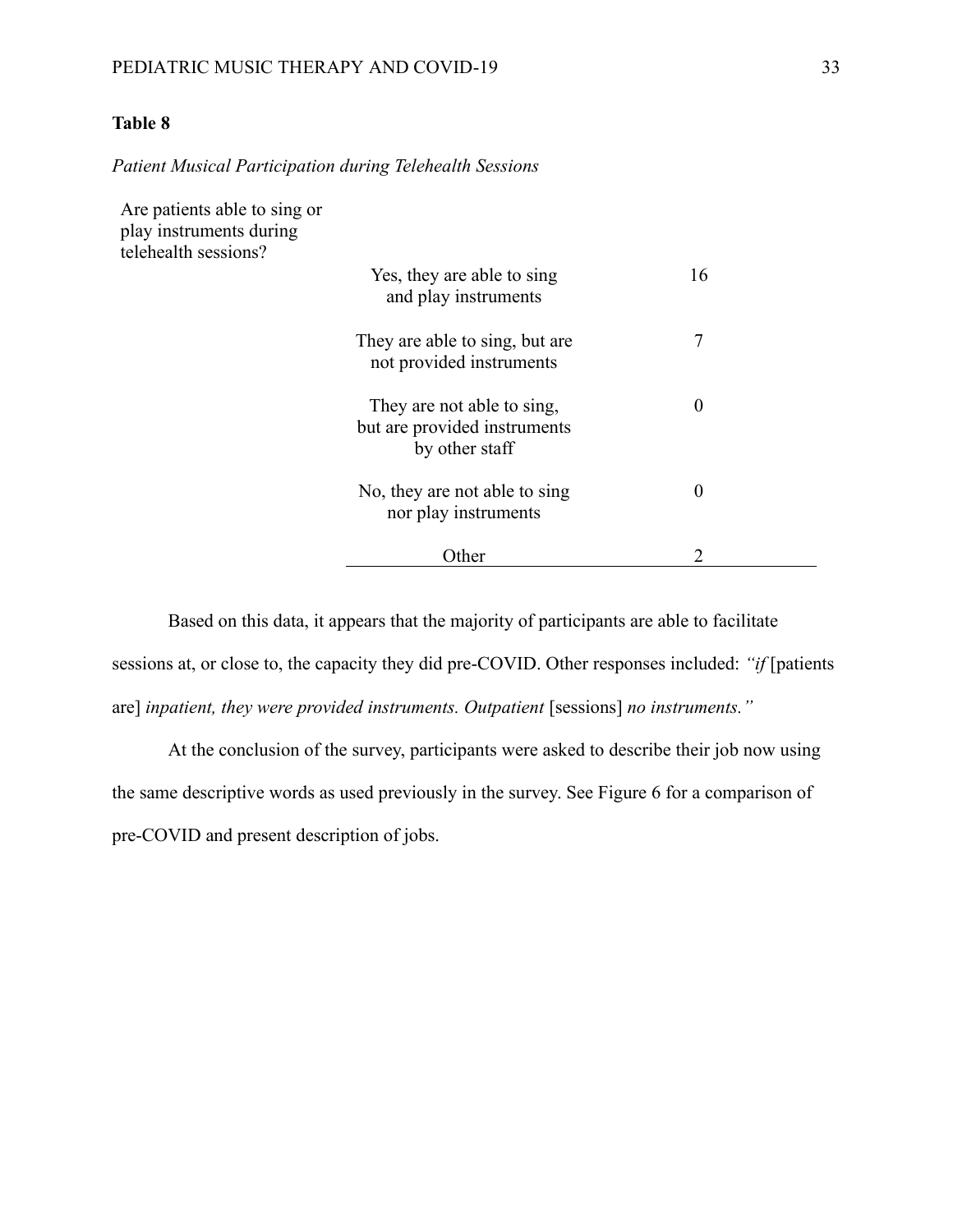## <span id="page-33-0"></span>**Figure 6**



*How would you describe your job pre-COVID vs. now?*

Prior to COVID-19, 37 respondents indicated they found their job fulfilling. That number dropped to 24 at the time of this survey. In conjunction with that, there was a reduction in the number of participants indicating that their job is enjoyable, from 34 to 27. It is important to note that respondents still feel accomplished in their work, even though there were increases in feelings of burnout, tiredness, being emotionally drained, that the job is stressful, and that they are frustrated.

Current challenges expressed by participants are as follows: *increased caseload/patient volume*, *challenges with accessibility to services*, *increased feelings of stress and burn out*,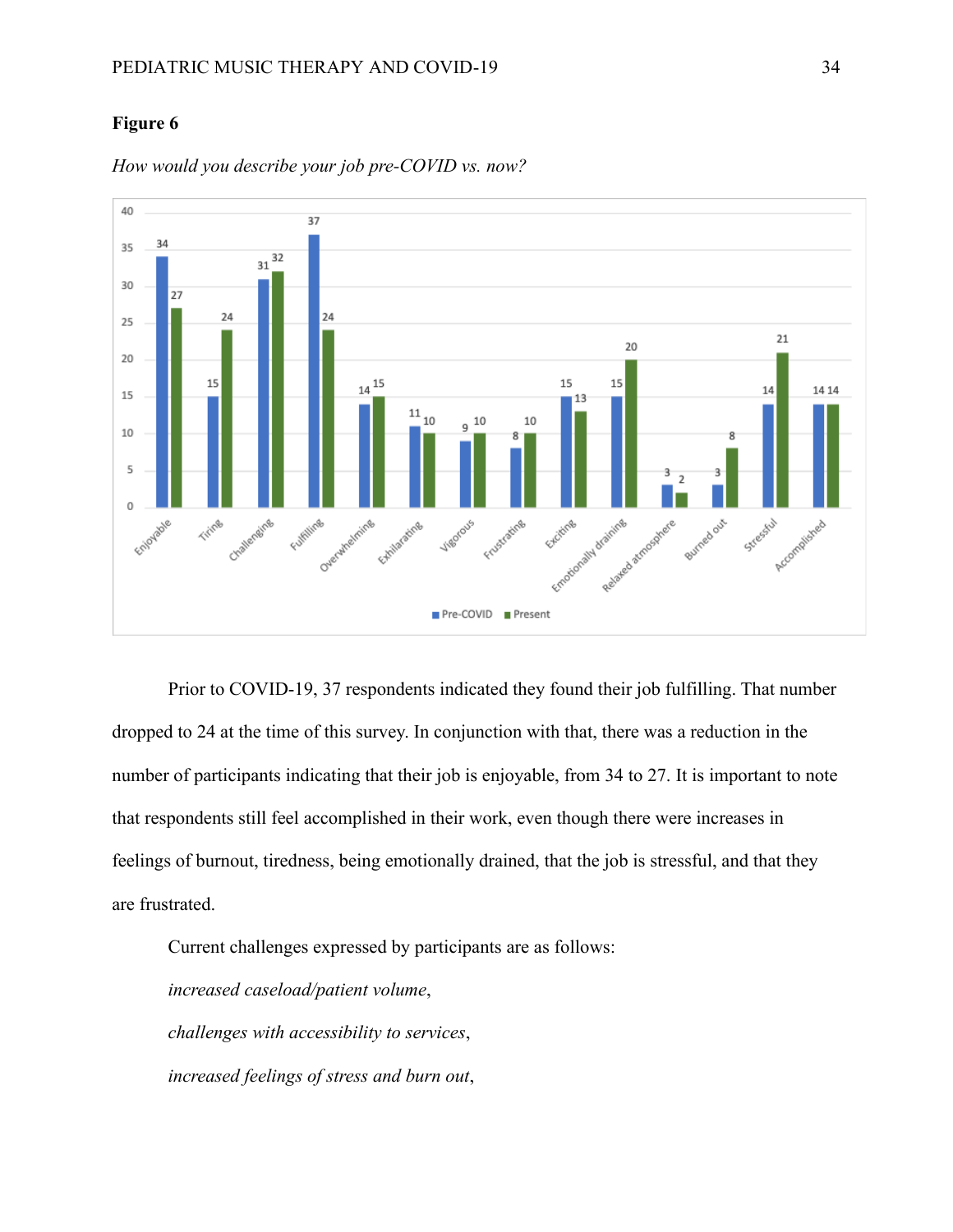*fear of exposing others or being exposed to COVID-19, constant changes to keep up with changes in the pandemic, family separation, isolation from coworkers, personal, emotional, and physical exhaustion, resources for patients and families, scheduling COVID-19 challenges are changing each day, so the biggest obstacle is change the stress and burnout that come with working in healthcare during a pandemic while still being expected to be physically and mentally present to the best of your ability for patients and their families*

When asked what is working for them now, nine participants indicated that they experienced hope in regard to the future implications of using telehealth in their practice. Other responses regarding what is working for participants now include colleague support, self-care, and structured breaks while working at home. One participant reported, "*My remote groups are enabling people who cannot come to the hospital to participate in MT.*" Another reported that "*things have become much easier working and seeing kids in person! When I do telehealth, it is nice to have the rest of my team around to transport iPads and other items to the room rather than communicating with other staff.*" For one participant who has returned to full-time in-person treatment, it was noted that "*in-person sessions and groups helps keep consistency in the therapeutic relationship.*"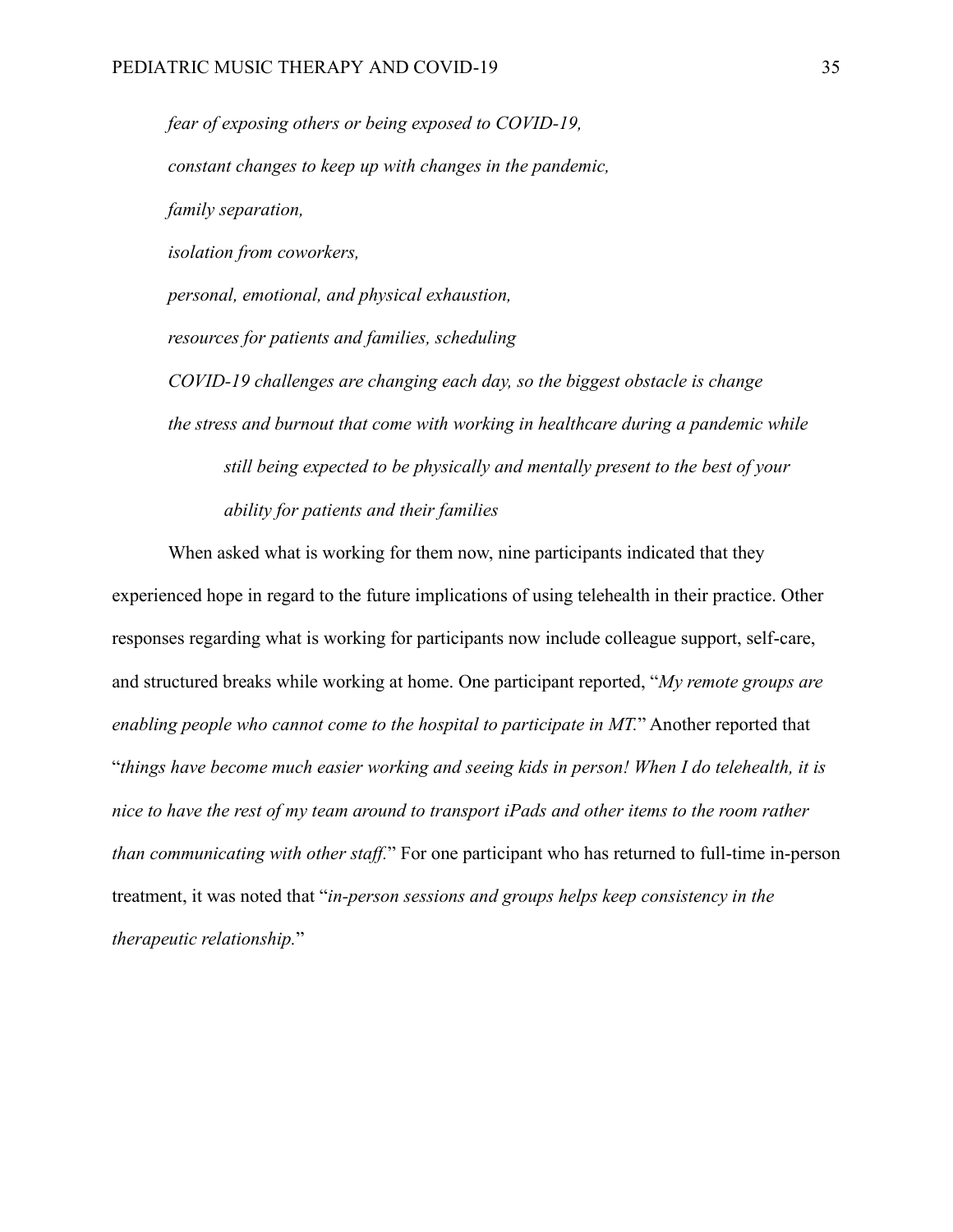#### **Discussion**

<span id="page-35-0"></span>It is evident that pediatric music therapists have had to make many changes in their delivery of services due to COVID-19. From remote delivery to social distancing, and use of PPE, music therapists were tasked with having to adapt in an extremely short amount of time and keep up with constant changes, developments, and protocols, while, at some point, having to personally process the impacts of a global pandemic.

The participants in this study provided critical information regarding how COVID-19 directly impacted pediatric music therapy and what those changes imply for future professional practice. It is encouraging to see that most of the music therapists were able to continue to provide services to patients, with only 10.25% reported being furloughed, and of those furloughed, 80% were furloughed for 2 weeks or less. These numbers indicate that hospitals and facilities recognized the importance of music therapy for their pediatric patients.

The flexibility, tenacity, and resiliency of participants both pre-COVID and at the time of the survey were displayed in the results and through what participants reported in this study. The reported average daily caseloads varied significantly; however, 14 of 37 participants reported seeing more than 10 patients per day. While participants did not indicate whether these numbers included groups or were only individual clients, seeing more than 10 patients per day can be taxing for clinicians. A notable change reflected in responses is a noticeable shift to telehealth delivery for services. Participants reported a 57.05% increase in telehealth service delivery since COVID-19 along with the challenges and promising hope of telehealth for future service delivery. One participant noted that hosting telehealth groups enabled group members to still have access to music therapy even during COVID-19 restrictions. Expanding access to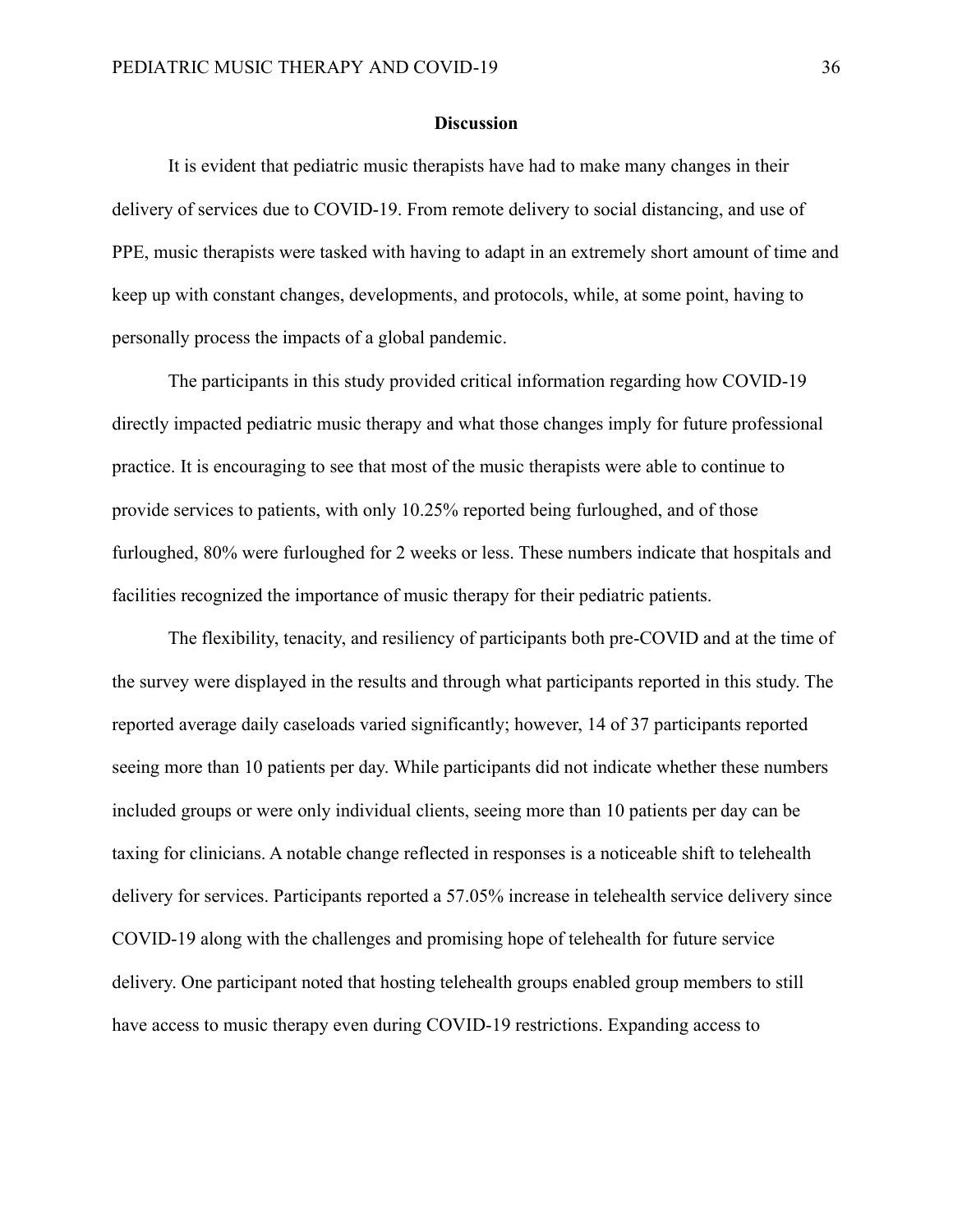services has been and continues to be a critical area of growth for the profession of music therapy, especially as new service delivery models become available. As all participants have returned to in-person treatment, it is encouraging to see that there has been a return to in-person treatment as well as telehealth options, when appropriate.

However, if telehealth and virtual music therapy are going to be promising future delivery methods for the profession, there needs to be an increase in resources offered by hospital systems that include access to devices, training on the various platforms, and troubleshooting assistance. Participants identified that challenges included audio quality, internet connection, delayed sound, and accessibility to technology. These challenges need to be thoroughly evaluated before establishing telehealth service delivery as a mainstream option, so that 1) music therapists do not experience additional stress or frustration due to technological issues, 2) patients have equal and easy access to telehealth services, and 3) music therapists can maintain and continue to provide a positive therapeutic environment through a virtual setting that supports positive changes for the patient. Along with evaluating these challenges and implementing solutions, music therapists need to also be provided with support from administration and colleagues through the sharing of ideas and solutions for technological issues that may arise. Hospital administration must also extend support beyond the technological by providing music therapists with emotional, social, and/or physical supports, so that they do not experience workplace burnout or secondary trauma from working in healthcare during a global pandemic, and so they have time to adequately process what it is like working during this time.

Leading factors causing healthcare workers' acute stress reactions, vicarious trauma, and traumatic stress related to COVID-19 were determined, including suggestions and ways in which these factors can be prevented: "Social support and self-efficacy scores correlated negatively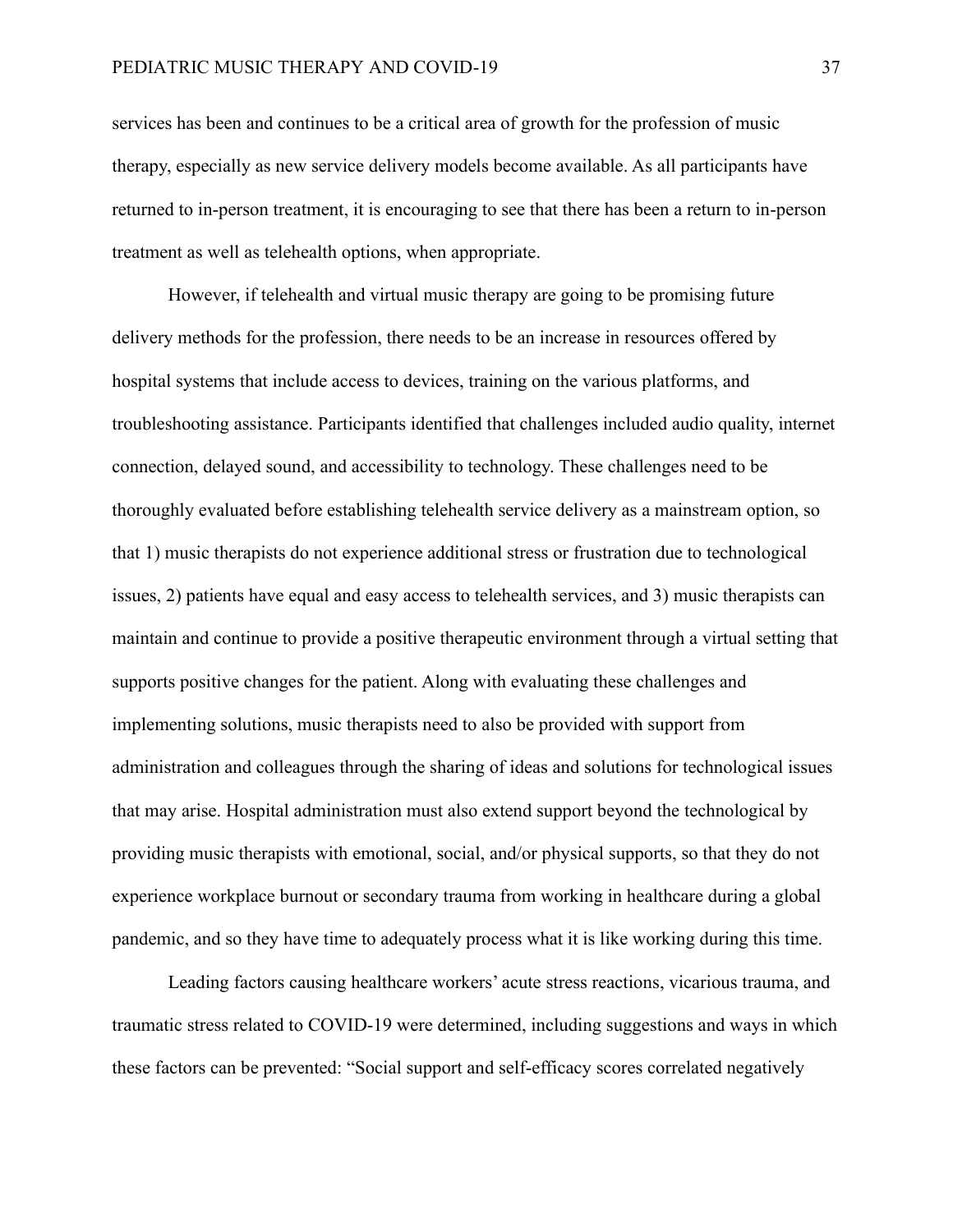with stress scores, and positive correlations were identified between anxiety and stress scores and between stress and sleep quality scores…" (Benfante et al., 2020, p. 3). Risk factors including gender, age, being a nurse, lack of access to PPE, patient exposure, poor social support, and limited, or no, access to psychological support resources can impact stress and trauma responses and experiences for healthcare workers during a pandemic (Benfante et al., 2020).

## <span id="page-37-0"></span>**PPE**

One of the main and most surprising challenges was the lack of access to PPE at the time the survey was sent to participants. In March 2020, the WHO called on individual governments to increase manufacturing of PPE because of how shortages endangered healthcare workers internationally ("Shortage of personal protective equipment endangering healthcare workers worldwide," 2020). With 89.75% of participants not being furloughed at any time during the pandemic, it is striking to think about the impact of the PPE shortages in regard to the participants in this study. Furthermore, it is important to consider that while many frontline workers such as doctors and nurses, directly working with COVID patients, may have had more reliable access to PPE as a means of priority, but what about other healthcare works, like the participants in this study, who were still working in-person? Was their access to PPE as prioritized as doctors and nurses directly working with COVID patients? One participant shared in an open-ended response that they were "*struggling with lack of safety for healthcare workers."*

In order for healthcare workers, like nurses, music therapists, and other medical staff, to maintain safety, they need to have access to basic precautions such as PPE. This should not be an additional source of stress and unpredictability in the workplace, particularly in the midst of a pandemic. The expectation of quality of care in a hospital setting for patients, whether diagnosed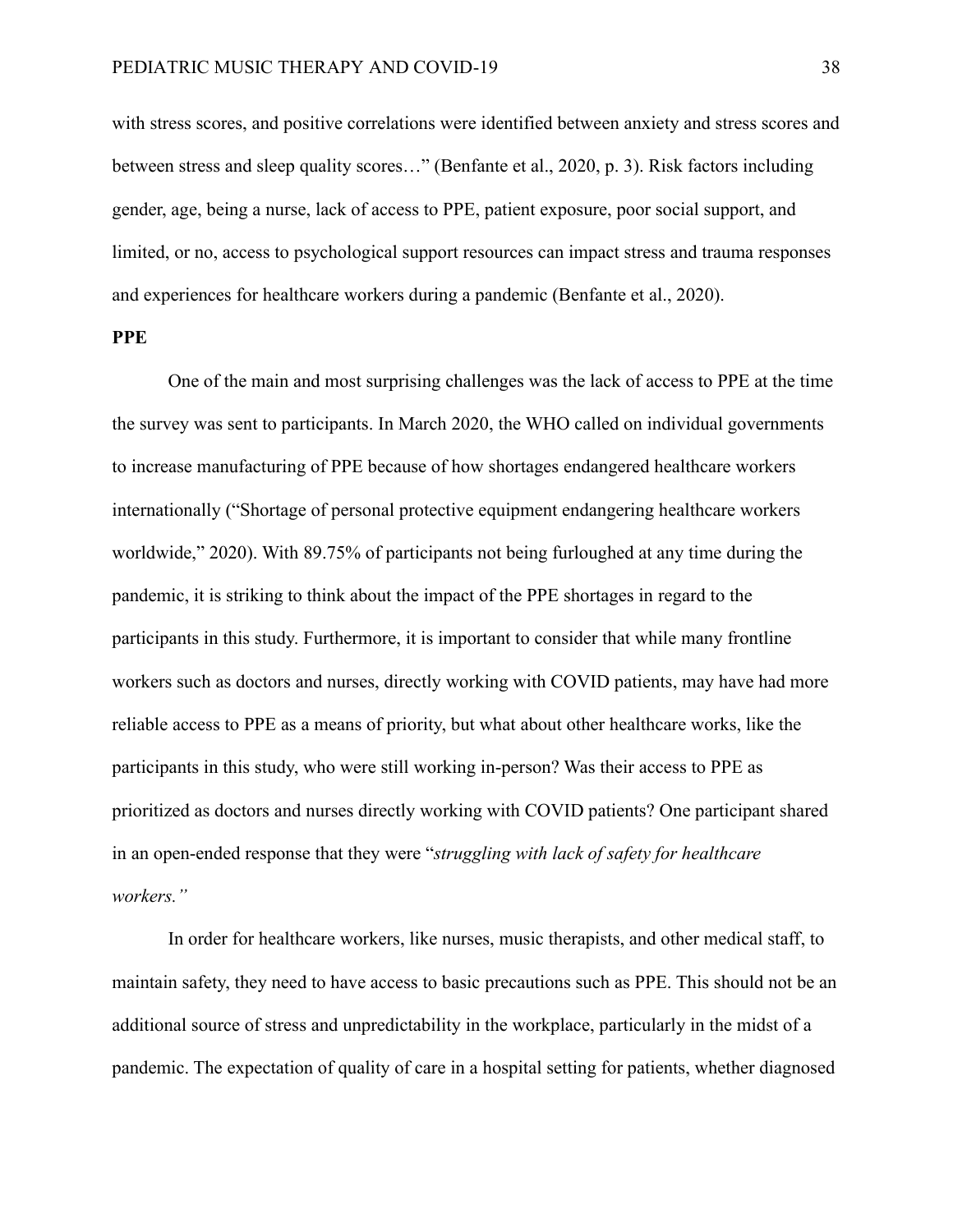with COVID or not, did not change throughout the unpredictability of the virus. Therefore, access to basic healthcare safety to provide quality care should not be in question for healthcare workers at any time.

#### <span id="page-38-0"></span>**Job Satisfaction and Burnout**

It was evident from the responses that music therapists were impacted by a lack of access to PPE and staff resources and support. It is logical to think that these experiences could play a role in job satisfaction. The comparison of job satisfaction pre-COVID to the time of the survey outlines a clear change that occurred because of COVID-19 among participants. With decreased feelings of enjoyment and fulfillment, paired with increased experiences of stress, burn out, and feeling emotionally drained, the impact on pediatric music therapists must not be ignored nor passively accepted. Actions need to be taken to provide emotional and physical support to provide clinicians with resources that not only acknowledge their tremendous sacrifice and dedication, but provide resources they can utilize to help cope with stress and burn out.

Compassion fatigue is defined as "a work-related stress response in healthcare providers that is considered a 'cost of caring'" (Wang et al., 2020, p. 2). It is closely related to burnout and job satisfaction due to frequent contact with patients who are suffering and the consistent rigors of work. Burnout and secondary traumatic stress also contribute to an increased risk of compassion fatigue (Wang et al., 2020). A recent survey study of Chinese nurses in tertiary hospitals revealed that lower professional quality of life can result in compassion fatigue, burnout, and secondary traumatic stress. Variables such as exercise and quality of sleep help prevent compassion fatigue and burnout, according to this study. With that in mind, hospital administrations need to evaluate how to support, encourage, and provide opportunities to their employees to help prevent burnout and compassion fatigue.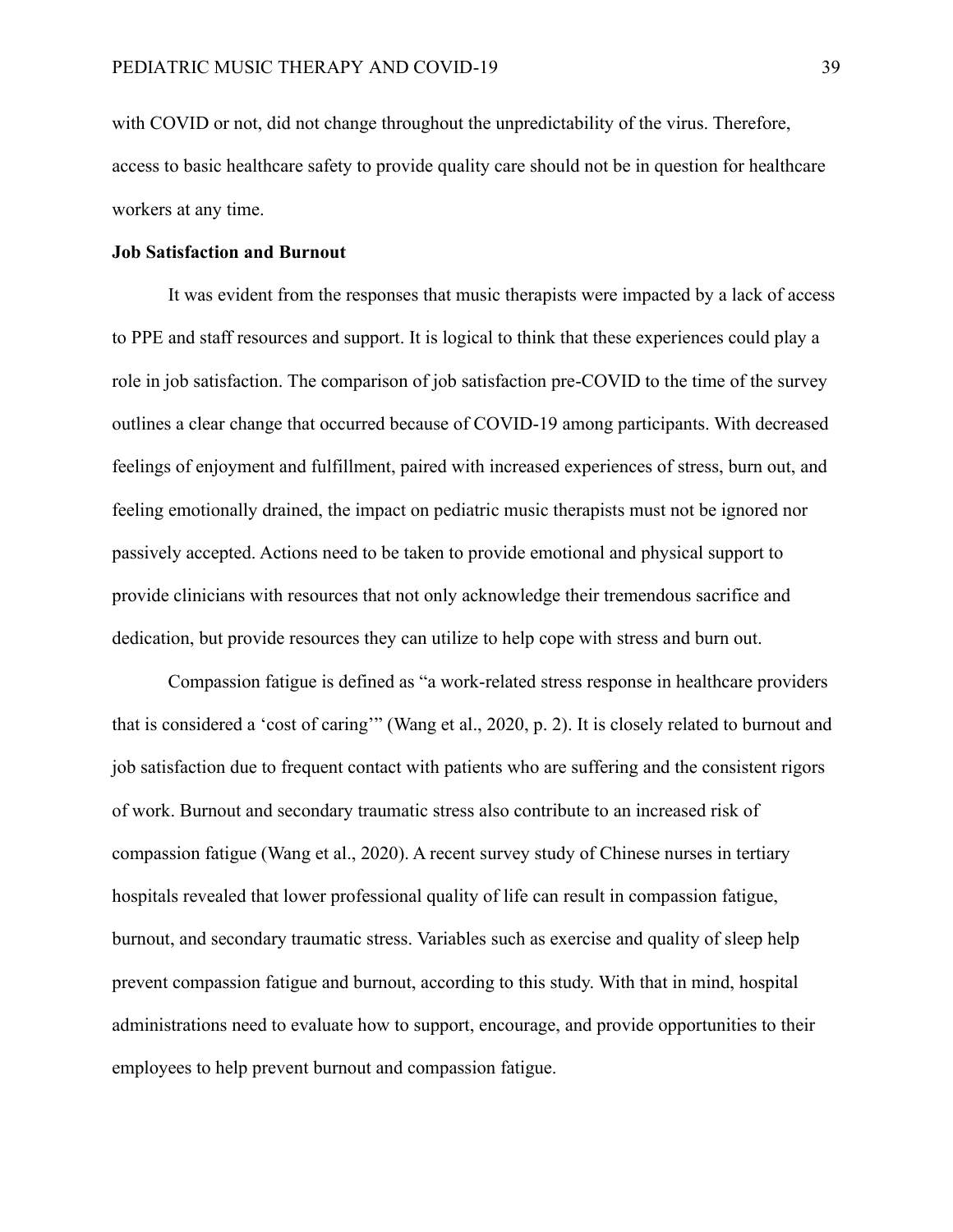A psychiatrist who works directly with frontline healthcare workers reported the exponential increase of burnout among healthcare workers due to COVID-19, even recognizing their own experiences of burnout in being "regularly transported there [COVID-19 units] with their [healthcare workers] words." To them, "everyone needs therapy in this country right now" (Gold, 2021, n.p.). This psychiatrist emphasized that there is no explanation nor timeline for trauma or processing trauma, but that it is sustained over time (Gold, 2021). Among healthcare workers, it is perplexing to think that they continued to work, and some worked longer, more draining hours, with limited or no time to process what was happening around them. Frequently the impact of caretaking and long working hours of healthcare workers and those on the frontlines is recognized and commended, but what is actually being done to support them? What steps are being taken to intentionally give support to frontline healthcare workers?

Recommendations mentioned previously in regard to healthcare workers and burnout included hospitals ensuring adequate rest periods for their employees to prevent overworking and to regulate how and when employees are scheduled (Raudenská et al., 2020). These recommendations along with increased education on the signs and impacts of burnout while also providing sufficient time off for employees to practice self-care are achievable beginning steps hospitals can take to care for their healthcare workers during this time. Providing and implementing these resources to employees will not only address physiological and emotional needs, but also take an offensive approach to combating burnout.

In November 2020, a vaccine rollout plan seemed far out of reach in the United States, ultimately leading to rising numbers of COVID cases and sadly, COVID deaths. To give the reader a picture of the impact of COVID, the number of confirmed cases was over 10 million and over 200,000 deaths in the United States when the survey was sent to participants ("CDC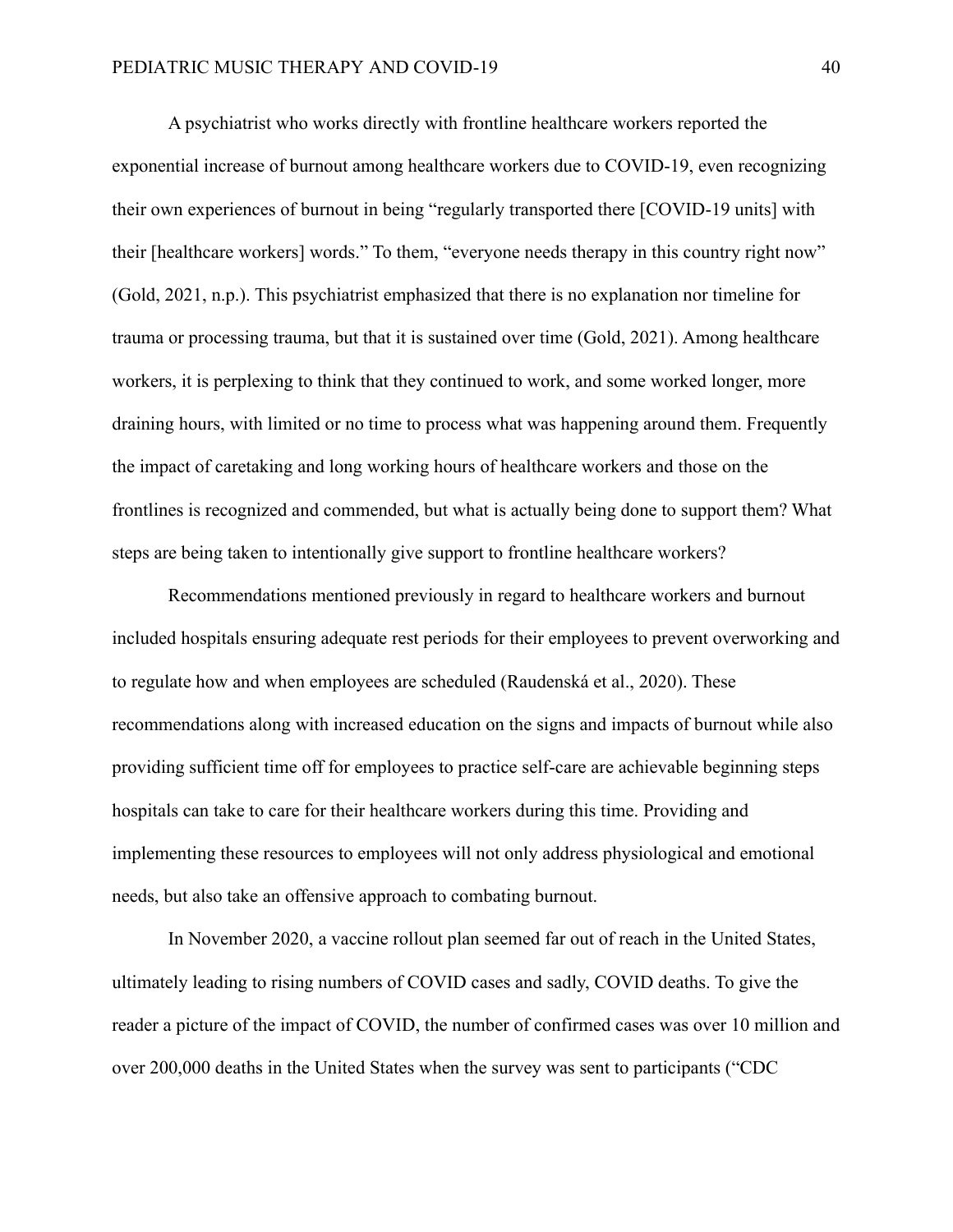COVID Data Tracker," 2020). With the introduction of vaccines and rollout plans in the United States since January 2021, COVID-19 numbers have increased (pre-vaccine) in comparison to the number of confirmed cases at the time of the survey. However, with vaccines now becoming available, numbers have begun to decline. As of February 22, 2021, the CDC reported over 27 million confirmed cases and 400,000 deaths due to COVID-19 ("COVID Data Tracker," 2021). To date, over 64 million COVID vaccines have been administered and more are currently being rolled out and delivered ("COVID Data Tracker"). According to the CDC's Daily Trends in Number of COVID-19 Cases Reported to the CDC, the figure below outlines the impact of vaccine rollout on number of cases in the country.



*CDC COVID Data Tracker*. https://covid.cdc.gov/covid-data-tracker/#trends\_dailytrendscases.

The impact of mass vaccinations across the country is leading to a decrease in the numbers of confirmed cases. However, in most states, older adults, healthcare workers, and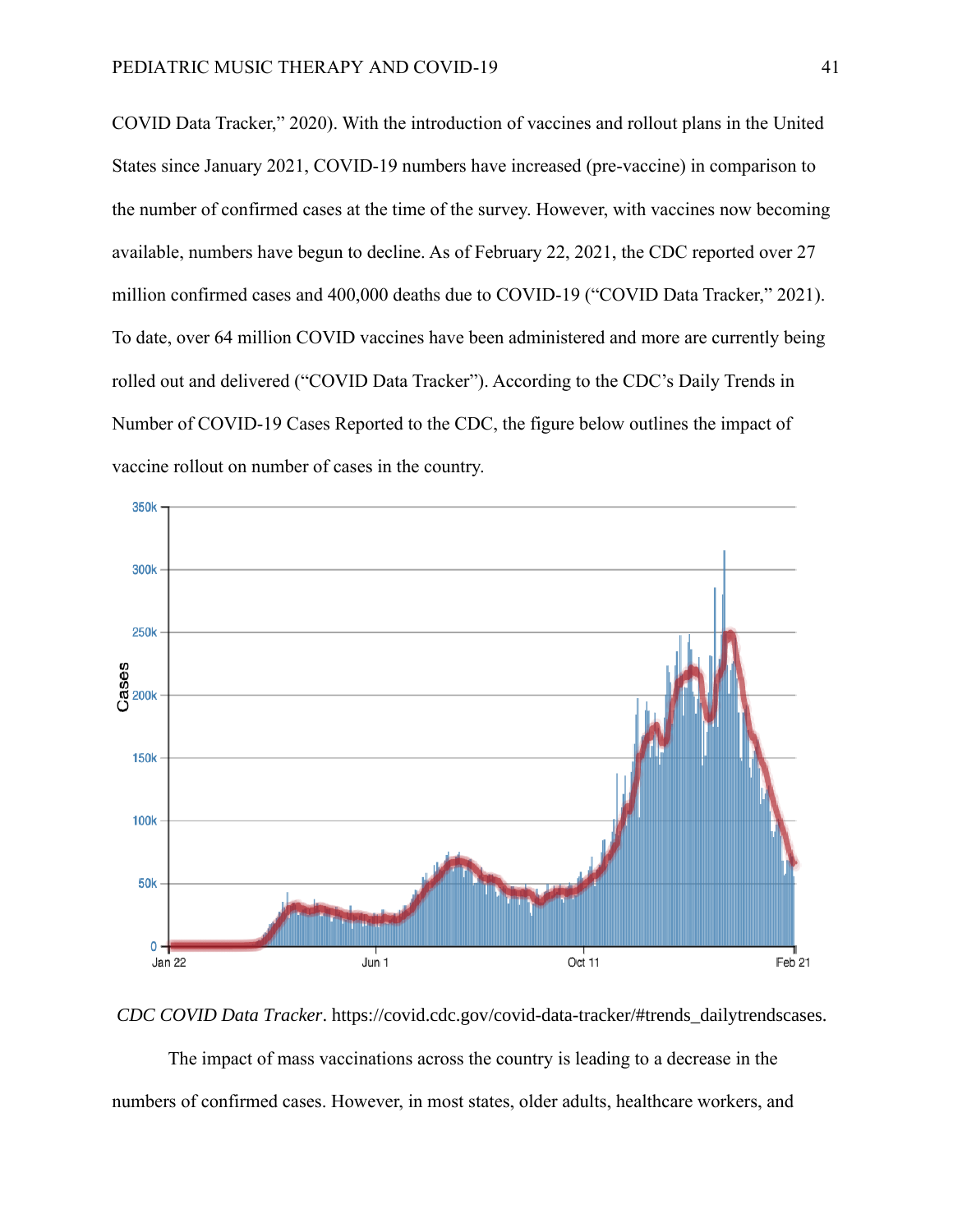frontline workers have been priority, as they have been deemed most at-risk. Adolescents and children 18 and younger, in general, have not been on most states' priority vaccine rollout plans. This is especially important to consider as the participants in this study are directly working with patients in this age range and possibly family members and caregivers who have not been vaccinated, and may not be for a while. Therefore, the stress and worry that participants shared in the survey for being exposed, or exposing their own family members or others, has not gone away, even as vaccines have begun to impact total case numbers.

Participants have indicated that many of their facilities have returned to service delivery that is similar to pre-COVID delivery, with the addition of increased PPE protocols.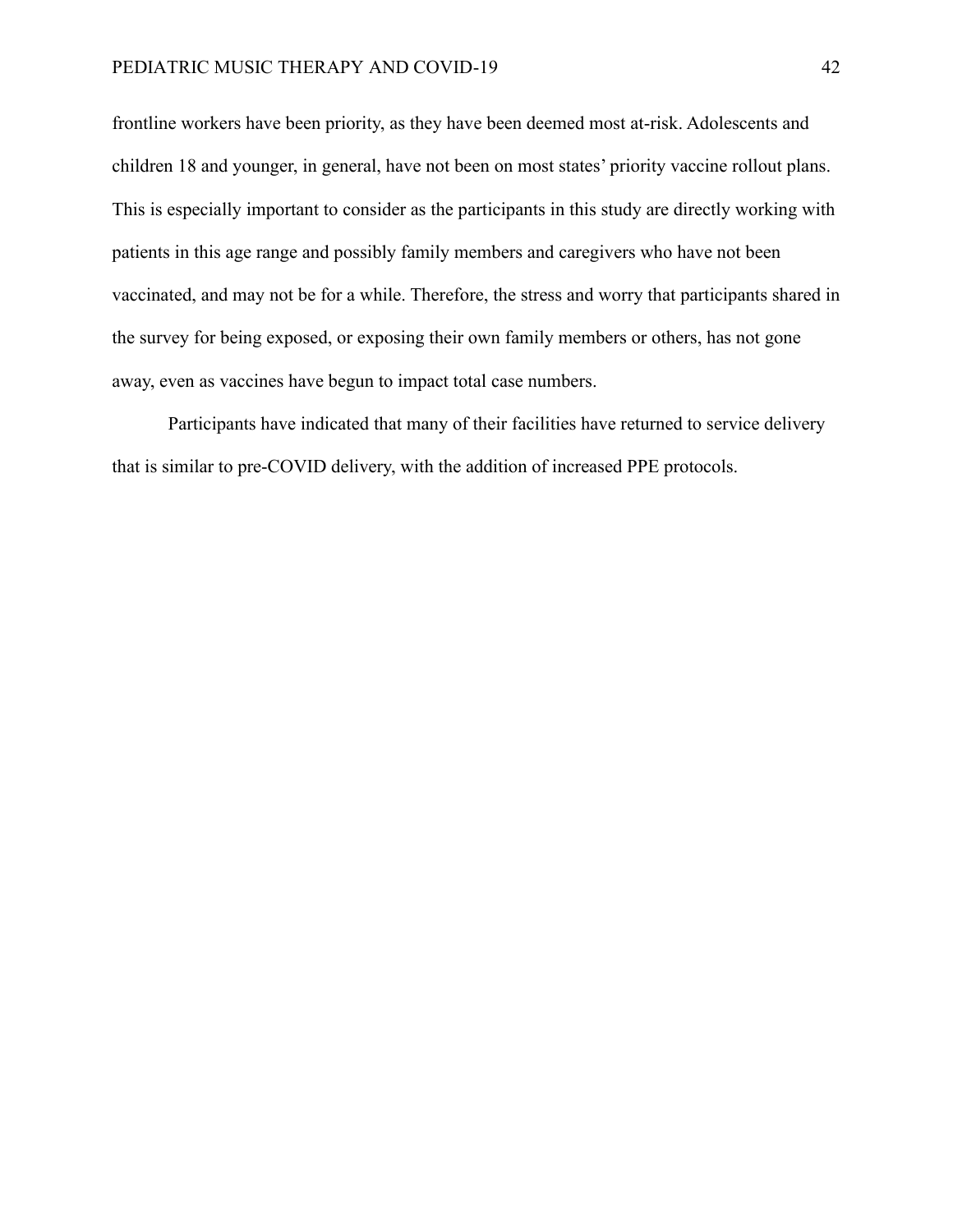#### **Conclusion**

<span id="page-42-0"></span>Overall, the results from this study offer important information regarding the impact of COVID-19 on pediatric music therapists and future implications for the profession. Hospital administrations and professional organizations must examine the impact, both professional and personal, and actively take steps to address it and support music therapists and other frontline workers that remained dedicated to their work in the midst of a global crisis. In addition to supporting music therapists, this study also provides information for future service delivery options, like telehealth.

#### <span id="page-42-1"></span>**Strengths and Limitations**

Strengths in this study include the demographics of participants reflecting recent literature in the profession. The demographics of participants in this study reflected the demographics outline in the 2018 workforce analysis in regard to gender, with the majority of participants identifying as female (87.14%, AMTA, 2018; 86.67% this study). The workforce analysis, this study, and the 2020 pediatric music therapy survey all reflected one another regarding age and years in the profession/experience with this population. The majority are under 40 (62.92%, AMTA, 2018; 78.20%, Knott et al., 2020; 82.22% this survey) and have been in the profession/worked with pediatric patients in a medical setting for 5 years or less (42.91%, AMTA; 69.80%, Knott et al., 2020; 51.11% this study).

One limitation to this study is confirmation bias, where the researcher asked questions about music therapists' experiences in a way that would confirm the researcher's assumptions about current practice. In order to address this, the research sought out review of survey questions prior to sending the call to participate. This also includes confirmation bias in the call to support music therapists in light of the impact experienced due to the pandemic. Another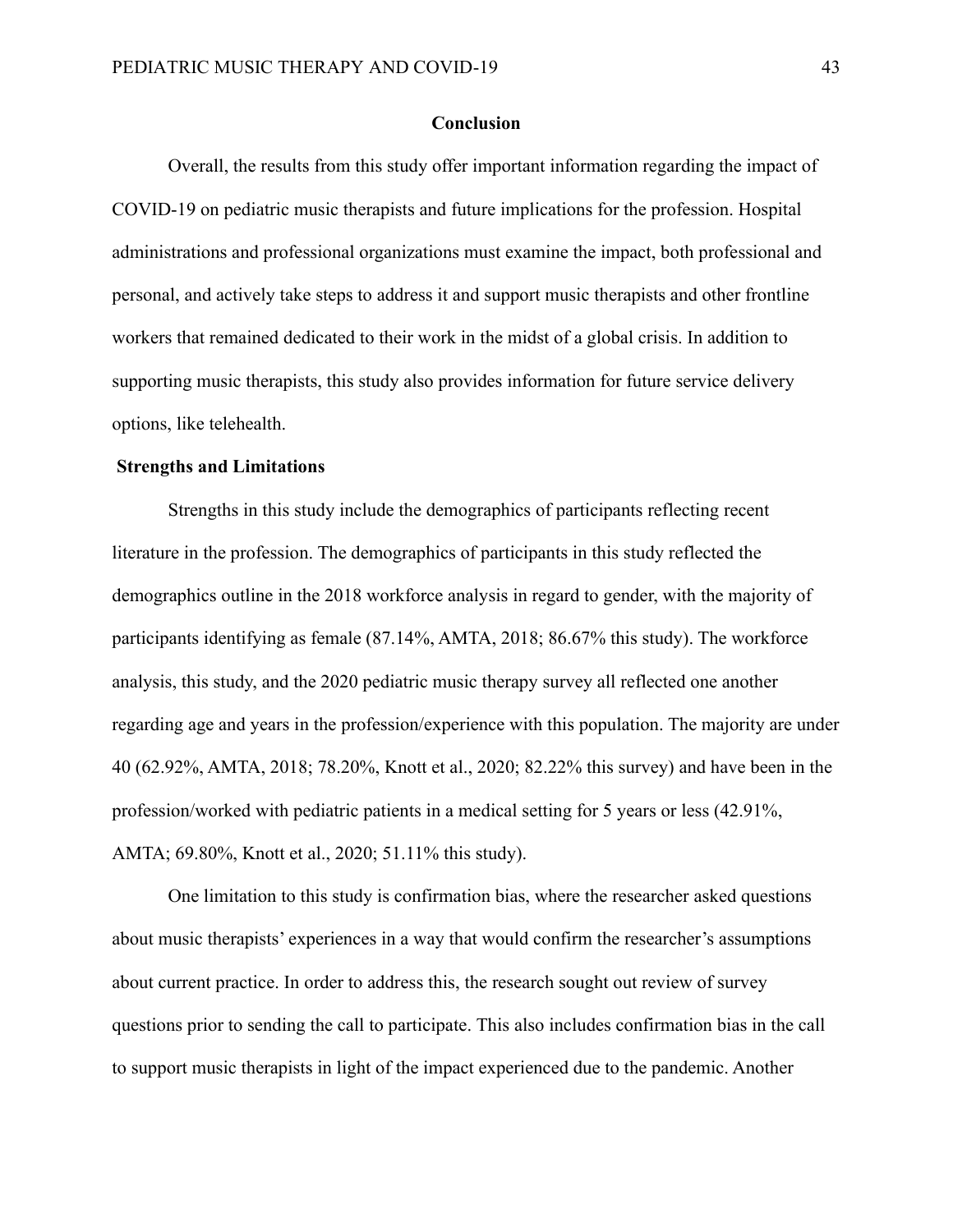limitation is finding accurate email addresses and making sure that the survey was sent to the intended participant. Survey results were calculated using percentages and total response; however, correlations could not be calculated for this study because there were no numeric values with precise numeric meaning that could be compared. Because there were no variables with specific numeric significance or meaning, correlations could not be calculated nor reported, and therefore, could not be included in the data report and discussion.

Further questions to explore for a future study on this topic include examining if there were any changes to the client experience during music therapy sessions, a more clear description of caseloads/daily work life of pediatric music therapists, as well as the ongoing needs for continued use of telehealth technology. The researcher is also interested in knowing if internships were impacted and if so, did that impact caseloads? In March 2020, over 1,000 colleges and universities in the United States had transitioned to remote learning, which limited the number of students who could participate in face-to-face clinical rotations (Hess, 2020).

It is imperative that hospital administrations alongside the professional organizations of music therapy work relentlessly to offer effective and meaningful professional and personal support to music therapists during this time and the months to come. The dedication, care, and hard work that music therapists have demonstrated is something that needs to be fully recognized and supported.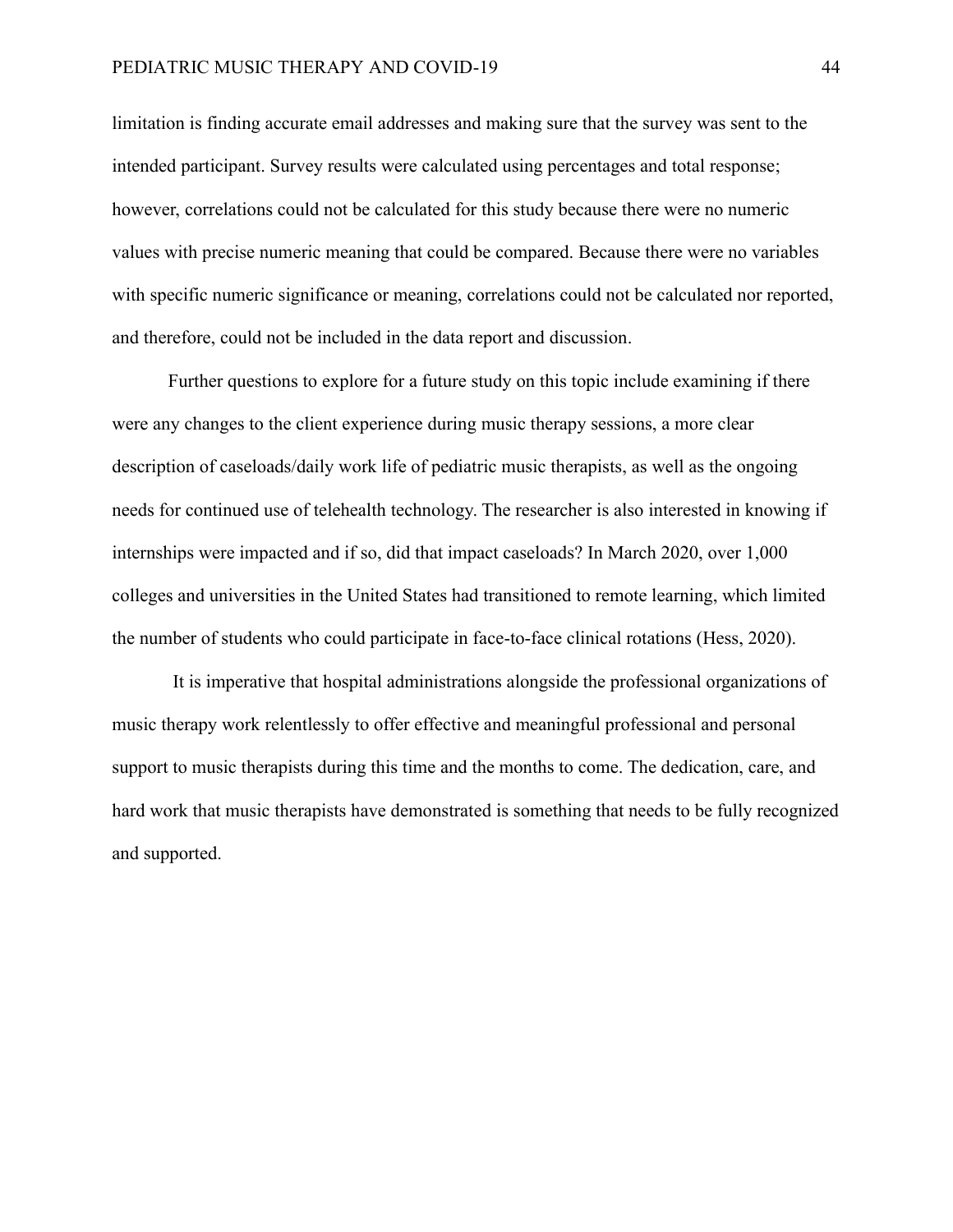### **References**

- <span id="page-44-0"></span>Abrams, B. (2010). Evidence-based music therapy practice: An integral understanding. *Journal of Music Therapy, 47*, 351-379. <https://doi.org/10.1093/jmt/47.4.351>
- Abrams, B. (2015). Humanistic approaches. In B. L. Wheeler (Ed.), *Music therapy handbook* (pp. 148-160). The Guilford Press.

Abrams, B. (2018). Understanding humanistic dimensions of music therapy: Editorial introduction. *Music Therapy Perspectives, 36*(2), 139-143.

<https://doi.org/10.1093/mtp/miy019>

- Alharbi, J., Jackson, D., & Usher, K. (2019). Compassion fatigue in critical care nurses: An integrative review of the literature. *Saudi Medical Journal, 40*(11). <https://doi.org/10.15537/smj.2019.11.24569>
- AMTA. (n.d.). "AMTA Regions and Student Organizations."

<https://www.musictherapy.org/about/regions/>

AMTA. (2020). "COVID-19 Resources for Music Therapists and Students."

[https://www.musictherapy.org/about/covid19\\_resources/](https://www.musictherapy.org/about/covid19_resources/)

AMTA. (n.d.). "Find a Music Therapist."

<https://www.musictherapy.org/about/find/>

- AMTA. (2018). *2018 American Music Therapy Association, member survey and workforce analysis.* <https://www.musictherapy.org/assets/1/7/18WorkforceAnalysis.pdf>
- American Psychiatric Association. (2013). *Diagnostic and statistical manual of mental disorders* (5th ed.).<https://doi.org/10.1176/appi.books.9780890425596>
- Beh, W. F., Hashim, M. N., Tan, W. J., & Latiff, Z. A. (2017). Music listening intervention vs local anaesthetic cream for pain management in infants undergoing venipuncture: A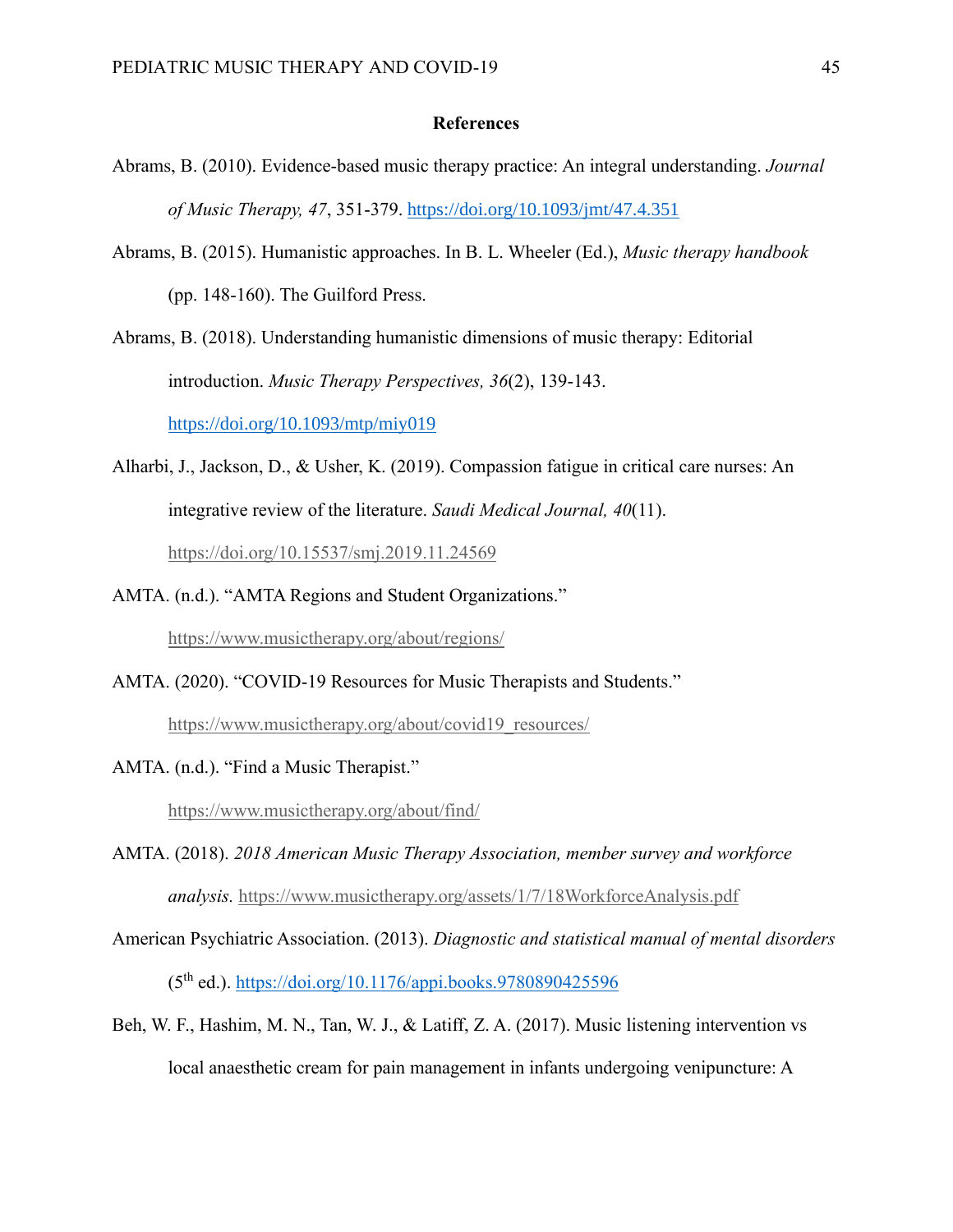collaborative trans-disciplinary research. *The Journal of Pediatric Research, 5*(1), 1-10. <https://doi.org/10.4274/jpr.60251>

- Benfante, A., Di Tella, M., Romeo, A., & Castelli, L. (2020). Traumatic stress in healthcare workers during COVID-19 pandemic: A review of the immediate impact. *Frontiers in Psychology, 11.* <https://doi.org/10.3389/fpsyg.2020.569935>
- Boric, K., Dosenovic, S., Jelicic Kadic, A., Batinic, M., Urlic, M., Markovina, N., Puljak, L., & Cravero, J. (2017). Interventions for postoperative pain in children: An overview of systematic reviews. *Pediatric Anesthesia,* 27, 893-904. <https://doi.org/10.1111/pan.13203>
- Bradt, J. (2012). Introduction. In J. Bradt (Ed.), *Guidelines for music therapy practice in pediatric care* (pp. 3-14).

<http://ebookcentral.proquest.com/lib/radford/detail.action?docID=3117671>

Bradt, J., Dileo, C., & Shim, M. (2013). Music interventions for preoperative anxiety (review). *Cochrane Database of Systematic Reviews, 6*.

<https://doi.org/10.1002/14651858.CD006908.pub2>

- Bradt, J., Potvin, N., Kesslick, A., Shim, M., Radl, D., Schriver, E., Gracely, E. J., & Komarnicky-Kocher, L. T. (2015). The impact of music therapy versus music medicine on physiological outcomes and pain in cancer patients: A mixed methods study. *Support Care Cancer, 23,* 1261-1271. <https://doi.org/10.1007/s00520-014-2478-7>
- Bruscia, K. E. (2014). *Defining music therapy* (3rd ed.). Barcelona Publishers.
- *CDC COVID Data Tracker*. (n.d.). [https://covid.cdc.gov/covid-data-](https://covid.cdc.gov/covid-data-tracker/#trends_dailytrendscases)

[tracker/#trends\\_dailytrendscases](https://covid.cdc.gov/covid-data-tracker/#trends_dailytrendscases)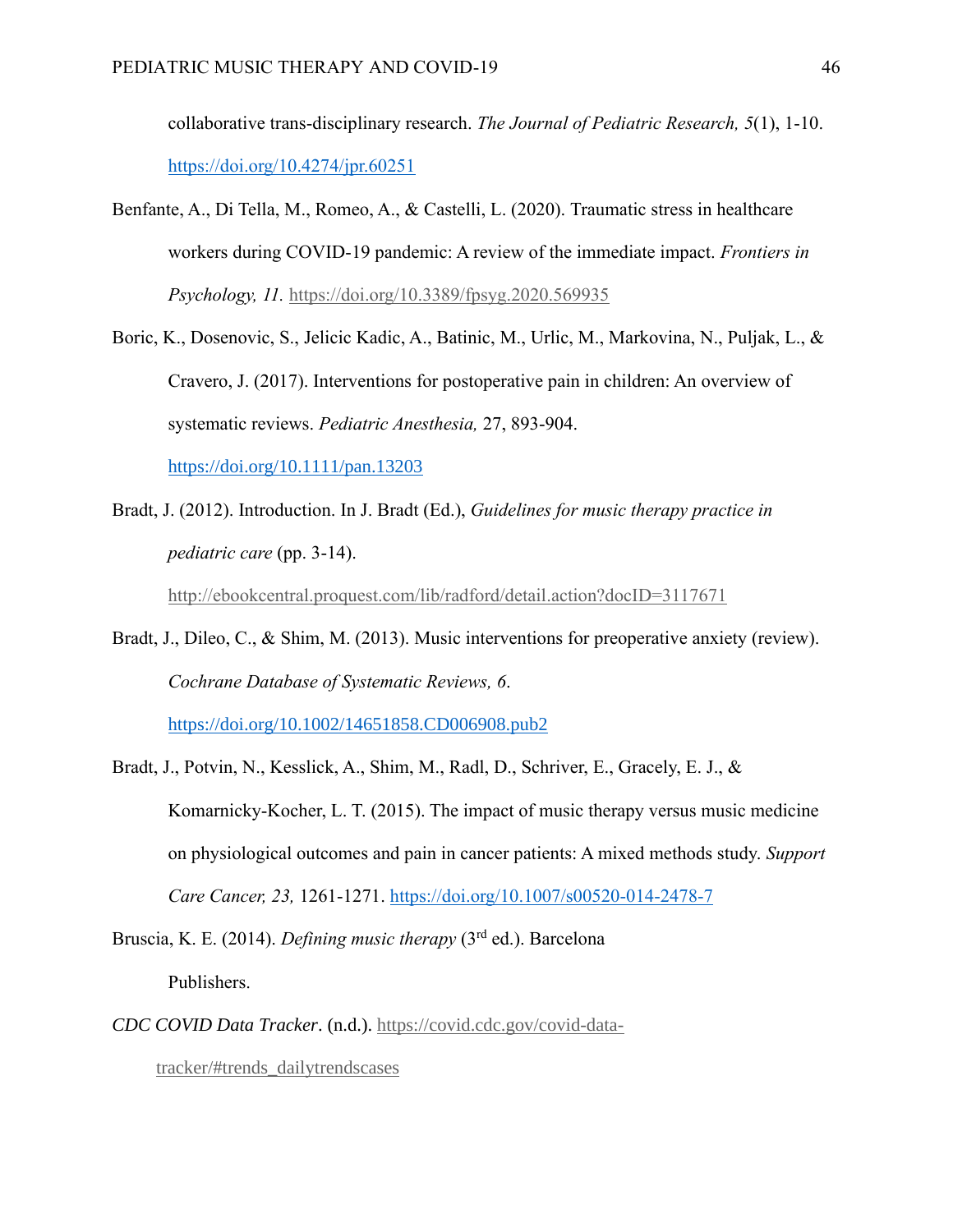- Creswell, J. W. (2002). *Educational research: Planning, conducting, and evaluating quantitative and qualitative research*. Prentice Hall.
- Dokken, D., & Ahmann, E. (2020). Family presence during challenging times. *Pediatric Nursing, 46*(4), 161-162.

García-Perdomo, H. A., Montealegre Cardona, L. M., Cordoba-Wagner, M. J., & Zapata-Copete, J. A. (2019). Music to reduce pain and anxiety in cystoscopy: A systematic review and meta-analysis. *Journal of Complementary and Integrative Medicine, 16*(3). https://doi.org/[10.1515/jcim-2018-0095](https://doi.org/10.1515/jcim-2018-0095)

- Giordano, F., Scarlata, E., Baroni, M., Gentile, E., Puntillo, F., Brienza, N., & Gesualdo, L. (2020). Receptive music therapy to reduce stress and improve wellbeing in Italian clinical staff involved in COVID-19 pandemic: A preliminary study. *The Arts in Psychotherapy, 70*.<https://doi.org/10.1016/j.aip.2020.101688>
- Gold, J. (2021, March 4). *I'm a psychiatrist who treats healthcare workers. A year into the pandemic, we're all suffering from burnout*. WBUR. [https://www.wbur.org/cognoscenti/2021/03/04/physician-burnout-covid-19-pandemic](https://www.wbur.org/cognoscenti/2021/03/04/physician-burnout-covid-19-pandemic-jessi-gold?fbclid=IwAR3hGzhuxkDm3Hu4mito30Zdz5WTHDqqAVoAZn3InNN3Rru-qVOywFtyVhI)[jessi-gold?fbclid=IwAR3hGzhuxkDm3Hu4mito30Zdz5WTHDqqAVoAZn3InNN3Rru](https://www.wbur.org/cognoscenti/2021/03/04/physician-burnout-covid-19-pandemic-jessi-gold?fbclid=IwAR3hGzhuxkDm3Hu4mito30Zdz5WTHDqqAVoAZn3InNN3Rru-qVOywFtyVhI)[qVOywFtyVhI](https://www.wbur.org/cognoscenti/2021/03/04/physician-burnout-covid-19-pandemic-jessi-gold?fbclid=IwAR3hGzhuxkDm3Hu4mito30Zdz5WTHDqqAVoAZn3InNN3Rru-qVOywFtyVhI)
- Hess, A. J. (2020, March 26). *How coronavirus dramatically changed college for over 14 million students*. CNBC. [https://www.cnbc.com/2020/03/26/how-coronavirus-changed](https://www.cnbc.com/2020/03/26/how-coronavirus-changed-college-for-over-14-million-students.html)[college-for-over-14-million-students.html](https://www.cnbc.com/2020/03/26/how-coronavirus-changed-college-for-over-14-million-students.html)
- Kirsch, D. L. (2019). *Burnout is now an official medical condition*. The American Institute of Stress. [https://www.stress.org/burnout-is-now-an-official-medical-condition#](https://www.stress.org/burnout-is-now-an-official-medical-condition)

Klassen, J. A., Liang, Y., Tjosvold, L., Klassen, T. P., & Hartling L. (2008). Music for pain and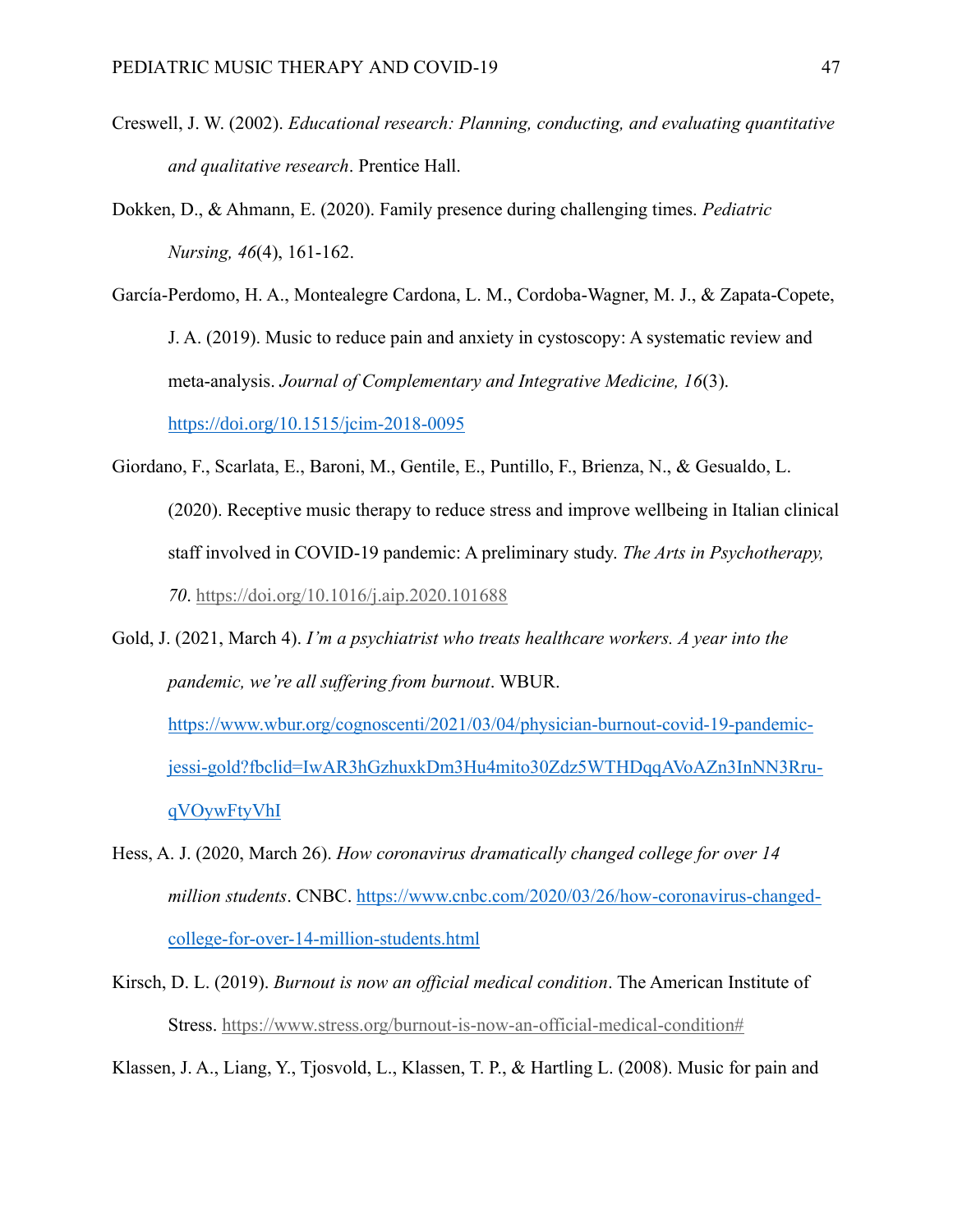anxiety in children undergoing medical procedures: A systematic review of randomized controlled trials. *Ambulatory Pediatrics, 8,* 117-128.

https://doi.org/[10.1016/j.ambp.2007.12.00](https://doi.org/10.1016/j.ambp.2007.12.005)5

Kleiber, C., & Adamek, M. S. (2012). Adolescents' perceptions of music therapy following spinal fusion surgery. *Journal of Clinical Nursing, 22,* 414-422.

<https://doi.org/10.1111/j.1365-2702.2012.04248.x>

- Knott, D., Biard, M., Nelson, K. E., Epstein, S., Robb, S. L., & Ghetti, C. M. (2020). A survey of music therapists working in pediatric medical settings in the United States. *Journal of Music Therapy, 57*(1), 34-65. [https://doi.org/](https://doi.org/10.1093/jmt/thz019)[10.1093/jmt/thz019](file:///C:/Users/nataliepulliam/Downloads/10.1093/jmt/thz019)
- Knott, D., & Block, S. (2020). Virtual music therapy: Developing new approaches to service delivery. *Music Therapy Perspectives, 38*(2), 151-156.

<https://doi.org/>[10.1093/mtp/miaa017](file:///C:/Users/nataliepulliam/Downloads/10.1093/mtp/miaa017)

IASP Terminology. (2017).

<https://www.iasp-pain.org/Education/Content.aspx?ItemNumber=1698#Pain>

- Lee, J. H. (2016). The effects of music on pain: A meta-analysis. *Journal of Music Therapy, 53*(4), 430-477. https://doi.org/[10.1093/jmt.thw012](https://doi.org/10.1093/jmt.thw012)
- Mandel, S. E., Davis, B. A., & Secic, M. (2019). Patient satisfaction and benefits of music therapy services to manage stress and pain in the hospital emergency department. *Journal of Music Therapy,* 56(*2*), 149-173. https://doi.org[/10.1093/jmt/thz001](file:///C:/Users/ashle/Downloads/10.1093/jmt.thz001)
- Maslach, C., Jackson, S. E., Leiter, M. P., Schaufeli, W. B., & Schwab, R. L. (1986). *Maslach burnout inventory* (Vol. 21, pp. 3463-3464). Consulting Psychologists Press.

Mastnak, W. (2020). Psychopathological problems related to the COVID-19 pandemic and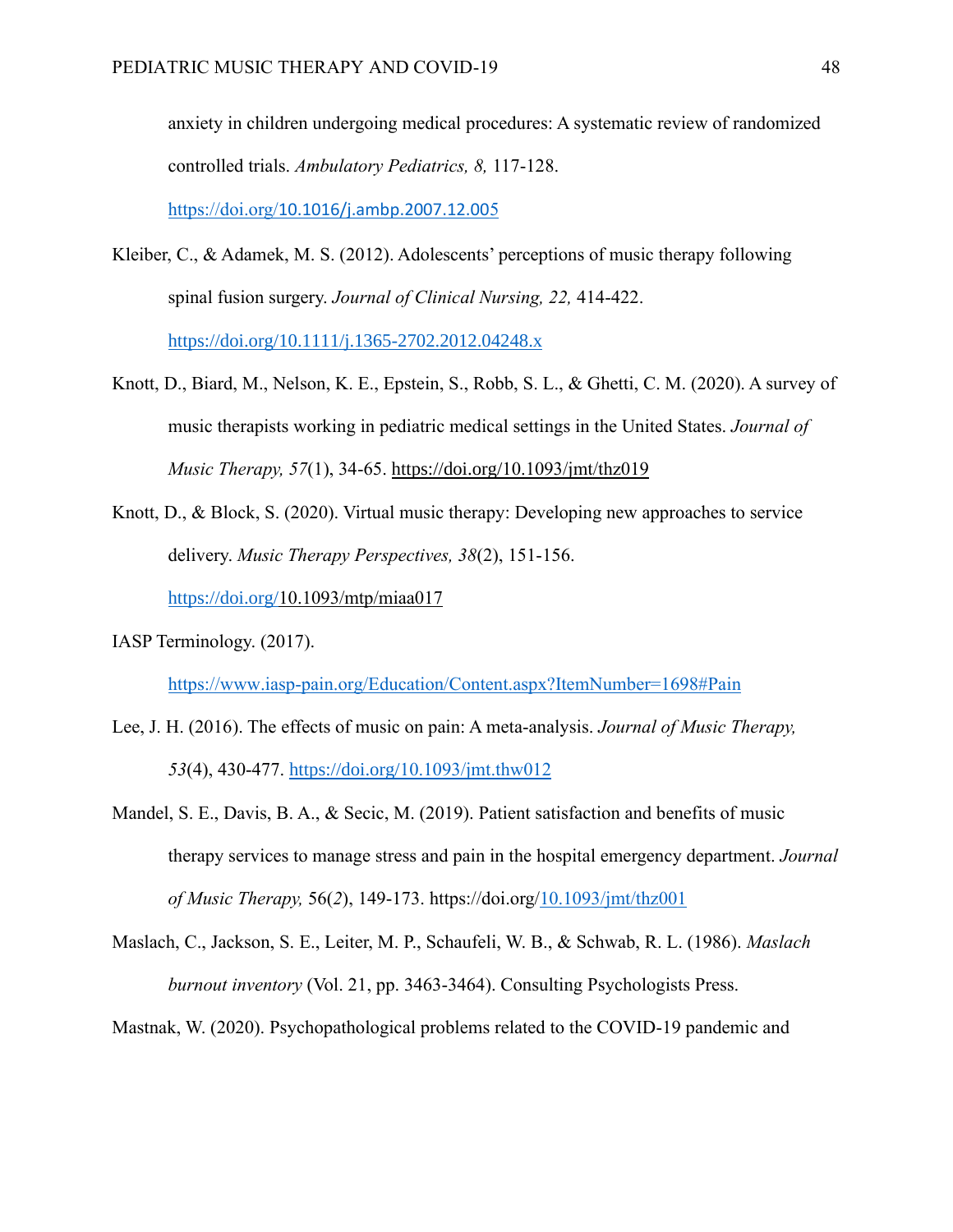possible prevention with music therapy. *ACTA Paediatrica Perspectives, 109,* 1516-1518. <https://doi.org/10.1111/apa.15346>

- Mayo Clinic. (2021). *Cytoscopy*. [https://www.mayoclinic.org/tests](https://www.mayoclinic.org/tests-%20%20procedures/cystoscopy/about/pac-20393694)procedures/cystoscopy/about/pac-20393694
- Millet, C. R., & Gooding, L. F. (2017). Comparing active and passive distraction-based music therapy interventions on preoperative anxiety in pediatric patients and their caregivers. *Journal of Music Therapy,* 54(*4*), 460-478. https://doi.org[/10.1093/jmt/thx014](file:///C:/Users/ashle/Downloads/10.1093/jmt/thx014)
- Misra, S. M., Monico, E., Kao, G., Guffey, D., Kim, E., Khatker, M., Gilbert, C., Biard, M., Marcus, M., Roth, I., & Giardino, A. P. (2019). Addressing pain with inpatient integrative medicine at a large children's hospital. *Clinical Pediatrics,* 58(*7*), 738-745. https://doi.org[/10.1177/0009922819839232](file:///C:/Users/ashle/Downloads/10.1177/0009922819839232)
- Nguyen, T. N., Nilsson, S., Hellström, A., & Bengston, A. (2010). Music therapy to reduce pain and anxiety in children with cancer undergoing lumbar puncture: A randomized clinical trial. *Journal of Pediatric Oncology Nursing, 27*(3), 146-155.

https://doi.org/[10.1177/1043454209355983](http://doi.org/10.1177/1043454209355983)

Palmer, J. B., Lane, D., & Mayo, D. (2017). Surgical music therapy: The significance and implementation of music therapy in the operating arena. *Music Therapy Perspectives,*  35(*1*), 30-35. <https://doi.org/10.1093/mtp/miv036>

Public law 111-148. (2020). *The patient protection and affordable care act*. <http://www.gpo.gov/fdsys/pkg/PLAW-111publ148/pdf/PLAW-111publ148.pdf>

Restauri, N., & Sheridan, A.D. (2020). Burnout and posttraumatic stress disorder in the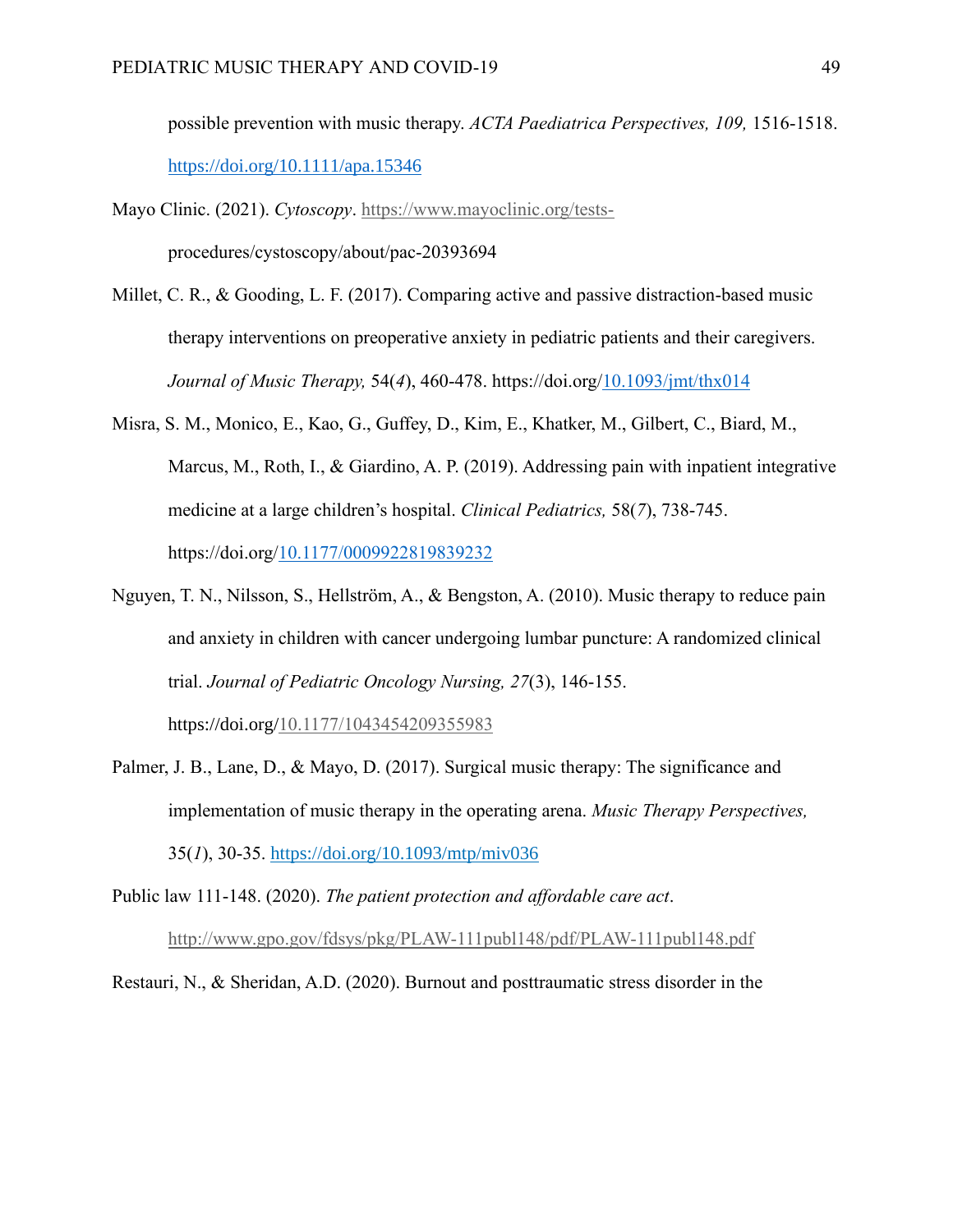coronavirus disease 2019 (COVID-19) pandemic: Intersection, impact, and interventions. *Journal of the American College of Radiology*, *17*(7).

<https://doi.org/10.1016/j.jacr.2020.05.021>

Shoemark, H., Rimmer, J., Bower, J., Tucquet, B., Miller, L., Fisher, M., Ogburn, N., & Dun, B. (2018). A conceptual framework: The music self as a unique pathway to outcomes in the acute pediatric health setting. *Journal of Music Therapy,* 55(*1*), 1-26. <https://doi.org/>[10.1093/jmt/thx018](file:///C:/Users/nataliepulliam/Downloads/10.1093/jmt/thx018)

Thompson, G. (2020). Reflecting on relational needs in the context of a global health crisis. *Nordic Journal of Music Therapy, 29*(3), 197-199.

<https://doi.org/>[10.1080/08098131.2020.1746551](file:///C:/Users/nataliepulliam/Downloads/10.1080/08098131.2020.1746551)

- Thrane, S. E., Wanless, S., Cohen, S. M., & Danford, C. A. (2015). The assessment and nonpharmacologic treatment of procedural pain from infancy to school age through a developmental lens: A synthesis of evidence with recommendations. *Journal of Pediatric Nursing, 31*, 23-32. <https://doi.org/>10.1016/j.pedn.2015.09.002
- Tomines, A. (2019). Pediatric telehealth: Approaches by specialty and implication for general pediatric care. *Advances in Pediatrics, 66,* 55-85.

<https://doi.org/10.1016/j.yapd.2019.04.005>

- U.S. Department of Health and Human Services, Health Resources and Services Administration. (2017). *Telemedicine and Telehealth*. [https://www.healthit.gov/topic/health-it](https://www.healthit.gov/topic/health-it-initiatives/telemedicine-and-telehealth)[initiatives/telemedicine-and-telehealth](https://www.healthit.gov/topic/health-it-initiatives/telemedicine-and-telehealth)
- Utidjian, L., & Abramson, E. (2016). Pediatric telehealth. *Pediatric Clinics of North America, 63,* 367-378.<http://dx.doi.org/10.1016/j.pcl.2015.11.006>

Wang, J., Okoli, C., He, H., Feng, F., Li, J., Zhuang, L., & Lin, M. (2019). Factors associated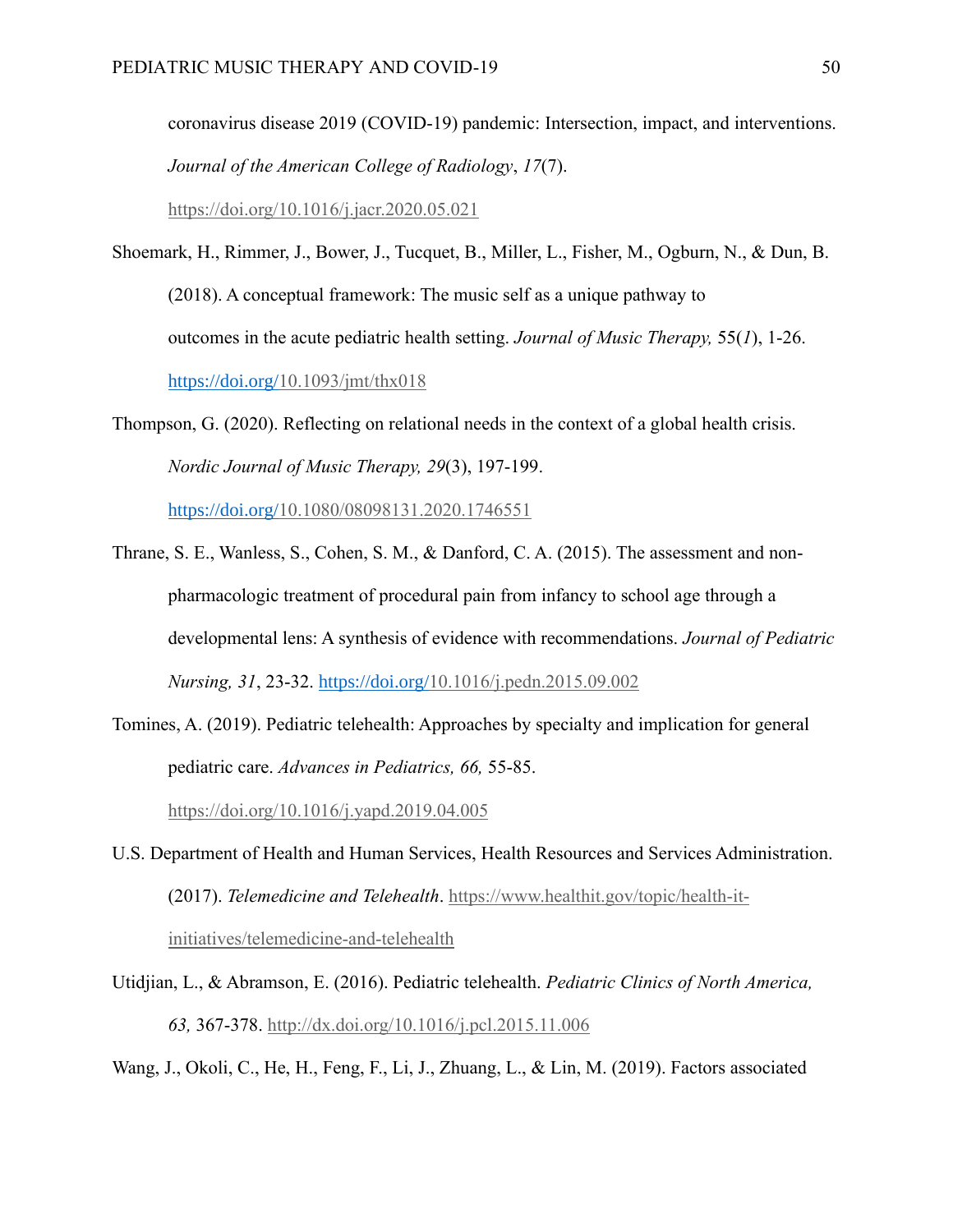with compassion satisfaction, burnout, and secondary traumatic among Chinese nurses in tertiary hospitals: A cross-sectional study. *International Journal of Nursing, 102.* [https://doi.org/10.1016/j.ijnurstu.2019.103472](https://doi.org/10.1016/j.ijnurstu.2019.103472%200020-7489)

- World Health Organization. (2018). *International classification of diseases for mortality and morbidity statistics* (11th Revision). [https://icd.who.int/browse11/l-m/en.](https://icd.who.int/browse11/l-m/en)
- World Health Organization. (2020). *Shortage of personal protective equipment endangering health workers worldwide*. [https://www.who.int/news/item/03-03-2020-shortage-of](https://www.who.int/news/item/03-03-2020-shortage-of-personal-protective-equipment-endangering-health-workers-worldwide)[personal-protective-equipment-endangering-health-workers-worldwide](https://www.who.int/news/item/03-03-2020-shortage-of-personal-protective-equipment-endangering-health-workers-worldwide)
- Yinger, O. S., & Gooding, L. (2014). Music therapy and music medicine for children and adolescents. *Child and Adolescent Psychiatric Clinics of North America, 23*(3), 535-553. https://doi.org/[10.1016/j.chc.2013.03.003](file:///C:/Users/ashle/Downloads/10.1016/j.chc.2013.03.003)
- Yinger, O. S. (2016). Music therapy as procedural support for young children undergoing immunizations: A randomized controlled study. *Journal of Music Therapy, 53*(4), 336- 363. https://doi.org/[10.1093/jmt/thw010](file:///C:/Users/ashle/Downloads/10.1093/jmt/thw010)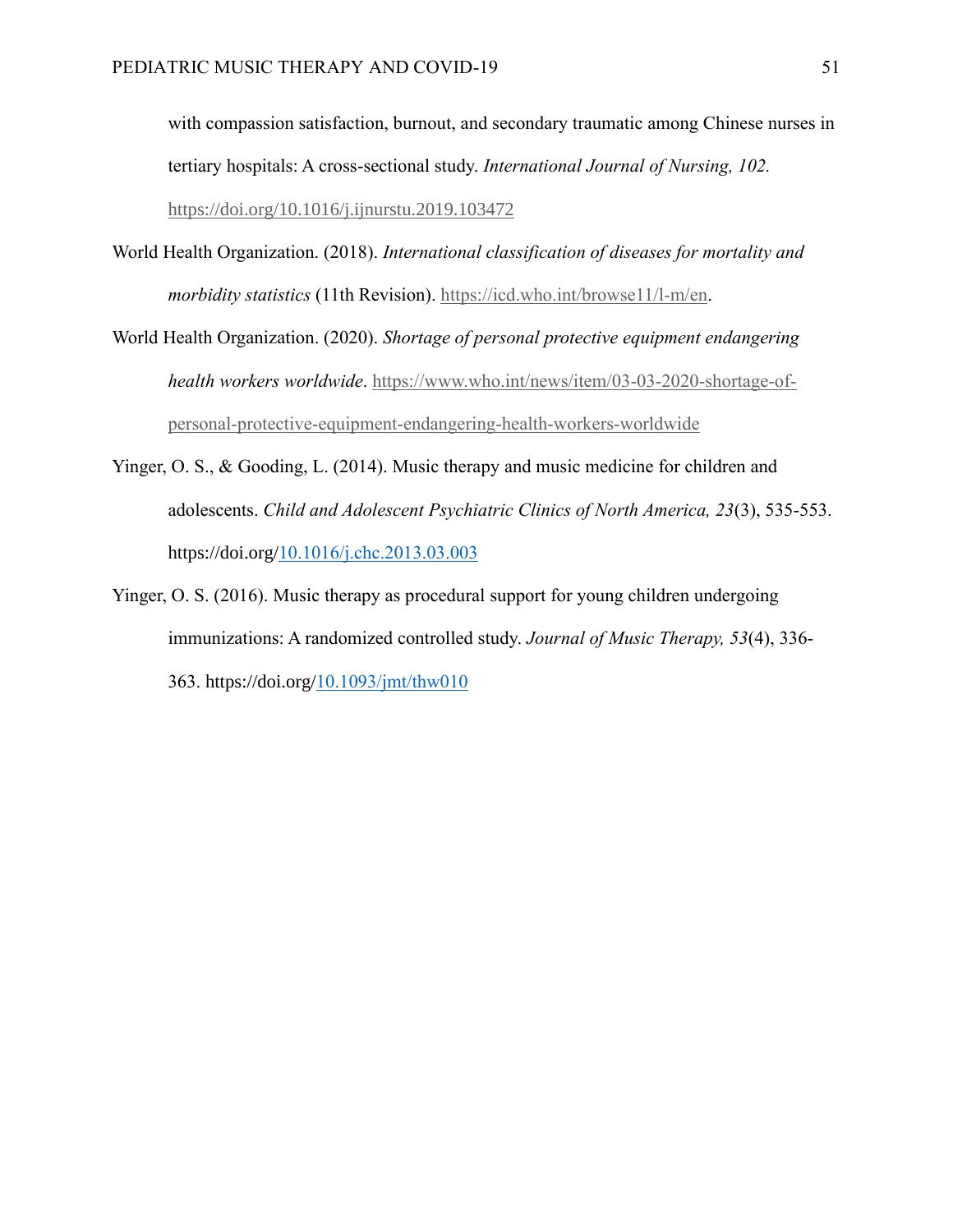#### **Appendix A**

Survey Invitation Email/Internet Letter of Consent

#### **Radford University Cover Letter for Internet Research**

<span id="page-51-0"></span>You are invited to participate in a research survey, entitled "Pediatric Music Therapy and COVID-19: A Survey Study". This study is being conducted by Natalie Pulliam, graduate student [\(npulliam1@radford.edu\)](mailto:npulliam1@radford.edu), and Dr. Patricia Winter, MT-BC, primary investigator, 1-540-831-6160 [\(pwinter3@radford.edu\)](mailto:pwinter3@radford.edu) of Radford University. 801 E Main St. Radford, VA 24141.

The purpose of this study is to examine how COVID-19 has impacted the delivery of music therapy services in a pediatric setting and how those impacts suggest future implications for the profession. Your participation in the survey will contribute to a better understanding of the impact of COVID-19 on pediatric music therapists and how the delivery of music therapy services have changed and/or adapted due to COVID-19. We estimate that it will take about 30 minutes of your time to complete the questionnaire. If you have questions, please contact the investigator or co-investigator listed above.

This study has no more risk than you may find in daily life. We anticipate that your participation in this survey presents no greater risk than everyday use of the Internet. If at any point a question(s) makes you feel uncomfortable, you may refuse to answer any question, take a break, or stop your participation in this study at any time.

No identifiable data will be collected in this study. It is possible, although highly unlikely, that an unauthorized individual could gain access to your responses because you are responding online. This risk is similar to your everyday use of the internet. IP address will not be recorded. Email addresses will only be used to send survey invitations and will not be linked to survey responses. Only one researcher has access to email addresses.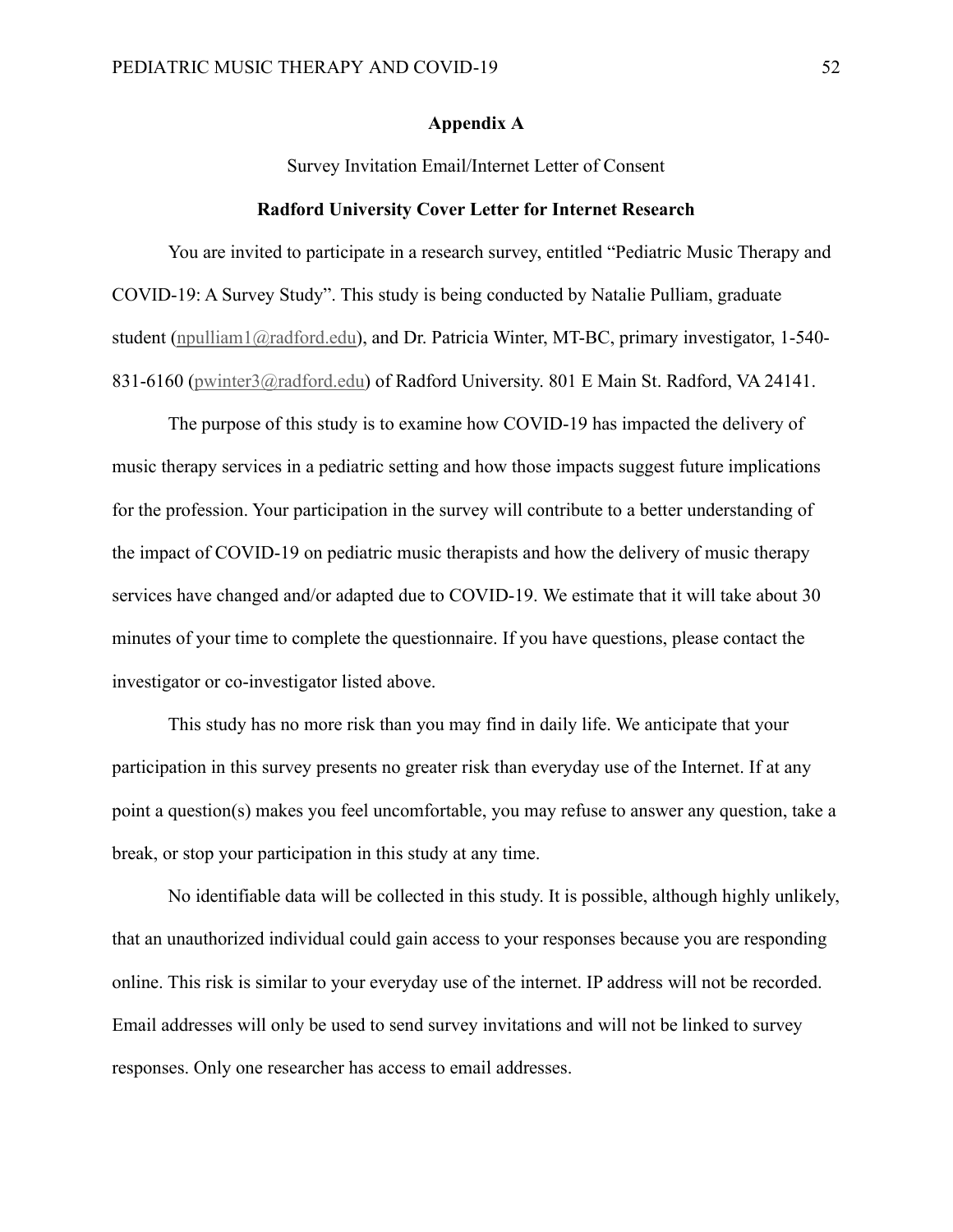Your participation in this survey is voluntary. You may decline to answer any question and you have the right to withdraw from participation at any time without penalty. If you wish to withdraw from the study or have any questions, contact the investigator listed above. If you choose not to participate or decide to withdraw, there will be no impact on your relationship with Radford University. You may withdraw from the study by simply exiting the survey if you began and contacting the investigator listed above.

## *To complete the survey, click on the link below:*

[http://radford.co1.qualtrics.com/jfe/form/SV\\_4SF0dxHKAutSV6Z](http://radford.co1.qualtrics.com/jfe/form/SV_4SF0dxHKAutSV6Z)

This study was approved by the Radford University Committee for the Review of Human Subjects Research. If you have questions or concerns about your rights as a research subject or have complaints about this study, you should contact Ben Caldwell, Institutional Official and Dean of the College of Graduate Studies and Research, [bcaldwell13@radford.edu,](mailto:bcaldwell13@radford.edu) 1-(540) 831-5724.

Thank you.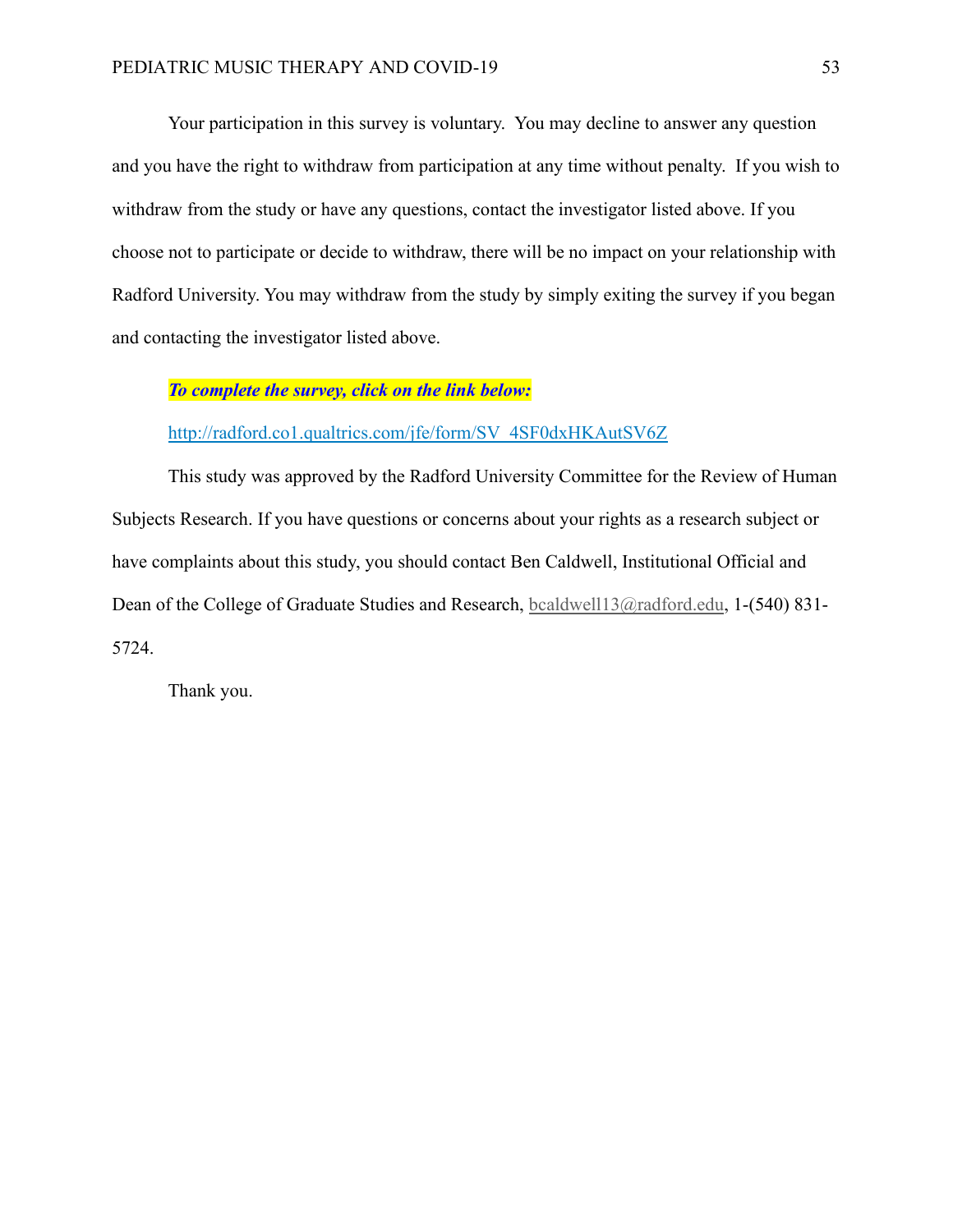# **Appendix B**

## Survey Questions

## <span id="page-53-0"></span>**Pediatric Music Therapy and COVID-19 Survey**

**Start of Block: Demographic Information**

## Q1 What is your age?

- o 24 or younger
- $0 \quad 25 34$
- $\circ$  35-44
- $0\quad 45-54$
- o 55 and up

## Q2 Gender identification:

- o Female
- o Male
- o Non-binary
- o Transgender
- o Prefer not to answer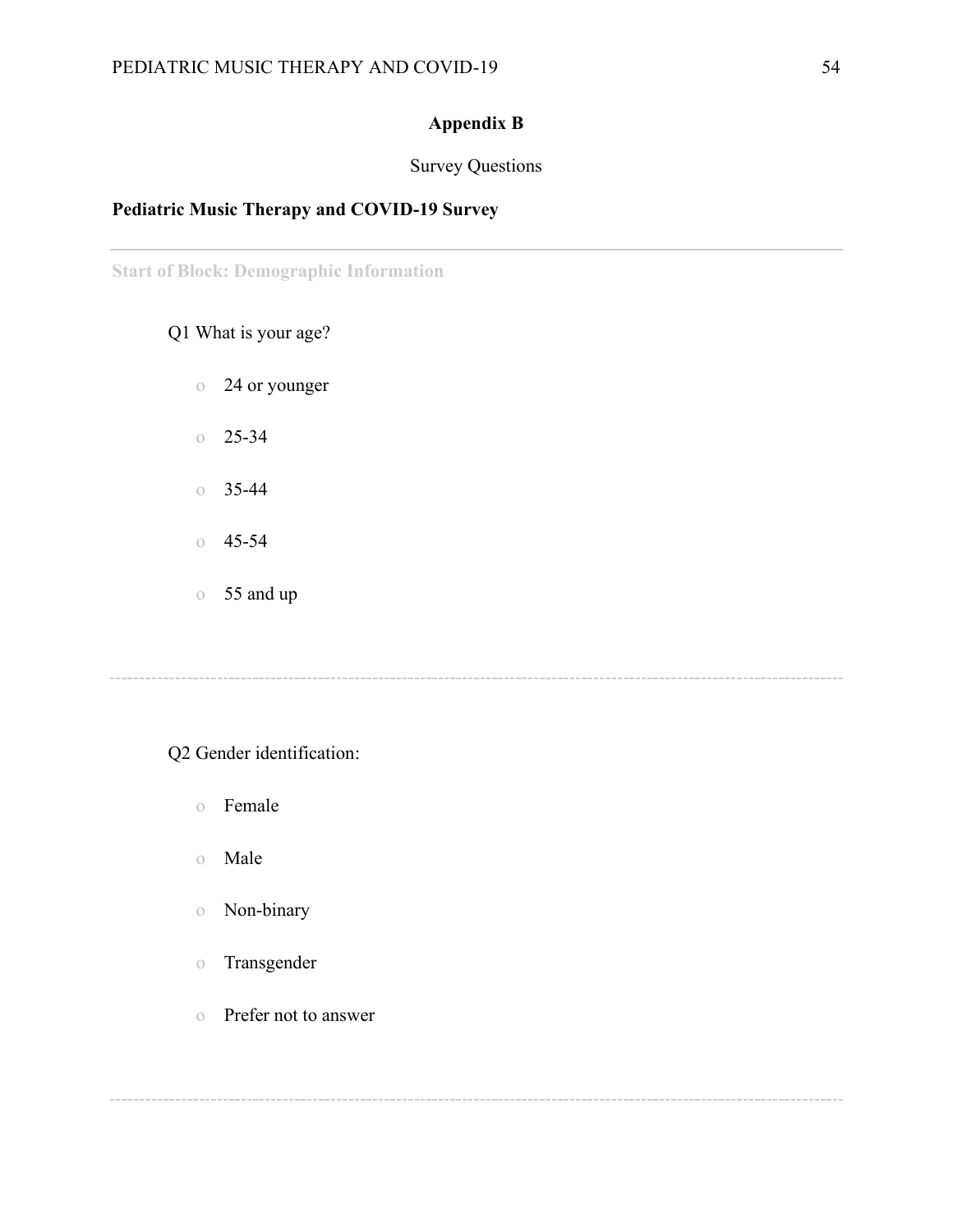Q3 What region is your facility, hospital, or practice located?

o Mid-Atlantic (Delaware, District of Columbia, Maryland, New Jersey, New York, Pennsylvania, Virginia, West Virginia)

o Great Lakes (Illinois, Indiana, Michigan, Minnesota, Ohio, Wisconsin)

o Midwestern (Colorado, Iowa, Kansas, Missouri, Montana, Nebraska, North Dakota, South Dakota, Wyoming)

o New England (Connecticut, Maine, Massachusetts, New Hampshire, Rhode Island, Vermont)

o Southeastern (Alabama, Arkansas, Florida, Georgia, Kentucky, Louisiana,

Mississippi, North Carolina, South Carolina, Tennessee, Puerto Rico, US Virgin Islands)

o Southwestern (New Mexico, Oklahoma, Texas)

o Western (Alaska, Arizona, California, Hawaii, Idaho, Nevada, Oregon, Utah, Washington, Guam, American Samoa, Mariana Islands)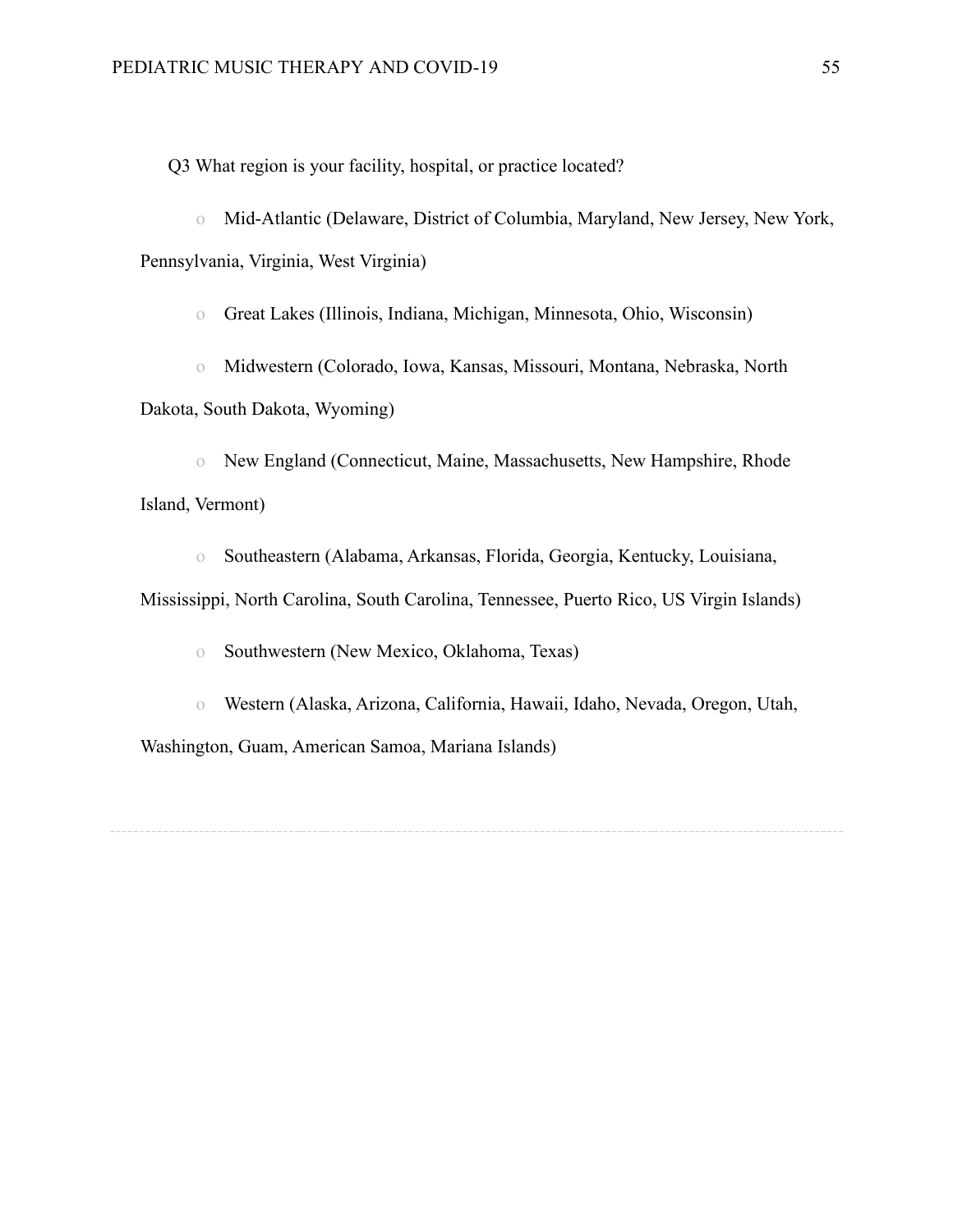# Q4 How long have you been offering music therapy services at your **current** place of employment?

- o Less than a year
- o 1-3 years
- o 3-5 years
- o 5-7 years
- $\circ$  7-10 years
- o 10 or more years

Q5 How many years of experience do you have working with pediatric clients in a medical setting?

- o Less than a year
- o 1-3 years
- o 3-5 years
- o 5-7 years
- $\degree$  7-10 years
- o 10 or more years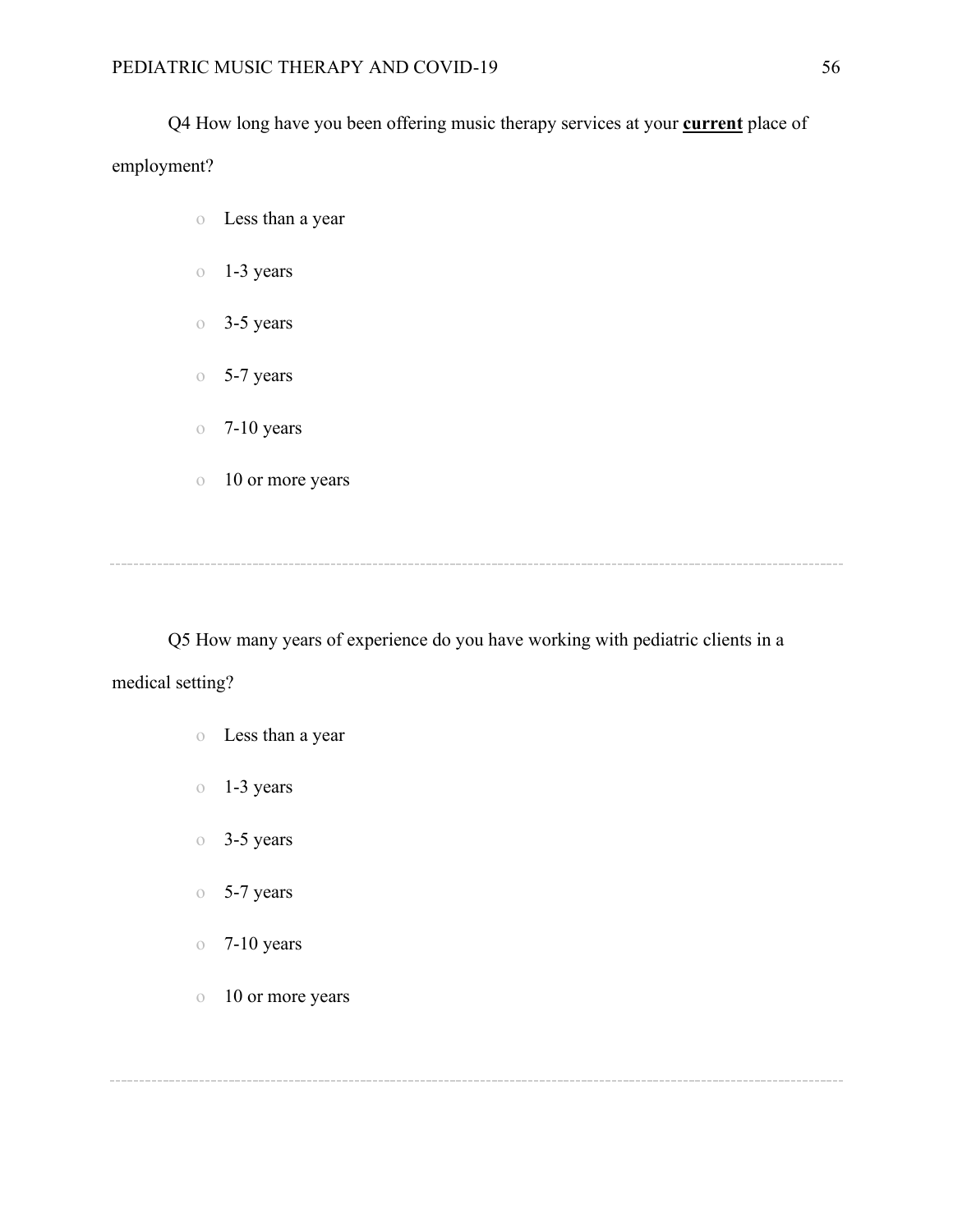Q6 Are there other music therapists that work with pediatric patients at your facility?

- o Yes
- o No

*Skip To: End of Block If Are there other music therapists that work with pediatric patients at your facility? = No*

Q7 If so, how many?

Page Break —

**End of Block: Demographic Information**

**Start of Block: Section Two: This section will ask questions regarding your job BEFORE COVID-19.**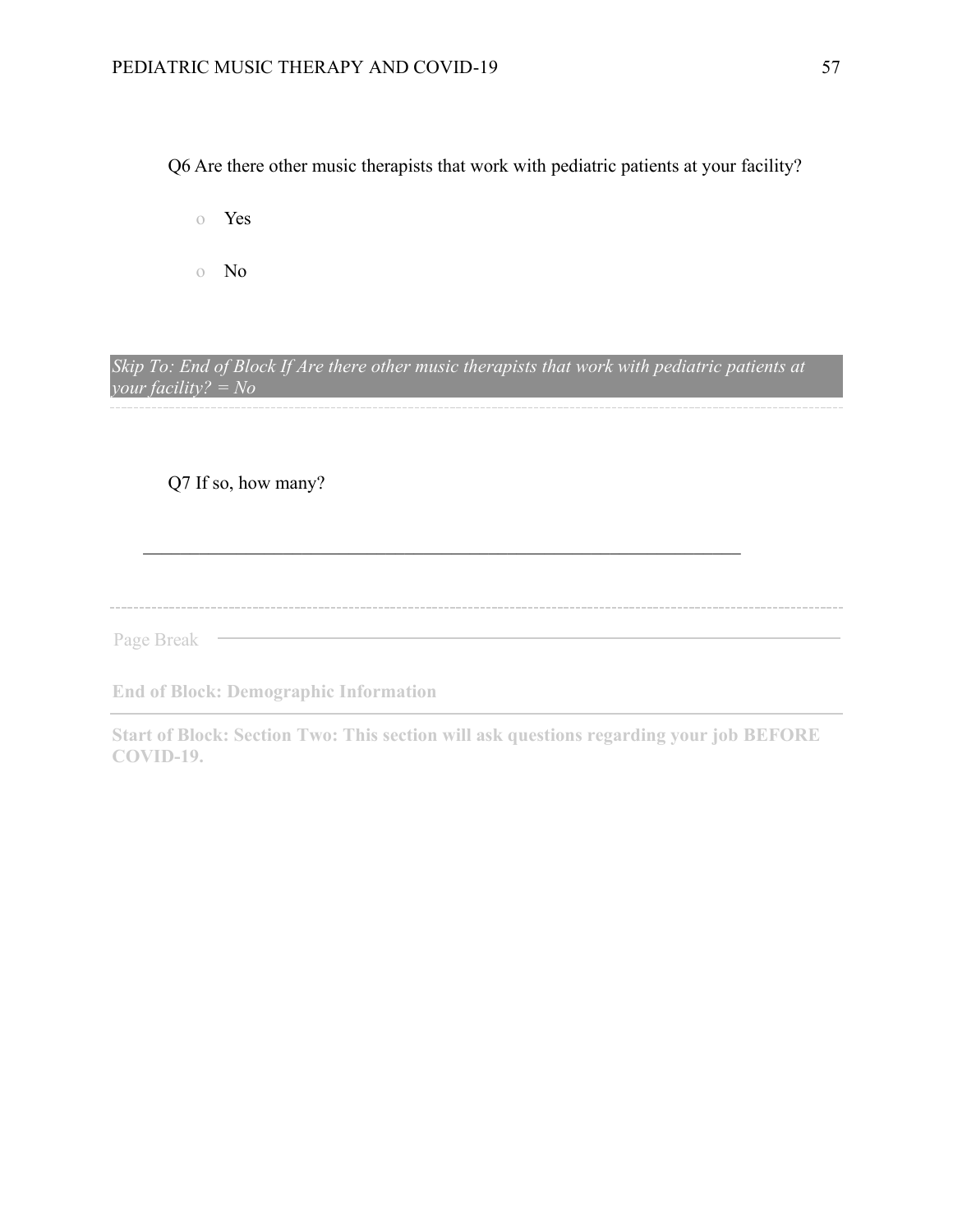Q8 Pre-COVID in your position, were you:

| Full-time<br>$\circ$    |  |  |
|-------------------------|--|--|
| Part-time<br>$\bigcirc$ |  |  |
| Contract<br>$\circ$     |  |  |
| PRN<br>$\bigcirc$       |  |  |
| Other:<br>$\bigcirc$    |  |  |
|                         |  |  |

Q9 How did you deliver music therapy services pre-COVID? Select all that apply.

- ▢ In-person individual
- $\Box$  In-person group(s)
- ▢ In a patient's room
- $\Box$  In a designated arts or music room on the unit
- □ Telehealth individual
- $\Box$  Telehealth group(s)
- ▢ Other \_\_\_\_\_\_\_\_\_\_\_\_\_\_\_\_\_\_\_\_\_\_\_\_\_\_\_\_\_\_\_\_\_\_\_\_\_\_\_\_\_\_\_\_\_\_\_\_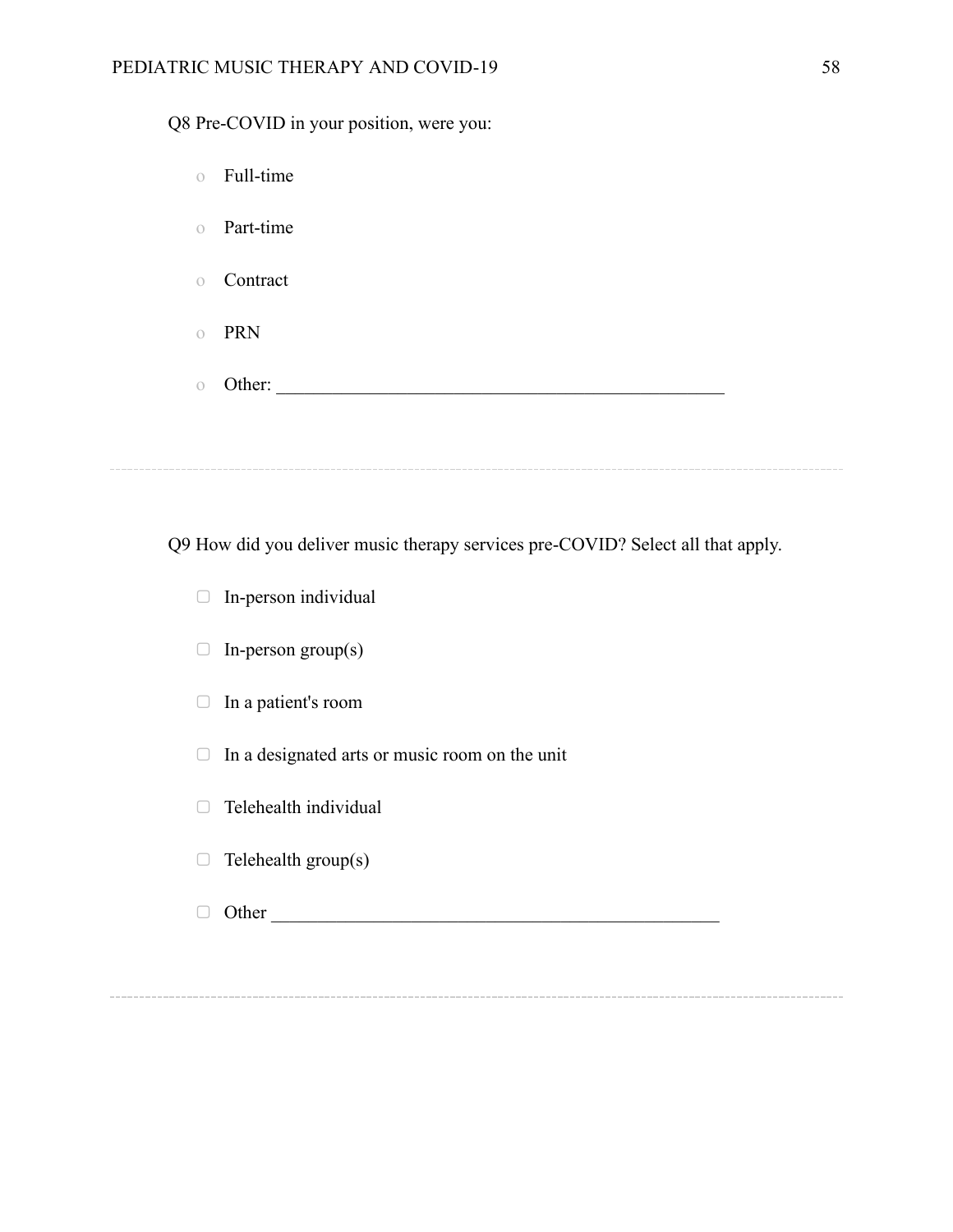Q10 What was your average daily case load pre-COVID?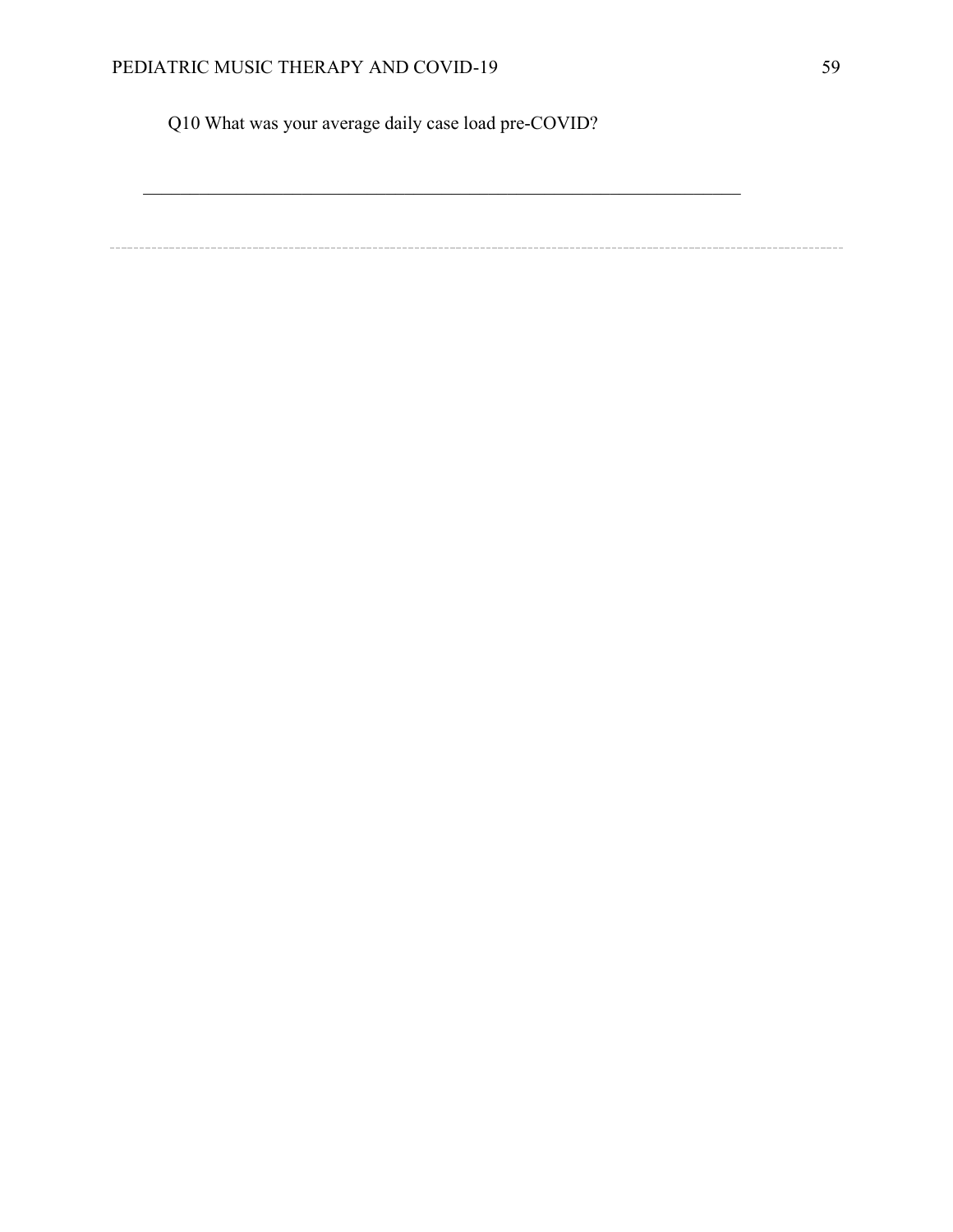Q11 How would you describe your job pre-COVID? Select all that apply.

- ▢ Enjoyable
- ▢ Tiring
- ▢ Challenging
- ▢ Fulfilling
- ▢ Overwhelming
- ▢ Exhilarating
- □ Vigorous
- ▢ Frustrating
- ▢ Exciting
- ▢ Emotionally draining
- ▢ Relaxed atmosphere
- □ Burned out
- □ Stressful
- ▢ Accomplished
- $\Box$  Other:

Page Break

**End of Block: Section Two: This section will ask questions regarding your job BEFORE COVID-19.**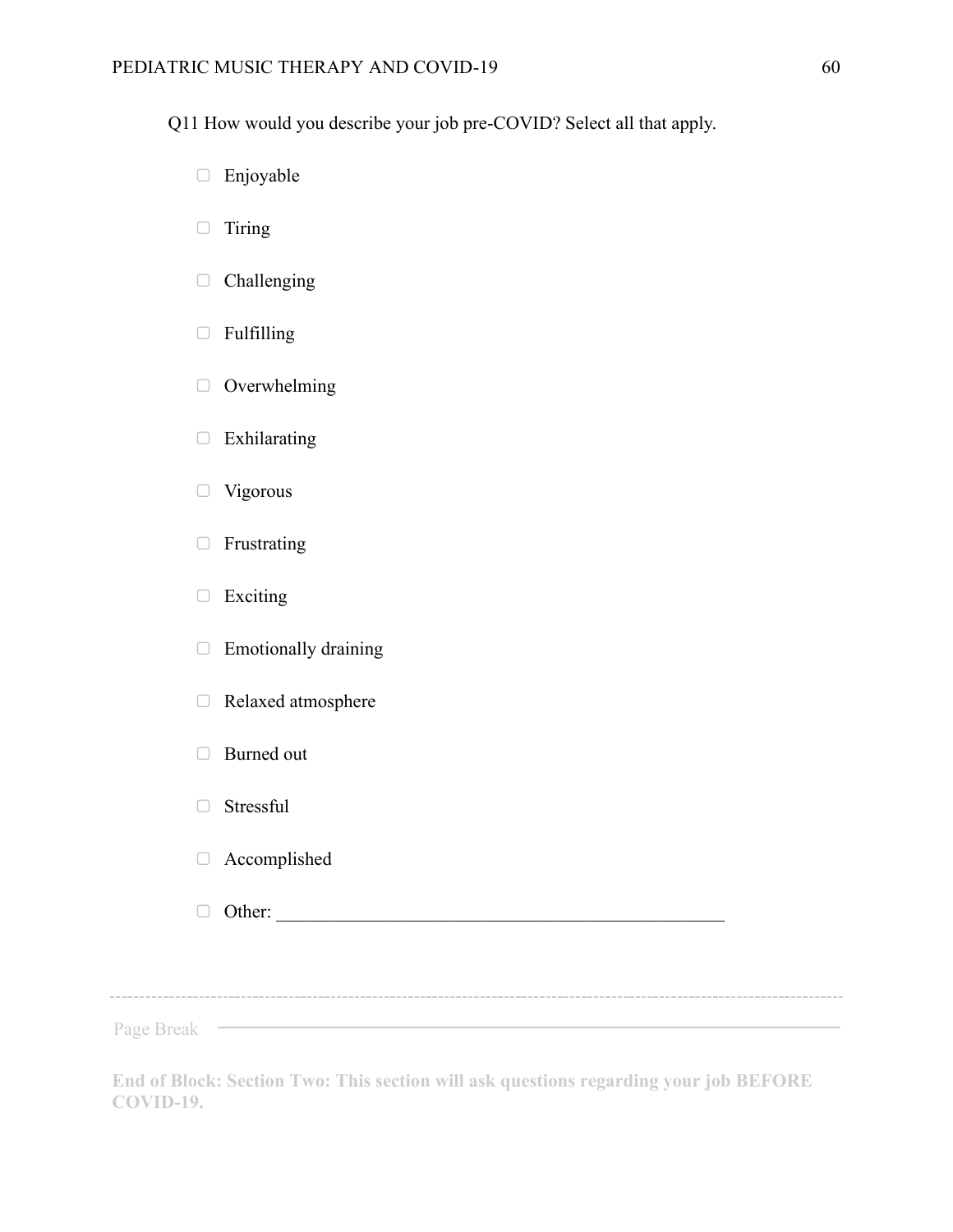**Start of Block: Section Three: This section is about how your job has been impacted by COVID-19.**

## Q12 Were you furloughed at any point during COVID-19/shutdowns?

- o Yes
- o No

*Skip To: Q14 If Were you furloughed at any point during COVID-19/shutdowns? = No*

## Q13 How long were you furloughed?

- o Two weeks or less
- o 3-4 weeks
- o 4-6 weeks
- o 6-8 weeks
- o 8-10 weeks
- $\degree$  10-12 weeks
- o 12 weeks or more
- o I am still furloughed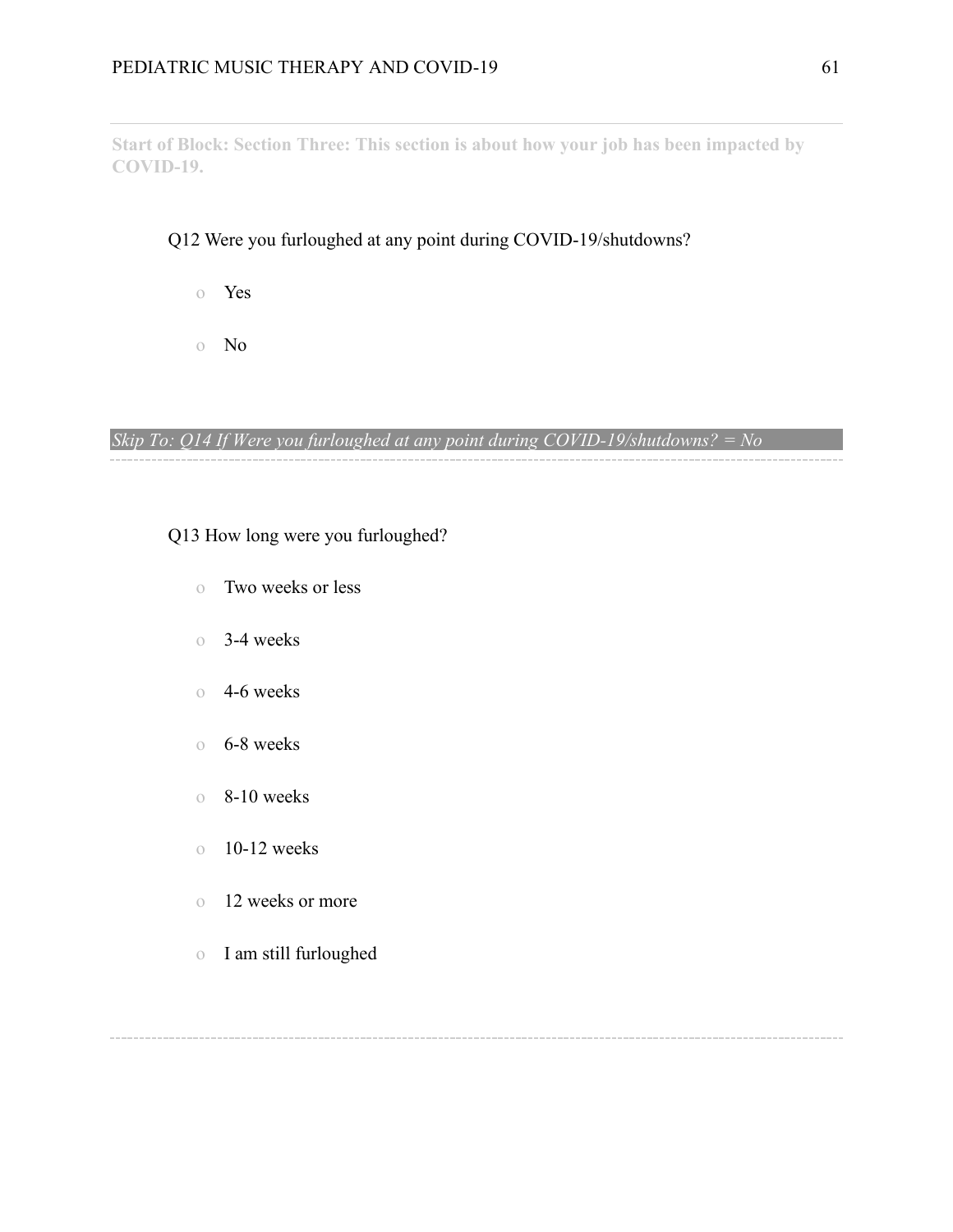## PEDIATRIC MUSIC THERAPY AND COVID-19 62

| Q14 Were your hours impacted by the coronavirus?                     |  |
|----------------------------------------------------------------------|--|
| o Yes                                                                |  |
| No<br>$\circ$                                                        |  |
|                                                                      |  |
| Q15 Did your hours increase or decrease? By how much?                |  |
| $\bigcirc$                                                           |  |
| $\circ$                                                              |  |
|                                                                      |  |
|                                                                      |  |
| Q19 Have you, or has your facility, returned to in person treatment? |  |
| Yes<br>$\bigcirc$                                                    |  |

o No

*Skip To: Q17 If Have you, or has your facility, returned to in person treatment? = No*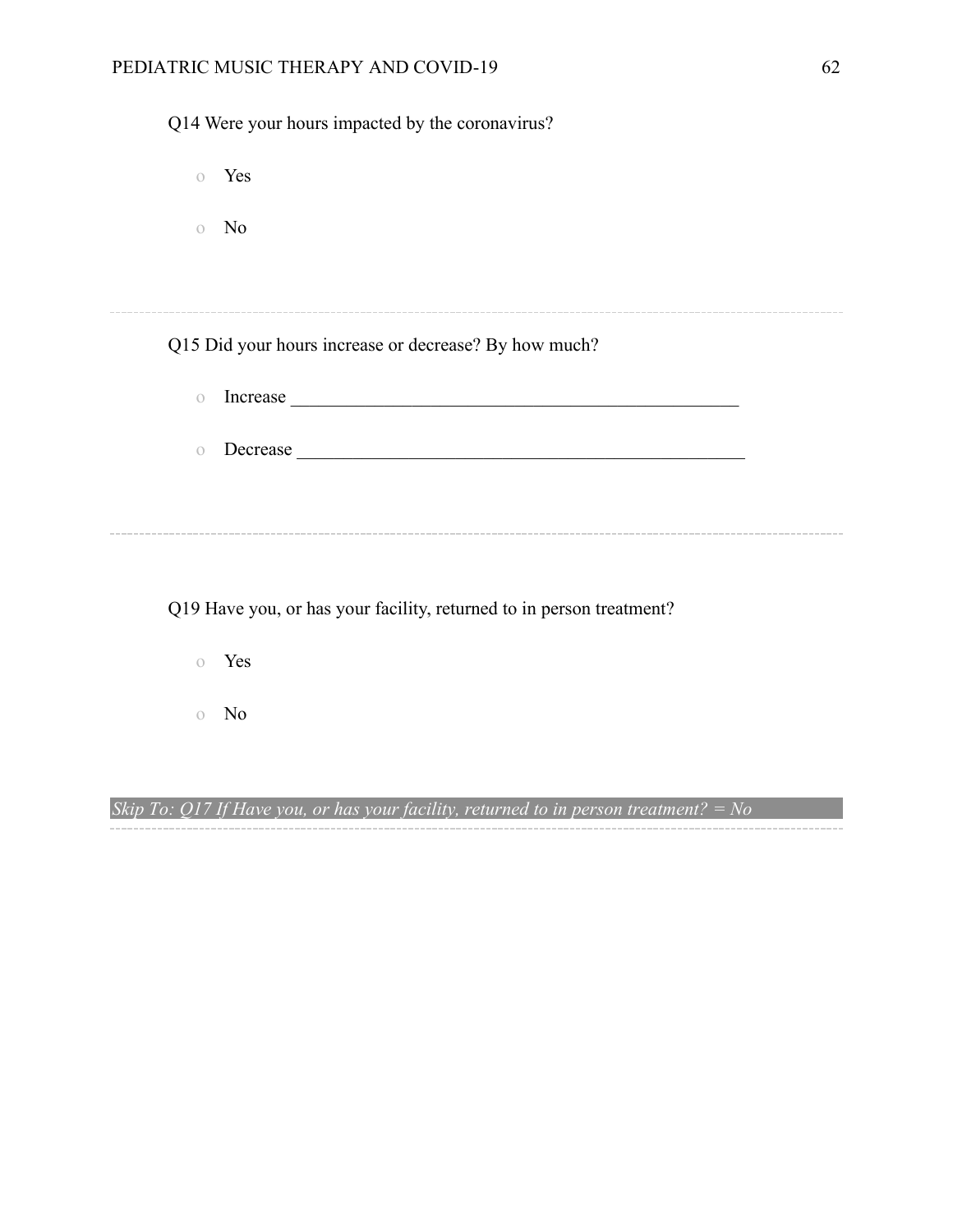□ Gloves

Q20 If you have been providing in-person treatment, what kind(s) of PPE have you been wearing? Select all that apply.

▢ Mask □ Face shield ▢ Gown □ Protective eye wear ▢ Other \_\_\_\_\_\_\_\_\_\_\_\_\_\_\_\_\_\_\_\_\_\_\_\_\_\_\_\_\_\_\_\_\_\_\_\_\_\_\_\_\_\_\_\_\_\_\_\_ ▢ I do not have to wear PPE

Q22 Have there been social distancing regulations? Select all that apply.

| Plexiglass shield<br>$\Box$  |
|------------------------------|
| Less than 6 feet<br>$\Box$   |
| 6 feet<br>$\Box$             |
| More than 6 feet<br>$\Box$   |
| At the door of the room<br>n |
| Other:                       |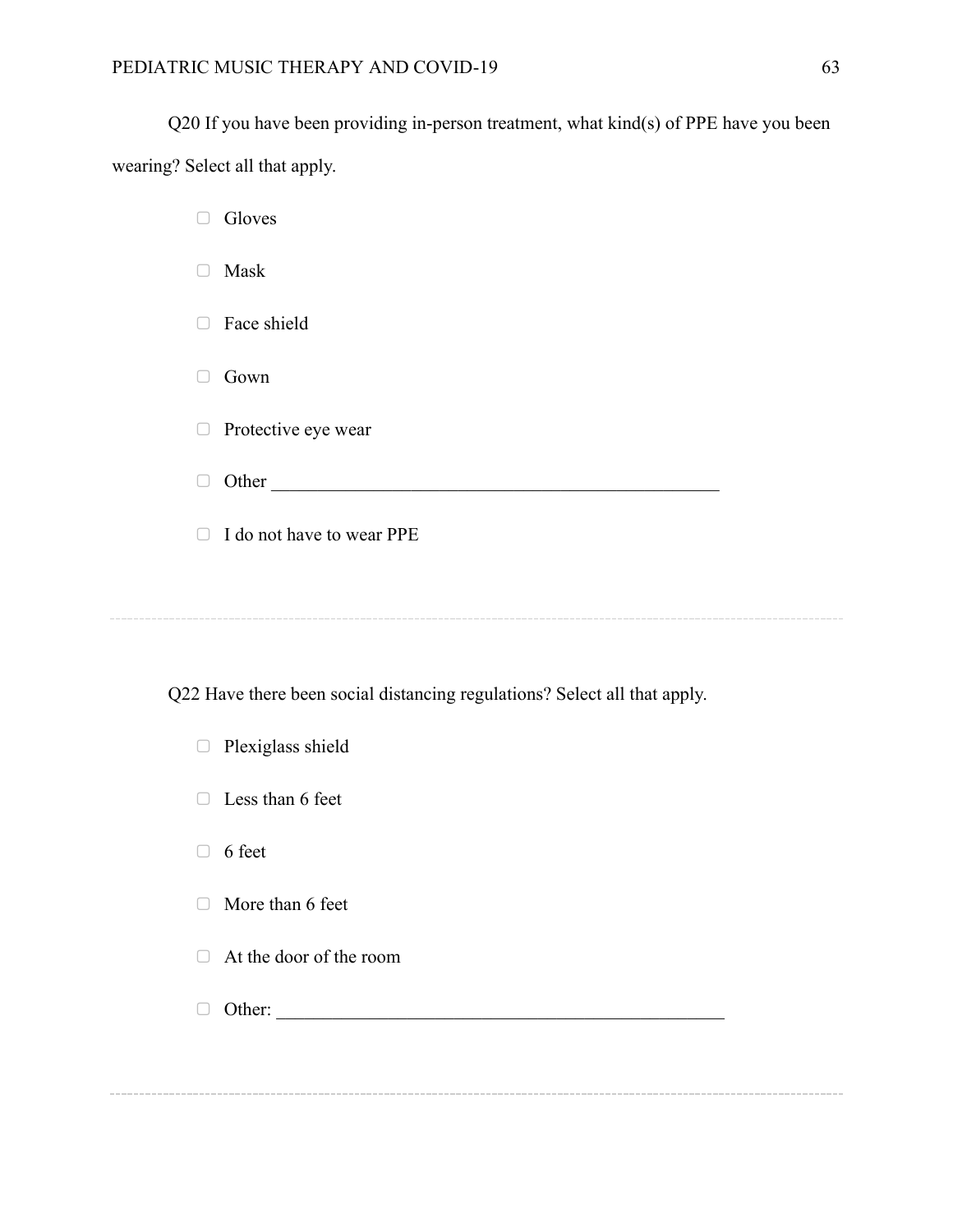| Q24 Are other people allowed to be in the room with you during sessions? If so, whom? |  |  |
|---------------------------------------------------------------------------------------|--|--|
|                                                                                       |  |  |

▢ None

□ Medical staff

□ Family/caregiver(s)

 $\Box$  Other

Q25 Have patients been able to sing and/or use instruments during sessions?

- o Yes
- o No
- o Only singing
- o No singing, only instruments
- o Other \_\_\_\_\_\_\_\_\_\_\_\_\_\_\_\_\_\_\_\_\_\_\_\_\_\_\_\_\_\_\_\_\_\_\_\_\_\_\_\_\_\_\_\_\_\_\_\_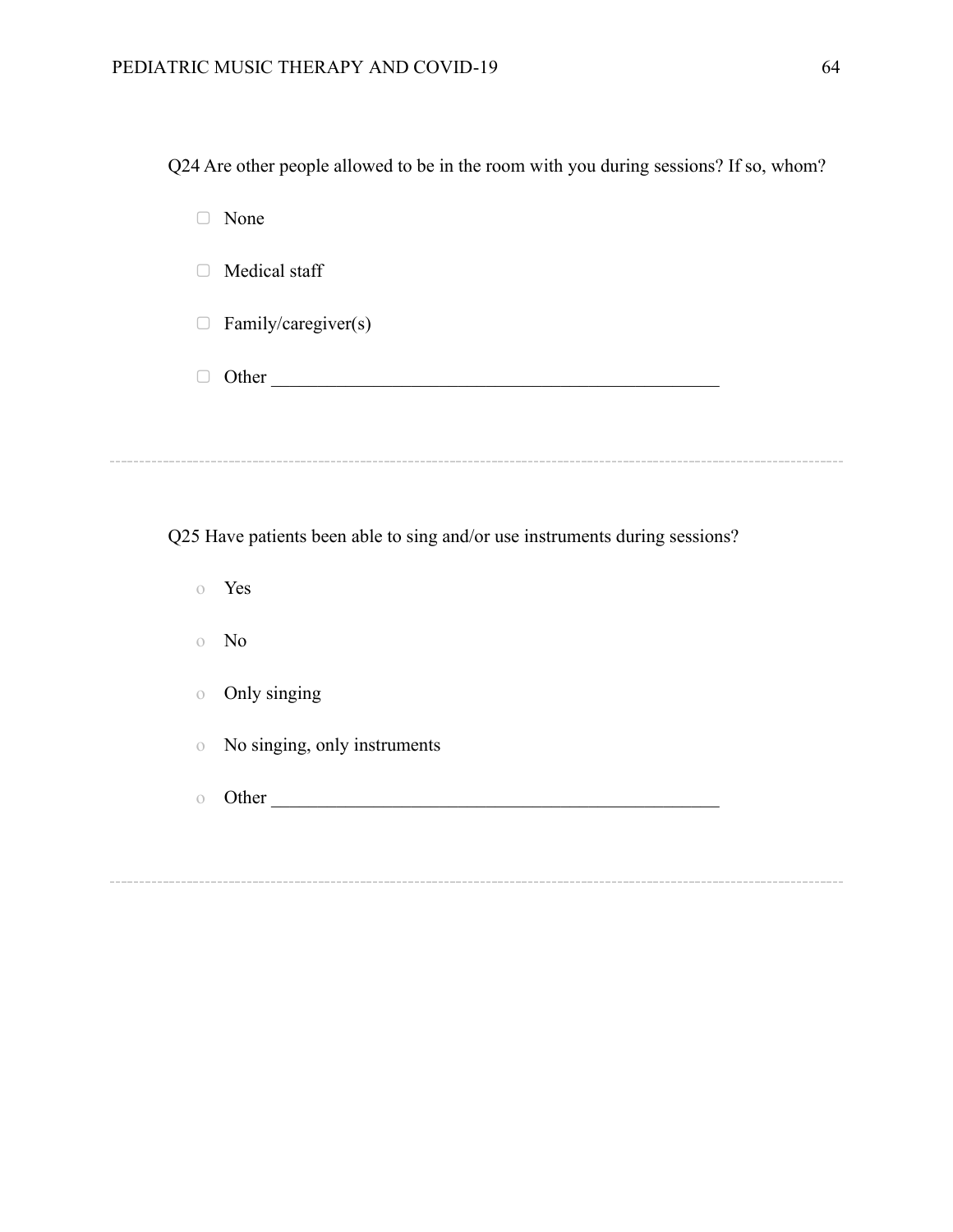## PEDIATRIC MUSIC THERAPY AND COVID-19 65

Q26 Have *you* been allowed to sing during in-person sessions?

o Yes

o No

Q17 How are you delivering music therapy services now? Select all that apply.

|        | $\Box$ In person      |
|--------|-----------------------|
|        | $\Box$ Via telehealth |
| $\Box$ | Other:                |

**End of Block: Section Three: This section is about how your job has been impacted by COVID-19.**

**Start of Block: Section Four: This section is specifically about telehealth.**

Q31 Did you at any point use a telehealth platform to deliver music therapy services during COVID?

- o Yes
- o No

*Skip To: End of Block If Did you at any point use a telehealth platform to deliver music therapy services during COVID? = No*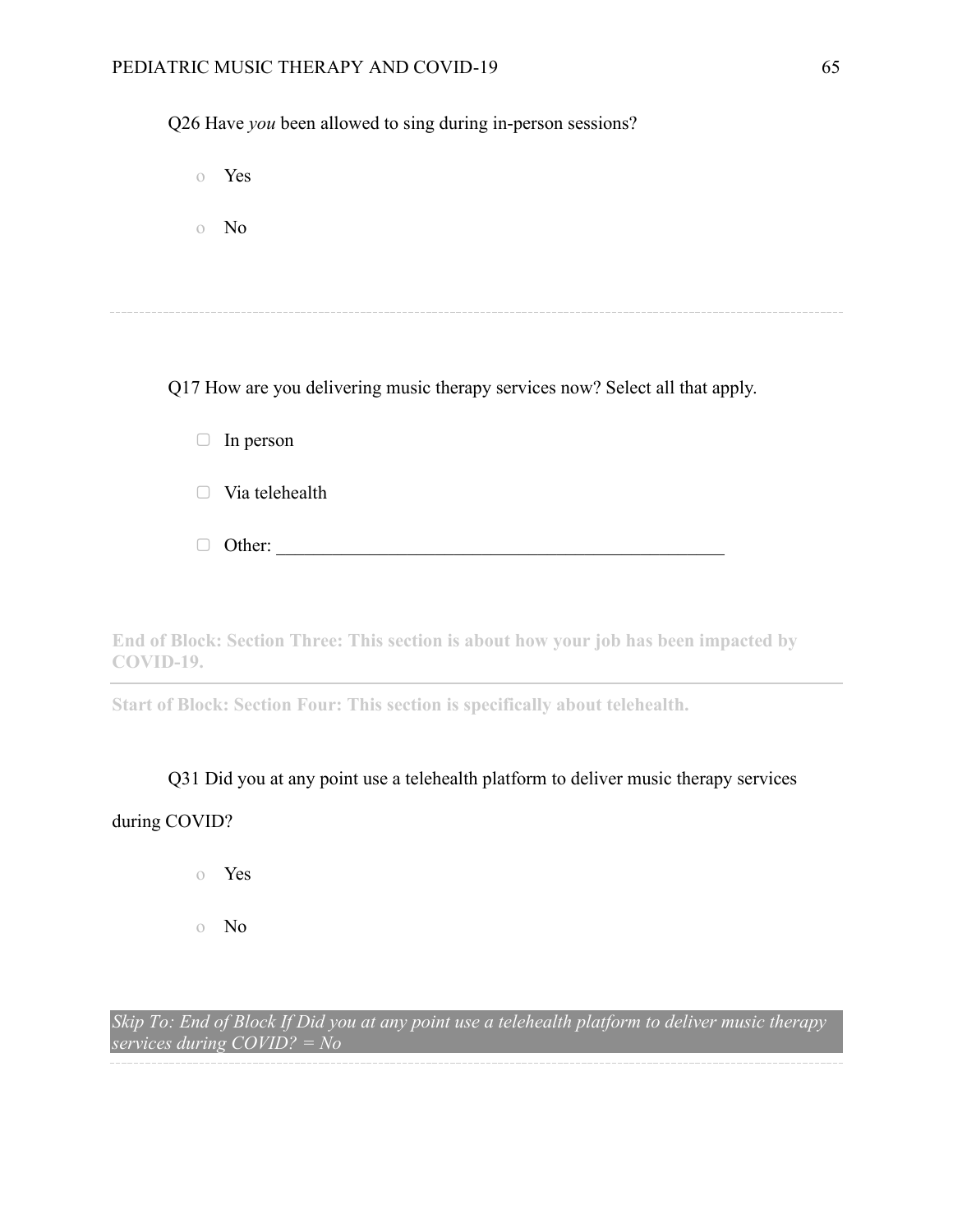## PEDIATRIC MUSIC THERAPY AND COVID-19 66

Q37 Was your remote location for telehealth services:

| $\bigcirc$ | At home            |  |
|------------|--------------------|--|
| $\bigcirc$ | In-facility/office |  |
|            | Other              |  |

Q38 How did patients have access to telehealth? Select all that apply.

- ▢ Nursing or medical staff
- ▢ Family/caregiver
- ▢ Patient did not require assistance
- ▢ Caregiver's cell phone or other device
- ▢ Patient's cell phone or other device
- ▢ Hospital-provided computer cart
- ▢ Other: \_\_\_\_\_\_\_\_\_\_\_\_\_\_\_\_\_\_\_\_\_\_\_\_\_\_\_\_\_\_\_\_\_\_\_\_\_\_\_\_\_\_\_\_\_\_\_\_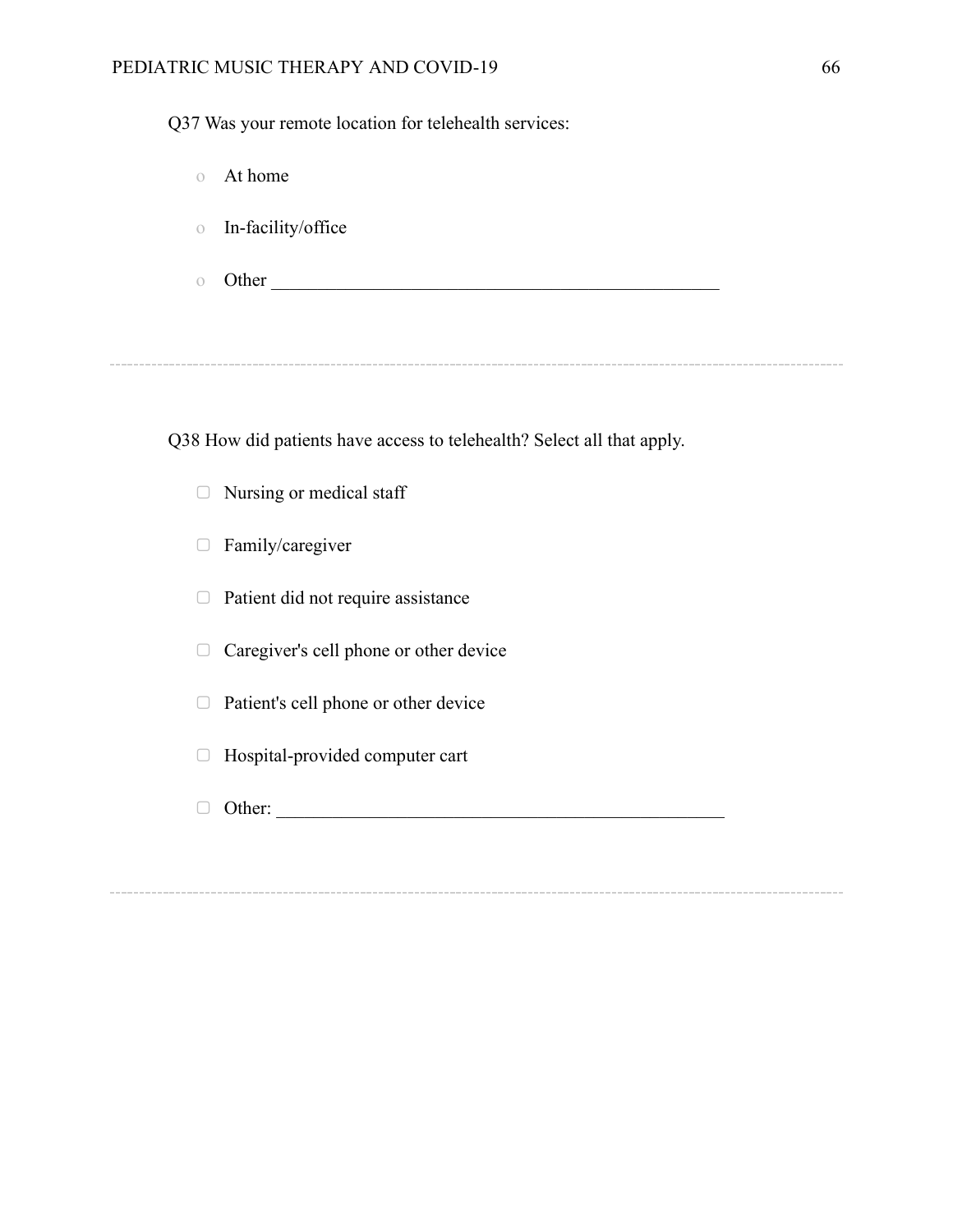Q32 What telehealth platform(s) are you using for your music therapy services? Select all that apply.

| Zoom for Healthcare                          |
|----------------------------------------------|
| Doxy.me                                      |
| Skype for Business/Microsoft Teams<br>$\Box$ |
| Updox                                        |
| Vsee                                         |
| Google Meet                                  |
| Webex Teams/Cisco Webex Meetings             |
| Amazon Chime                                 |
| Other:                                       |
|                                              |
|                                              |
|                                              |

Q30 Did you self-select to work remotely or was it an administrative decision?

|  |  | $\Box$ I self-selected to work remotely |
|--|--|-----------------------------------------|
|--|--|-----------------------------------------|

 $\Box$  It was an administrative decision

▢ Other: \_\_\_\_\_\_\_\_\_\_\_\_\_\_\_\_\_\_\_\_\_\_\_\_\_\_\_\_\_\_\_\_\_\_\_\_\_\_\_\_\_\_\_\_\_\_\_\_

\_\_\_\_\_\_\_\_\_\_\_\_\_\_\_\_\_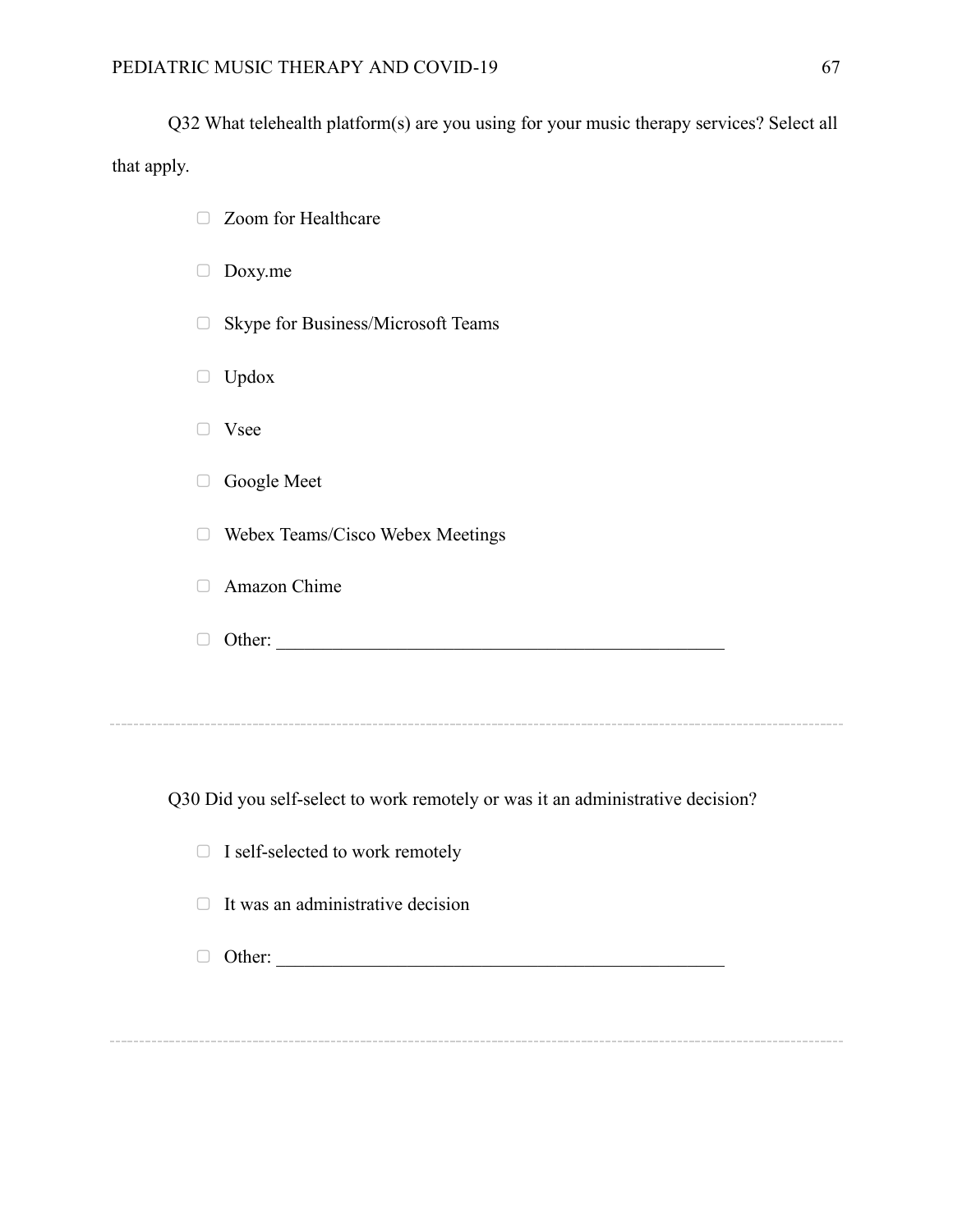Q33 Are patients able to sing or play instruments during telehealth sessions?

| $\circ$    | Yes, they are able to sing and play instruments                               |
|------------|-------------------------------------------------------------------------------|
| $\bigcirc$ | They are able to sing, but are not provided instruments                       |
| $\bigcirc$ | They are not able to sing, but are provided instruments by other staff        |
| $\circ$    | No, they are not able to sing nor play instruments during telehealth sessions |
| $\bigcap$  | Other:                                                                        |
|            |                                                                               |
|            |                                                                               |

Q39 If patients are allowed to sing, are they required to wear PPE?

- o Yes
- o No

# *Skip To: Q34 If If patients are allowed to sing, are they required to wear PPE? = No*

Q40 What kinds of PPE are they required to wear? Select all that apply.

|  |  | Mask or shield |
|--|--|----------------|
|--|--|----------------|

- □ Gloves
- ▢ Other \_\_\_\_\_\_\_\_\_\_\_\_\_\_\_\_\_\_\_\_\_\_\_\_\_\_\_\_\_\_\_\_\_\_\_\_\_\_\_\_\_\_\_\_\_\_\_\_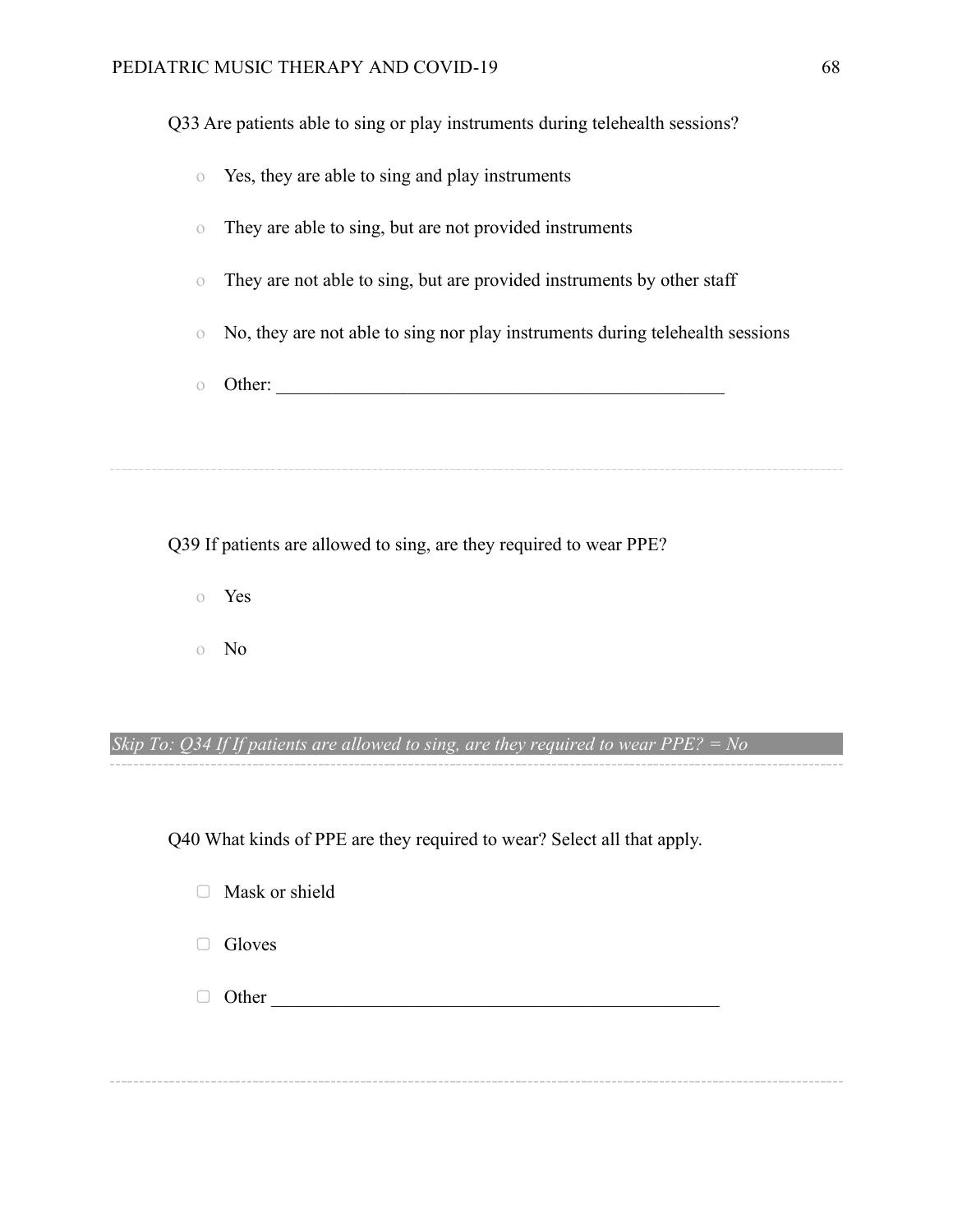Q34 What are challenges you have experienced, or are experiencing, with using telehealth to provide music therapy services? Select all that apply.

- □ Internet connection
- □ Audio quality
- ▢ Accessibility to internet services or technology
- ▢ Other, please explain: \_\_\_\_\_\_\_\_\_\_\_\_\_\_\_\_\_\_\_\_\_\_\_\_\_\_\_\_\_\_\_\_\_\_\_\_\_\_\_\_\_\_\_\_\_\_\_\_

**End of Block: Section Four: This section is specifically about telehealth.**

**Start of Block: Wrap Up**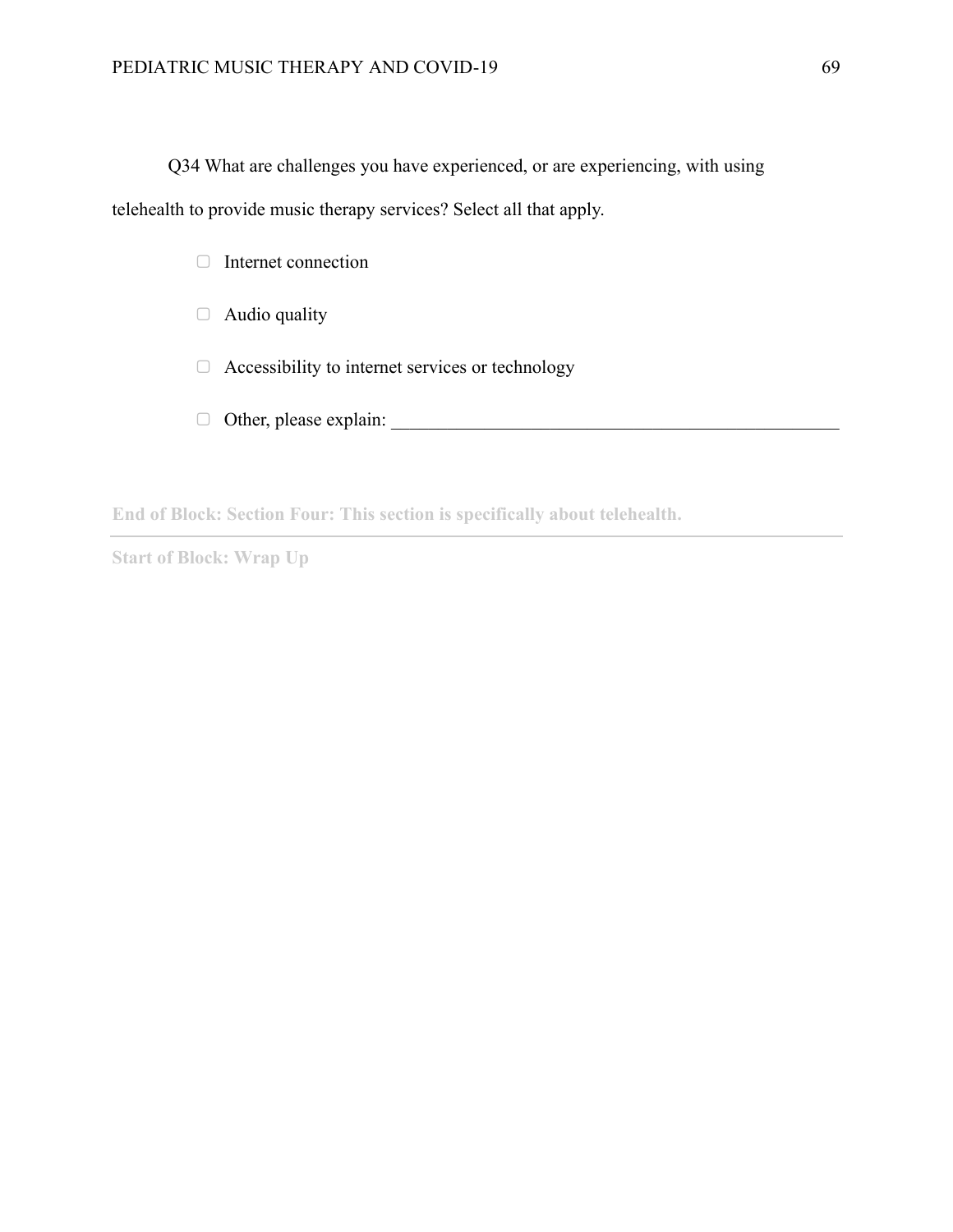Q41 How would you describe your job now? Select all that apply.

- ▢ Enjoyable
- ▢ Tiring
- ▢ Challenging
- ▢ Fulfilling
- ▢ Overwhelming
- ▢ Exhilarating
- ▢ Vigorous
- ▢ Frustrating
- ▢ Exciting
- □ Emotionally drained
- ▢ Relaxed atmosphere
- □ Burned out
- □ Stressful
- ▢ Accomplished
- $\Box$  Other: